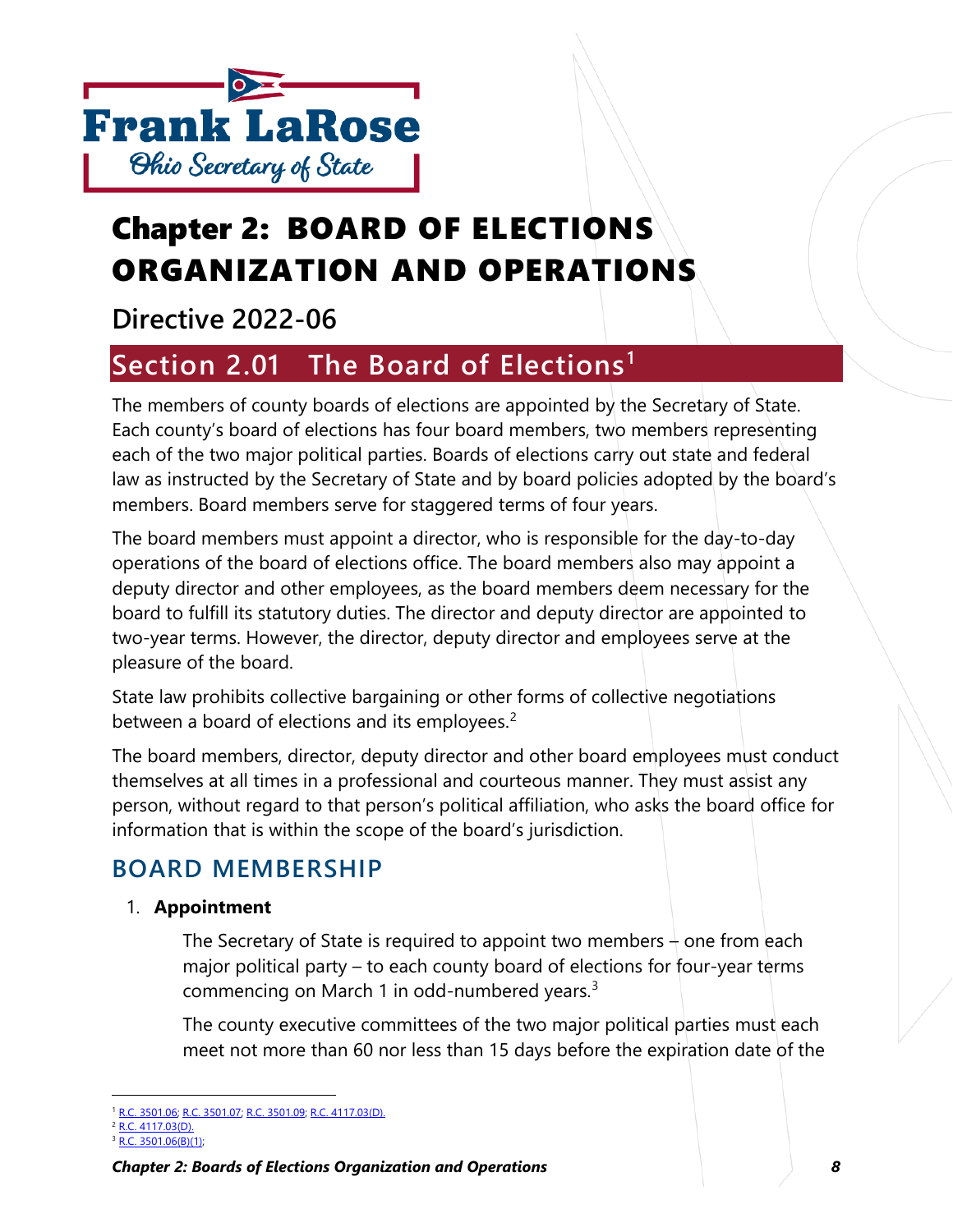term of board members to make and file a recommendation with the Secretary of State for the appointment of a qualified elector to serve as a board member.<sup>[4](#page-1-0)</sup>

Electors recommended for appointment, including current board members seeking appointment for subsequent terms, must undergo a background check. To facilitate the background check, each person recommended for appointment to a board of elections must complete [Secretary of State Form](https://www.ohiosos.gov/globalassets/elections/forms/307.pdf)  **307**, including information related to any misdemeanor or felony conviction. The information about criminal convictions bears a direct and substantial relationship to the position of member of a board of elections because of the need for public confidence in the integrity of election officials. Any criminal conviction under a state or federal statute involving elections or ethics laws may disqualify an individual from serving as a member of a board of elections.

County party executive committees must submit the following properly completed documents:

Executive Committee Recommendation for Full Term Appointment (Form [306\)](https://www.ohiosos.gov/globalassets/elections/forms/306.pdf), to be completed by the Chairman and Secretary of the Executive Committee and the prospective appointee;

Background Check Disclosure, Authorization and Release for Prospective Appointment as a Member, Director or Deputy Director of the Board of Elections [\(Form 307\)](https://www.ohiosos.gov/globalassets/elections/forms/307.pdf), to be completed by the prospective appointee;

Questionnaire for Prospective Appointment as a Member of the County Board of Elections [\(Form 307\)](https://www.ohiosos.gov/globalassets/elections/forms/307.pdf), to be completed by the prospective appointee.

The résumé of the elector recommended for appointment, setting forth the prospective appointee's qualifications to be a member of a board of elections (i.e., education, employment history, etc.).

Each county party executive committee must submit the properly completed forms using one of the following methods:

#### **Email:**

[BoardInfo@OhioSoS.gov](mailto:boardinfo@OhioSoS.gov)

## **Mail:**

Ohio Secretary of State Elections Division P.O. Box 2828 Columbus, OH 43216

Each elector appointed as a member of a board of elections will be notified by mail and will be provided a certificate of appointment and oath of office. The

<span id="page-1-0"></span><sup>4</sup> [R.C. 3501.07.](http://codes.ohio.gov/orc/3501.07)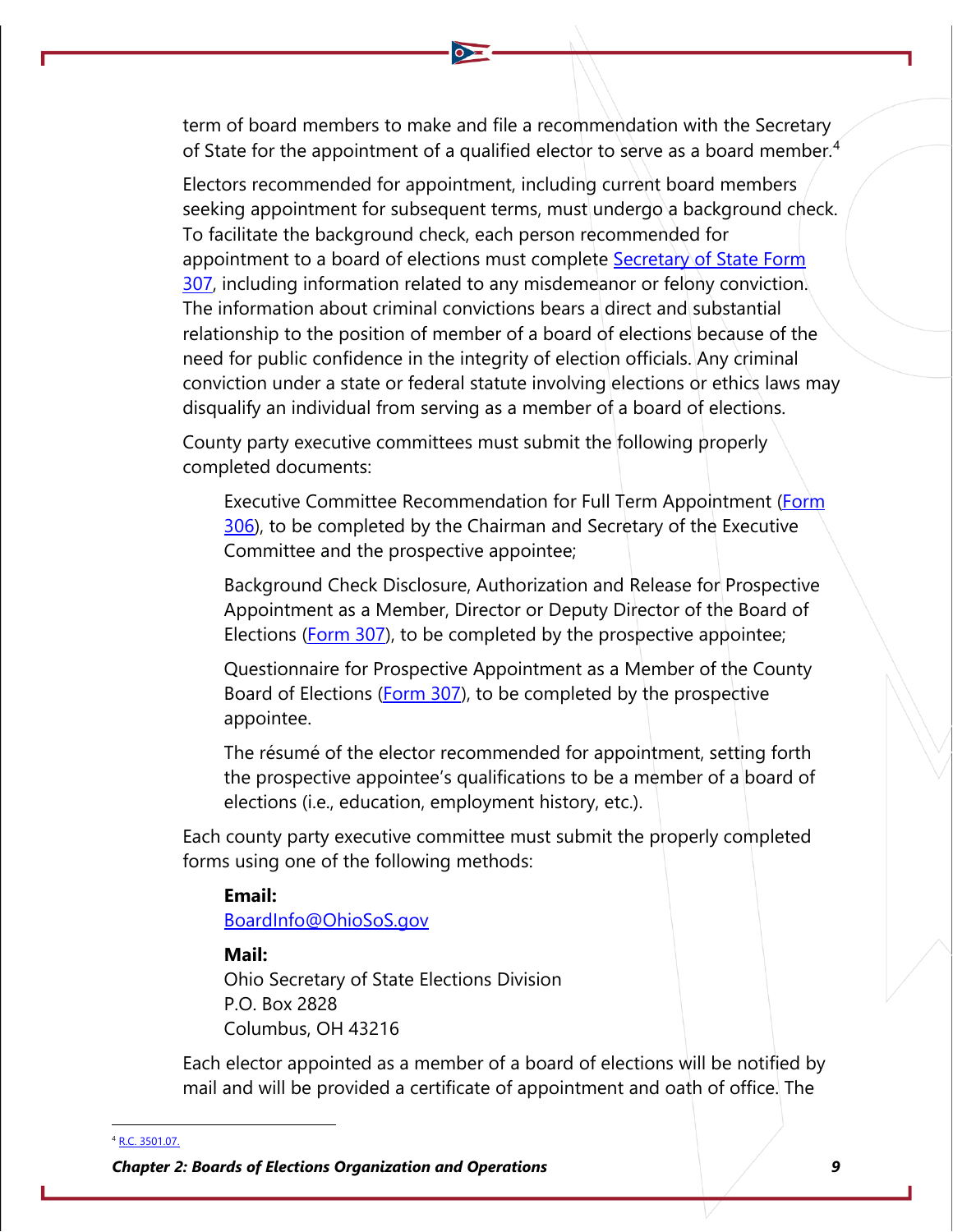oath must be taken and subscribed to before a person authorized to administer oaths and filed with the clerk of the court of common pleas not later than 15 days after the date of appointment.<sup>[5](#page-2-0)</sup>

### 2. **Vacancies**

Within 15 days after a vacancy occurs on the board, the political party entitled to make a recommendation to fill the vacancy may make and file a recommendation with the Secretary of State. If no recommendation is filed by the 15th day after the vacancy occurred, the Secretary of State shall appoint a qualified person to serve for the remainder of the unexpired term.

### 3. **Compensation**

The compensation of board members is based on the population of the county according to the most recent federal census.<sup>[6](#page-2-1)</sup> Questions regarding board member compensation or the impact of federal census results on board member compensation should be directed to the board's legal counsel, the county prosecuting attorney.

## **DIRECTOR & DEPUTY DIRECTOR**

### 1. **Minimum Qualifications**

a. Education

A candidate for director or deputy director of a board of elections must have a high school diploma or have attained the equivalency of a high school diploma ("GED"). College level education is desired.

b. Election related experience and skills

A candidate for director or deputy director of a board of elections must have a baseline understanding of the rules, processes, procedures, and equipment used in local election administration, including:

- i. Operating voting machines used in the county and other automated office equipment;
- ii. Managing a successful and efficient database;
- iii. Using, understanding and applying election law terminology;
- iv. Knowing the basics of Ohio's "sunshine laws" governing open meetings and public records; and
- v. Receiving and implementing assignments and instructions from board members and the Secretary of State's Office;

<span id="page-2-0"></span><sup>5</sup> [R.C. 3501.08.](http://codes.ohio.gov/orc/3501.08)

[R.C. 3501.12;](http://codes.ohio.gov/orc/3501.12) [Ohio Attorney General Opinion 1941-4042.](https://www.ohioattorneygeneral.gov/getattachment/297ddd7f-dd3d-4cf0-9025-79507115c290/1941-4042.aspx)

<span id="page-2-1"></span>*Chapter 2: Boards of Elections Organization and Operations 10*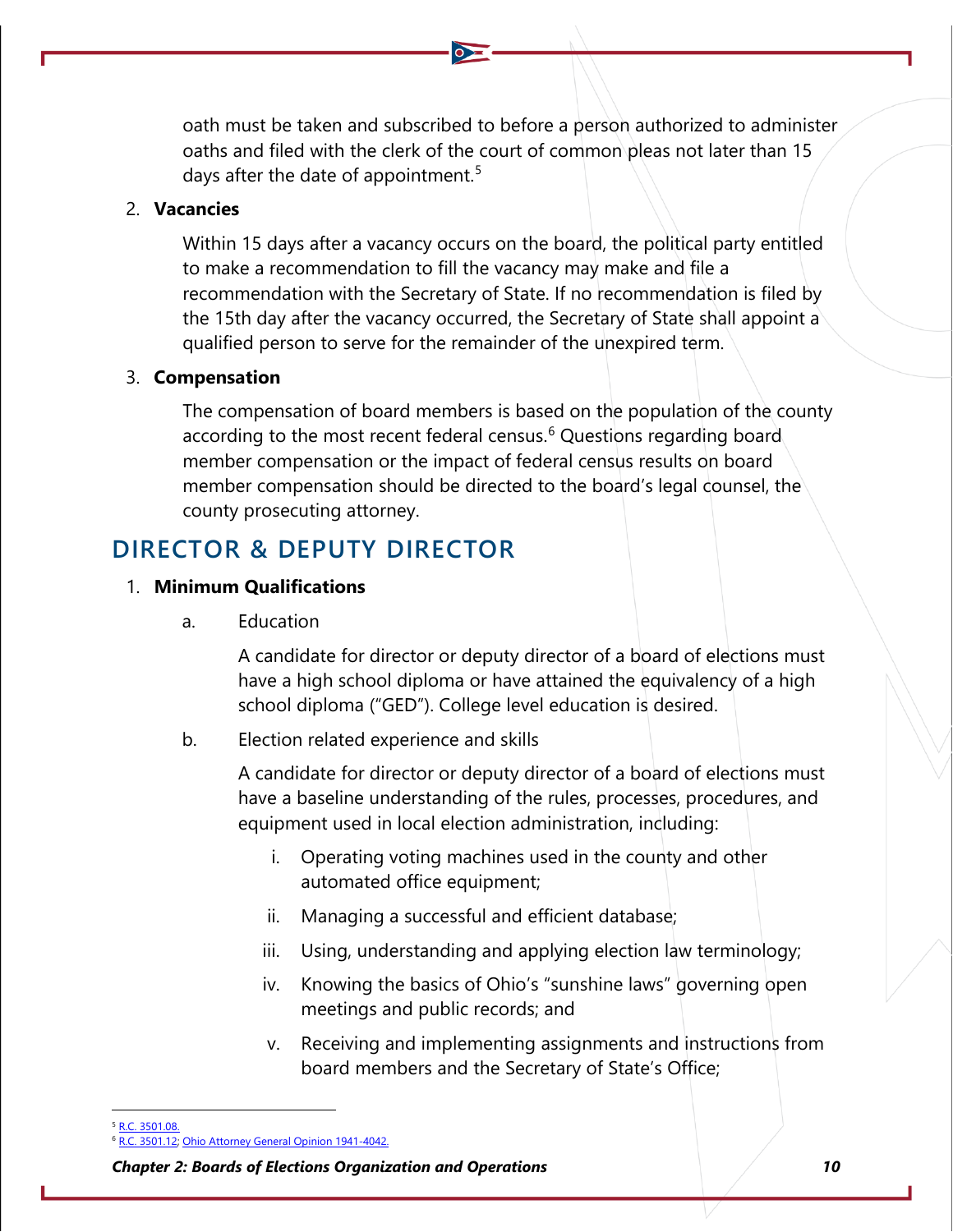c. General managerial experience and skills

A candidate for director or deputy director of a board of elections must, to the satisfaction of a majority of the board, have the experience and capability to manage the day-to-day operations of that county's board of elections (this requirement is scalable to the size and needs of the local operation). To this end, the candidate must possess:

- i. Effective written and interpersonal communication abilities;
- ii. Strong organizational skills and attention to detail;
- iii. Familiarity with relevant state and federal human resources policies and practices;
- iv. Familiarity with the handling of budgets and public appropriation of funds;
- v. Ability to perform duties assigned by the law, the county board of elections, and/or the Secretary of State;
- vi. Ability to convey or exchange information, including giving and managing assignments or direction to board personnel;
- vii. Ability to adapt and to perform in a professional manner under stressful or emergency situations;
- viii. Ability to comprehend a variety of informational documents; and
- ix. Ability to conduct self at all times in a professional and courteous manner.
- d. Successful completion of a criminal background check

Before a board of elections considers a candidate for director or deputy director, the candidate must complete [Form 307](https://www.ohiosos.gov/globalassets/elections/forms/307.pdf) (kept on file with the board of elections). Before being selected as director or deputy director, the candidate must pass, to the satisfaction of a majority of the board members as described below, at minimum, a statewide criminal background check conducted at the expense of the board of elections.

**NOTE:** The Secretary of State does not perform background checks for directors and deputy directors. To conduct background checks prior to appointing directors, deputy directors, and other staff, the board should consult with its legal counsel, the county prosecuting attorney, and the county sheriff.

In addition, all candidates for director or deputy director (regardless of whether the person is currently the director or deputy director of the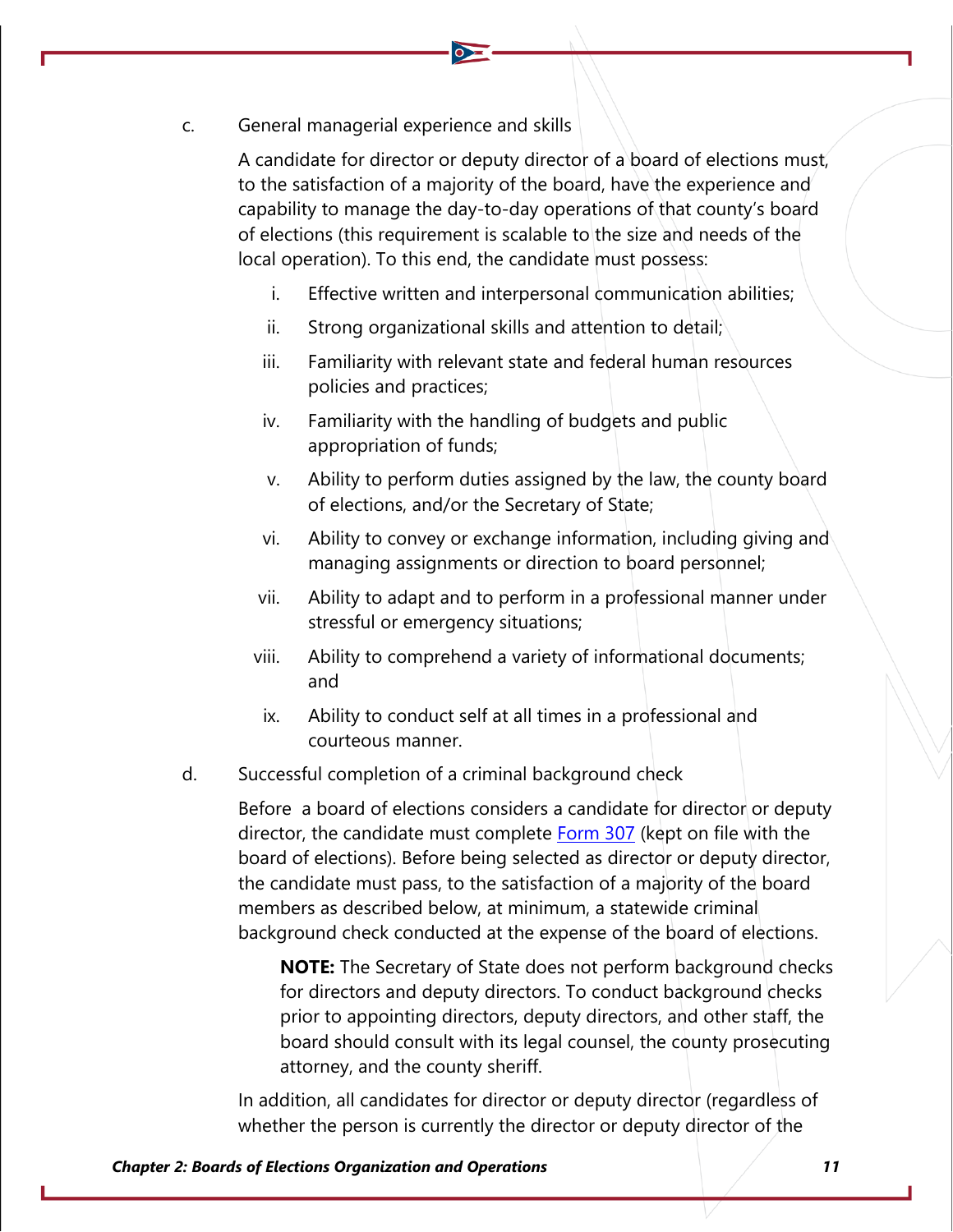board of elections) must complete a questionnaire [\(Form 307\)](https://www.ohiosos.gov/globalassets/elections/forms/307.pdf) before being appointed or reappointed to the position of director or deputy director. The completed questionnaire must be kept on file with the board of elections and a copy sent to the Secretary of State.

### 2. **Appointment**

The director must be a resident elector of the county within 30 days of employment at the board, possess the necessary qualifications for the position, and be nominated for the position by a board member of the same political party. The director may not be a member of the board. An affirmative vote of three members is necessary for selection. A director is not considered to be a public officer.

#### 3. **Vacancies**

a. Job Descriptions

County boards of elections must establish a written job description, incorporating the minimum qualifications and duties outlined above as well as local qualifications established by the board of elections, and the objective criteria by which candidates will be evaluated. Job descriptions of the duties of a director and deputy director of a board of elections shall contain at least the following minimum duties (or oversight thereof):

- i. Prepare and conduct all primary, general, and special elections held in the county;
- ii. Process, evaluate, and report election results;
- iii. Recruit and train precinct election officials;
- iv. Supervise the processing of voter records;
- v. Keep a full and true record of the proceedings of the board and all moneys received and expended;
- vi. File and preserve in the board office all orders, records, and reports pertaining to the administration of voter registrations and elections;
- vii. Prepare the minutes of board meetings;
- viii. Audit campaign finance reports;
	- ix. Calculate charge backs to political subdivisions;
	- x. Receive and have custody of all books, papers, and property belonging to the board;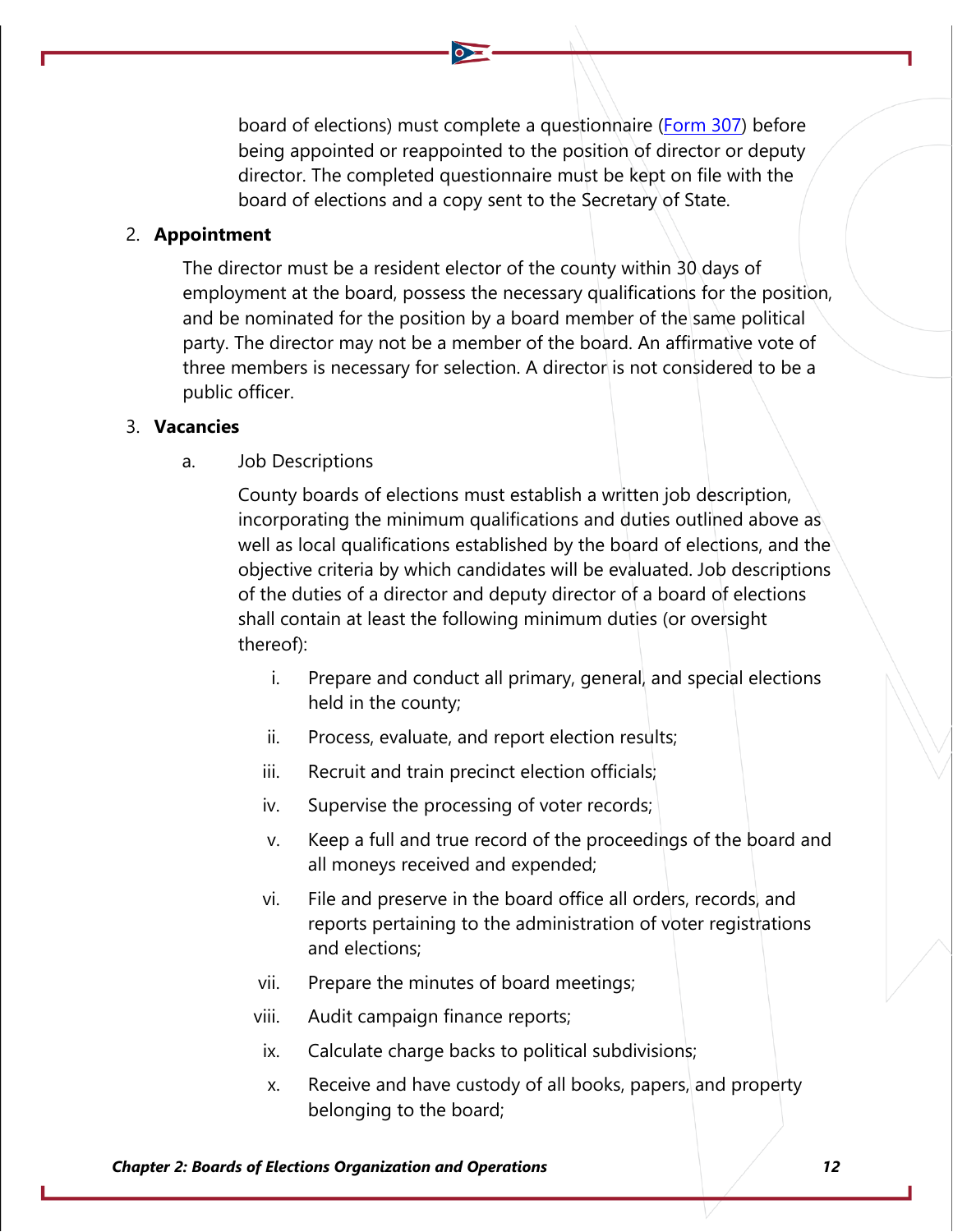- xi. Perform such other duties in connection with the office of director and the proper conduct of elections as the Secretary of State and board determine;
- xii. Review all Directives, Advisories, Memoranda, correspondence and materials issued by the Secretary of State and take action as required by those communications;
- xiii. Supervise and instruct board employees, assign work, coordinate activities, make recommendations concerning hiring, responsibilities, compensation, discipline, and discharge of board employees; and
- xiv. Develop a proposed annual budget to be submitted to the county commissioners, upon approval of the board of elections, and monitor the board's budget and payroll relative to current year appropriations.
- b. Advertising

When there is a vacancy in the position of director or deputy director of a board of elections, the board shall advertise the position for at least one week in the newspaper of largest general circulation in the county in which the board is located. Boards may also place the advertisement with national and state election trade publications, on the board's website, social media, and the Secretary of State's website, and any other job recruiting websites..

All advertisements for appointment of a director or deputy director of a board of elections must include, at a minimum, the method by which interested parties may receive a copy of the job description and evaluation criteria and a notice that the applicant is subject to a criminal background check.

c. Application

Candidates for director or deputy director of a board of elections must submit a written application (in a form of the board's choosing), current resume, and completed [Form 307](https://www.ohiosos.gov/globalassets/elections/forms/307.pdf) prior to being considered by the board.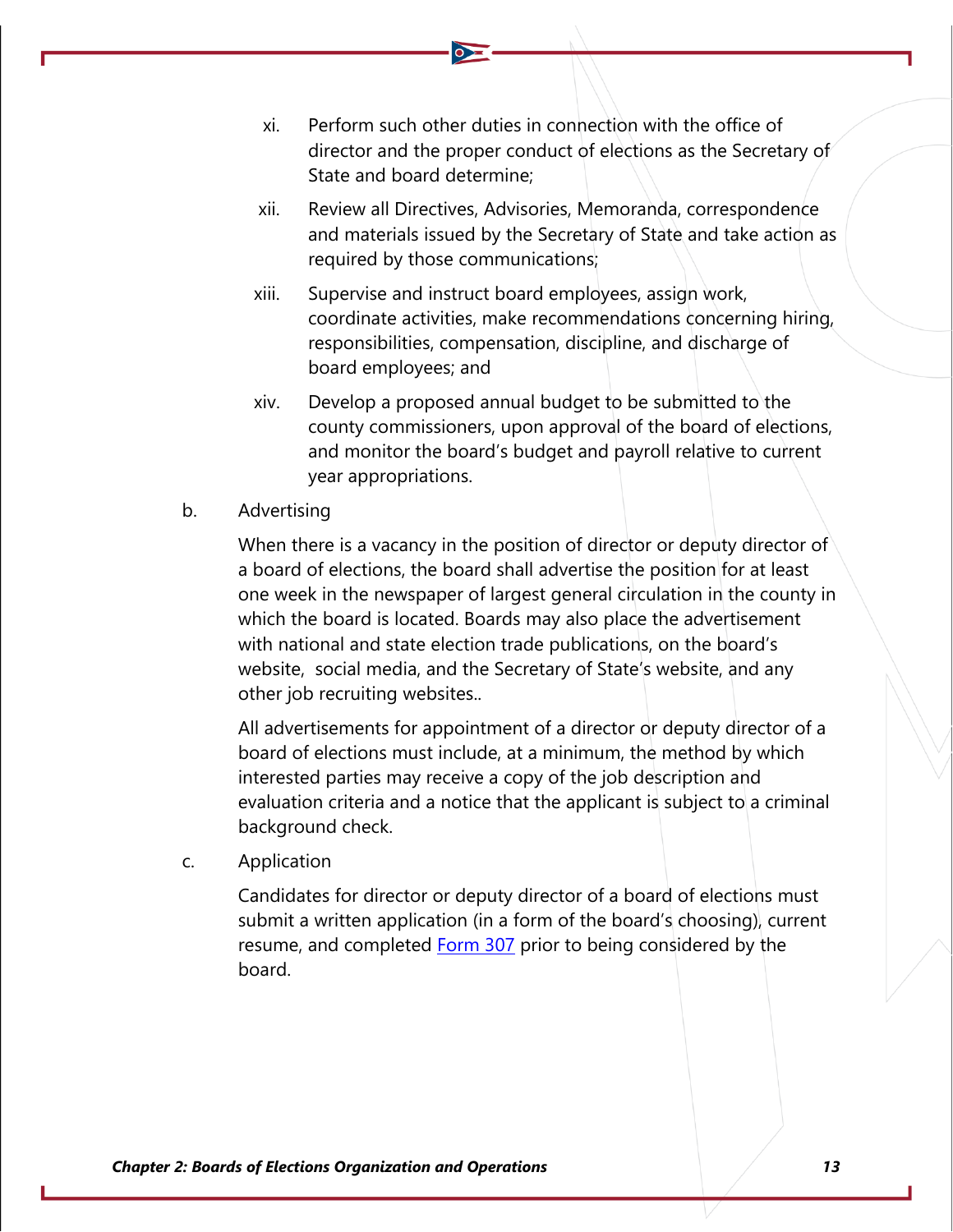d. Evaluation Criteria

The objective evaluation criteria (a weighted scoring system) must be based on the job description and should be based upon an objective, pre-determined scoring system based on answers to standardized questions relating to such minimum qualifications.

Candidates for director or deputy director of a board of elections may be asked to complete a qualifications supplement at the discretion of the board of elections in order for the board of elections to consider all experience, education and skills related to the position.

All boards of elections, when appointing directors and deputy directors, shall give priority to candidates holding previous elections administration experience.

If no candidates for director or deputy director of a board of elections possess all the minimum qualifications for the position, the board of elections shall evaluate the candidates as if all minimum requirements had been met by the candidates under consideration.

## **ORGANIZATION**

### 1. **Biennial Organizational Meeting**

Boards of elections are required to organize every two years, within five days after the Secretary of State makes appointments to the board of elections.<sup>[7](#page-6-0)</sup>

The organization meeting must be conducted following these steps, in order:<sup>[8](#page-6-1)</sup>

a. Select a Temporary Chairperson

The current chairperson or member with the most seniority calls the meeting to order. A "temporary chairperson" is elected from among the members present to chair the meeting. A simple majority vote of the board is sufficient to select a temporary chairperson.

b. Appoint a Director

Nominations are made for director. The person nominated must be of the same political party as the board member making the nomination.

A majority of three affirmative votes is necessary to select a director. After nominations have been made, ballots will be cast until either one nominee receives at least three affirmative votes, or five ballots have been cast.

<span id="page-6-0"></span><sup>7</sup> [R.C. 3501.09.](http://codes.ohio.gov/orc/3501.09)

<sup>8</sup> [R.C. 3501.09.](http://codes.ohio.gov/orc/3501.09)

<span id="page-6-1"></span>*Chapter 2: Boards of Elections Organization and Operations 14*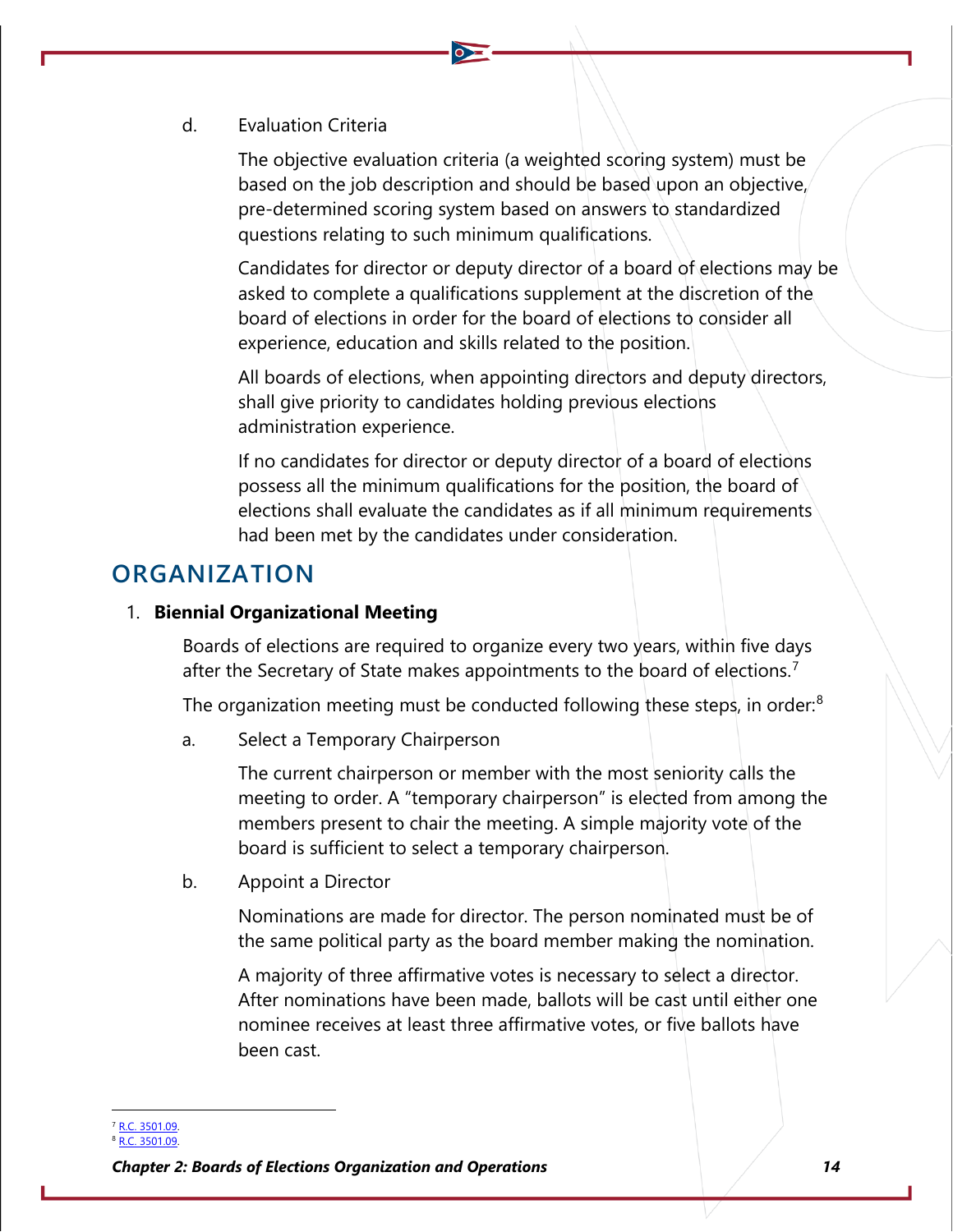If, after five ballots have been cast, no person has received at least three affirmative votes for the office of director, the names of the persons nominated on the fifth ballot, and the names of the board members who nominated them, must be certified to the Secretary of State, who selects, from the list submitted, one person to serve as director.

However, if the Secretary of State has reason to believe that no person nominated is qualified, the Secretary must so state in writing to the board. The board shall then nominate other persons in the same manner as the original persons were nominated. If, after five ballots are cast, no person is agreed upon as director, the names are again certified to the Secretary of State, who shall select the director and deputy director from among the persons nominated.

If the board fails to nominate another person as director, the position shall be filled by the Secretary of State. $9$ 

c. Appoint a Deputy Director

Nominations are made for deputy director. The person nominated must be of the same political party as the board member making the nomination. The deputy director must be of a different major political party than the director.

A majority of three affirmative votes is necessary to select a deputy director.

If, after five ballots have been cast, no person has received at least three affirmative votes for the office of deputy director, the names of the persons nominated on the fifth ballot, and the names of the board members who nominated them, must be certified to the Secretary of State, who selects, from the list submitted, one person to serve as deputy director.

If the Board members do not wish to nominate a deputy director, they must, by a majority of three affirmative votes, agree that the position of deputy director is not necessary as of the date of the biennial reorganizational meeting. This decision can be revisited at any time after the reorganizational meeting, again, with a majority of three affirmative votes.

<span id="page-7-0"></span>*Chapter 2: Boards of Elections Organization and Operations 15* <sup>9</sup> [R.C. 3501.16.](http://codes.ohio.gov/orc/3501.16)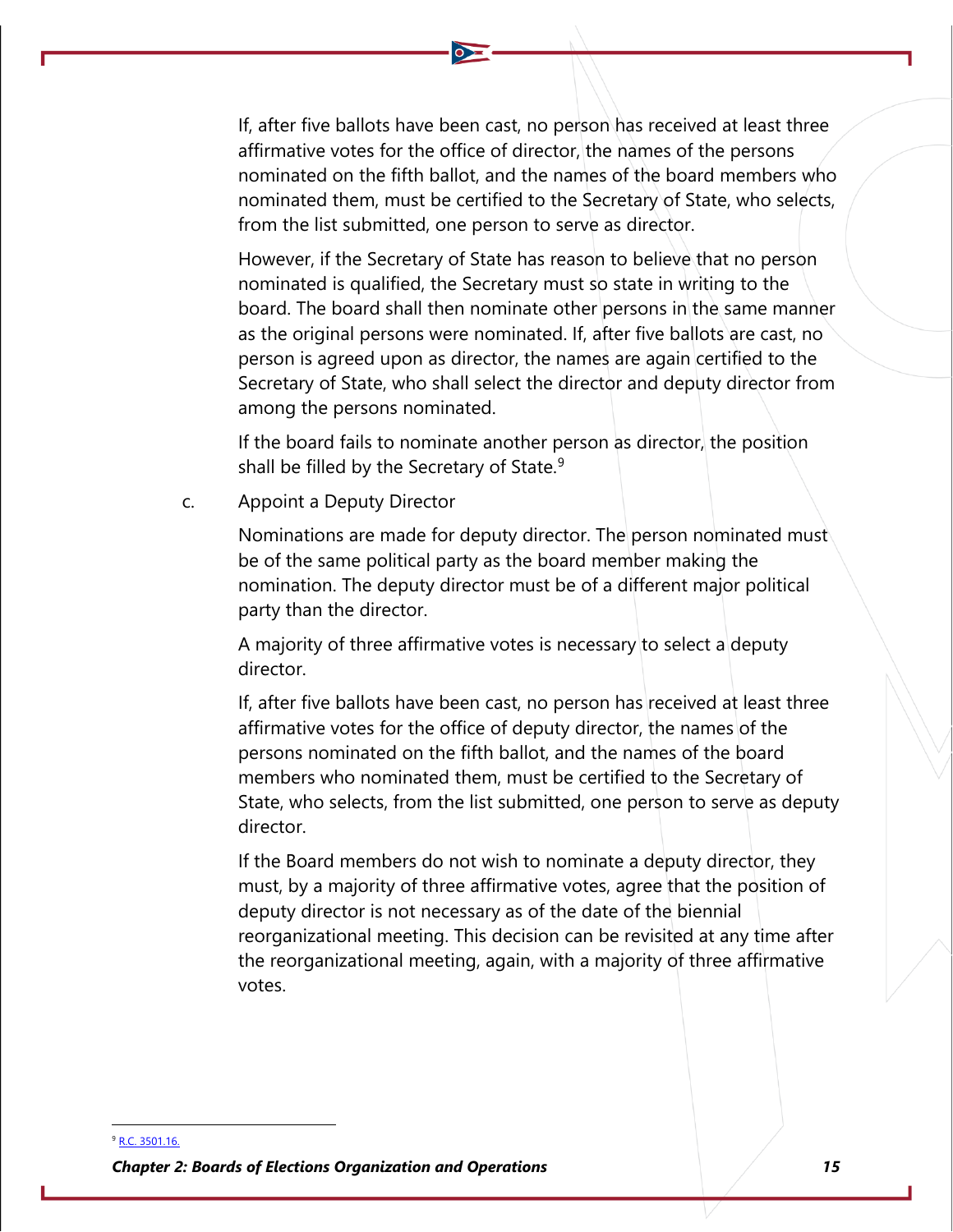d. Appoint a Chairperson

After the selection of the director and deputy director, nominations are made for chairperson. The person nominated must be of the opposite political party of the director.

If, upon the first ballot, no eligible member receives a simple majority vote, the board member affiliated with a different major political party than the director having the shortest term to serve on the board shall be the chair.

e. Report

Immediately after the reorganizational process, the completed report of the Board's reorganization meeting must be forwarded to the [Secretary](https://www.ohiosos.gov/globalassets/elections/forms/308.pdf)  [of State's Office: Form 308](https://www.ohiosos.gov/globalassets/elections/forms/308.pdf) for all directors and deputy directors and all chairpersons, and **[Form 350](https://www.ohiosos.gov/globalassets/elections/forms/350.pdf)** for any non-incumbent director, deputy director or board member. Send the reports by one of the following methods:

### **Email:**

[BoardInfo@OhioSoS.gov](mailto:boardinfo@OhioSoS.gov)

### **Mail:**

Ohio Secretary of State Elections Division P.O. Box 2828 Columbus, OH 43216

f. Failure to Select a Director or Deputy Director

If, after five ballots for selection of a director or a deputy director, no person nominated has received the affirmative votes of at least three members, the board must immediately contact the Secretary of State's elections counsel for instructions on submitting the tie vote to the Secretary of State.

#### 2. **Re-Organization[10](#page-8-0)**

At any time after the organization of the board, the board, by three affirmative votes, may decide to replace the director or chairperson with a person belonging to the opposite political party of the present officer. If that occurs, the members of the board must reselect all officers of the board. The procedures outlined above must be followed for the reselection. The officers will serve out the remainder of the term of the outgoing officers.

<span id="page-8-0"></span><sup>10</sup> [R.C. 3501.09.](http://codes.ohio.gov/orc/3501.09)

*Chapter 2: Boards of Elections Organization and Operations 16*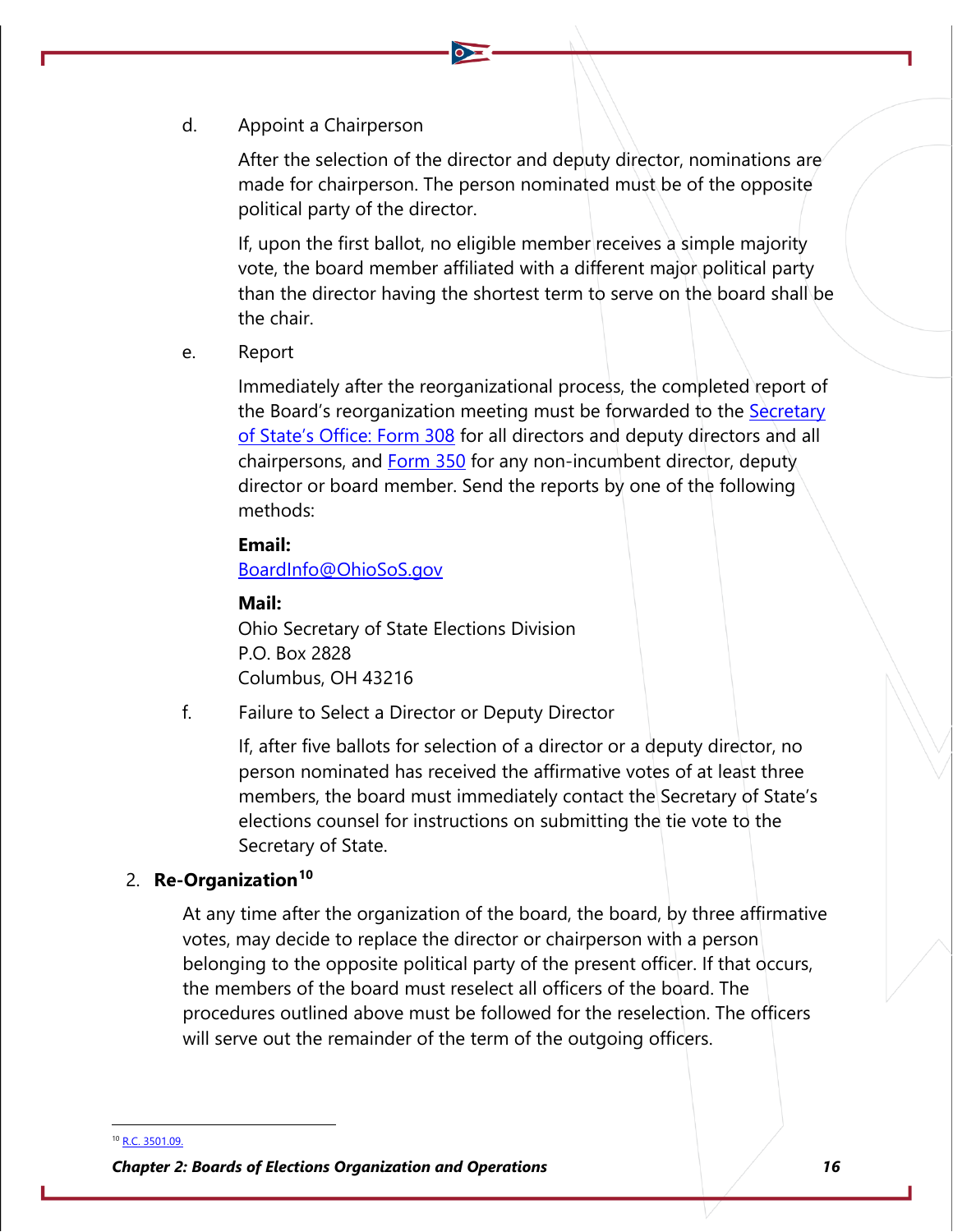This reselection of officers does not increase or decrease the length of any person's term as a board member.

The board may decide by the affirmative votes of at least three members to fill a vacancy in the office of chairperson or director with a person belonging to the opposite political party of the outgoing officer.<sup>[11](#page-9-0)</sup> After such a vote, the vacancy shall be filled and all other officers selected as described above.<sup>[12](#page-9-1)</sup> The person filling the vacancy shall serve out the outgoing officer's unexpired term. This reselection of officers does not increase or decrease the length of any person's term as a member of the board.

### 3. **Clerks**

The board may hire other employees, prescribe their duties and, by a vote of not less than three of its members, fix their compensation.<sup>[13](#page-9-2)</sup> These board employees are election officials, but not public officers. They serve at the discretion of the board and take and subscribe the same oath as the director for the faithful performance of their duties. The board may remove any of these board employees by a majority vote of its membership. The board also may employ additional employees, when necessary.

All permanent board of elections employees are required to have a criminal background check conducted. Each board must adopt a policy that sets forth the procedures for reviewing background checks and determining whether any convictions should bar employment.

Employees work under the supervision of the director or deputy director, as authorized by the board, who must report all personnel matters to the board.

Nothing in law or any Secretary of State directive requires the board staff, other than director and deputy director, to be divided equally by political party affiliation. For example, there is no legal requirement that a board have an equal number of Democratic and Republican clerks. However, a board may have a policy of maintaining parity or near-parity among its clerical staff.

### 4. **Oath**

Before entering upon the duties of the office, the newly appointed director, deputy director, and board employees must subscribe to an oath to support the Constitution of the United States and the Ohio Constitution, to perform all the duties of their position to the best of their ability, to enforce the election laws, and to preserve all records, documents, and other property pertaining to the conduct of elections that are placed in their custody.<sup>[14](#page-9-3)</sup> The signed statement

<span id="page-9-1"></span><span id="page-9-0"></span>[R.C. 3501.161.](http://codes.ohio.gov/orc/3501.161)

[R.C. 3501.091.](http://codes.ohio.gov/orc/3501.091v1) [R.C. 3501.01\(U\)\(6\);](http://codes.ohio.gov/orc/3501.01) [R.C. 3501.14.](http://codes.ohio.gov/orc/3501.14)

<span id="page-9-3"></span><span id="page-9-2"></span><sup>14</sup> [R.C. 3501.13;](http://codes.ohio.gov/orc/3501.13) [R.C. 3501.14.](http://codes.ohio.gov/orc/3501.14)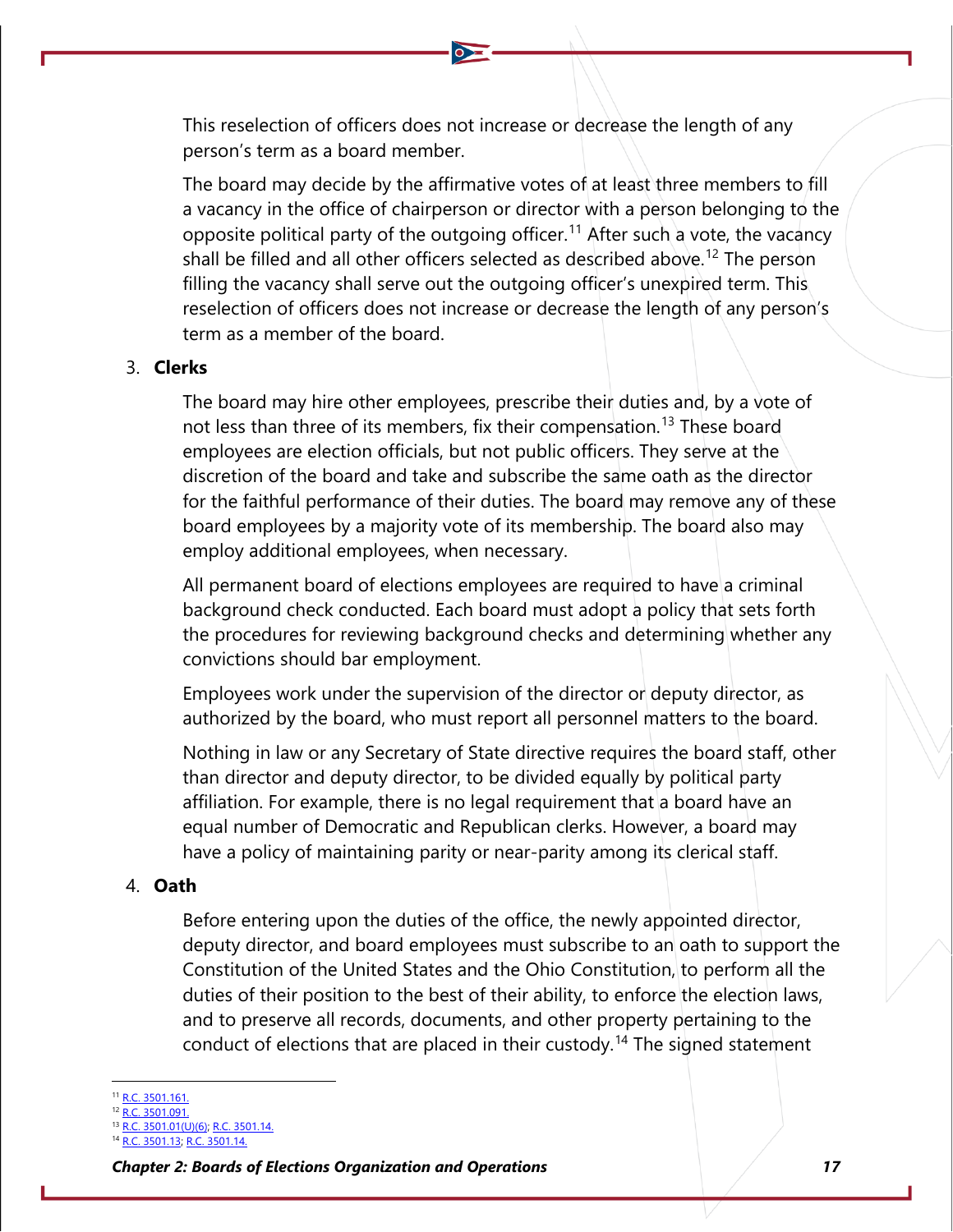attesting to having taken the oath must be kept on record at the board of elections' office.

### 5. **Ethics**

All employees of the board must comply with the Ohio's ethics law and the Secretary of State's Ethics Policy. A copy of the Secretary of State's Ethics Policy is available in Chapter 16 of this Manual. All current and future members and employees shall complete the Ethics Policy Acknowledgment Form [\(Form 350\)](https://www.ohiosos.gov/globalassets/elections/forms/350.pdf). A copy of the completed form shall be returned to the Secretary of State's Election Division.

Violations of the Secretary of State's ethics policy may be reported to the director of elections in the Secretary of State's Office, your regional liaison, or the Secretary of State's elections counsel. Reports also may be made anonymously by mailing a written statement in a sealed envelope to the Secretary of State's Office to the attention of the director of elections. Violations of the ethics policy may result in disciplinary action in accordance with the Secretary of State's statutory authority under Title 35 of the Ohio Revised Code, including removal of a board member or board employee.

Violations of Ohio ethics laws may be reported to the Ohio Ethics Commission: [Ethics.Ohio.gov](http://www.ethics.ohio.gov/) or 614.466.7090. Violations of Ohio ethics laws may be a criminal offense and may result in criminal sanctions.

## 6. **Prohibition Against Candidacy for Public Office**

No person can serve as a member, director, deputy director or employee of the board of elections who is a candidate for elected office.<sup>[15](#page-10-0)</sup> The only exception is if the person is a candidate for delegate or alternate to a political party convention, member of the board of directors of a county agricultural society, presidential elector or a member of a political party committee. A board member or employee seeking elected office shall resign their position at the board of elections upon certification of their candidacy by a board of elections or the Secretary of State.

## 7. **Board Members Holding Other Public Office**

[Title 35](http://codes.ohio.gov/orc/35) does not prohibit board members from holding other public offices. However, the two offices must be compatible.

The Attorney General has released a number of opinions on various offices and their compatibility with the office of member of the county board of elections. These opinions are available here: [https://www.ohioattorneygeneral.gov/About-](https://www.ohioattorneygeneral.gov/About-AG/Service-Divisions/Opinions/Compatibility-of-Public-Offices-or-Positions)[AG/Service-Divisions/Opinions/Compatibility-of-Public-Offices-or-Positions](https://www.ohioattorneygeneral.gov/About-AG/Service-Divisions/Opinions/Compatibility-of-Public-Offices-or-Positions)

<span id="page-10-0"></span><sup>15</sup> [R.C. 3501.15.](http://codes.ohio.gov/orc/3501.15)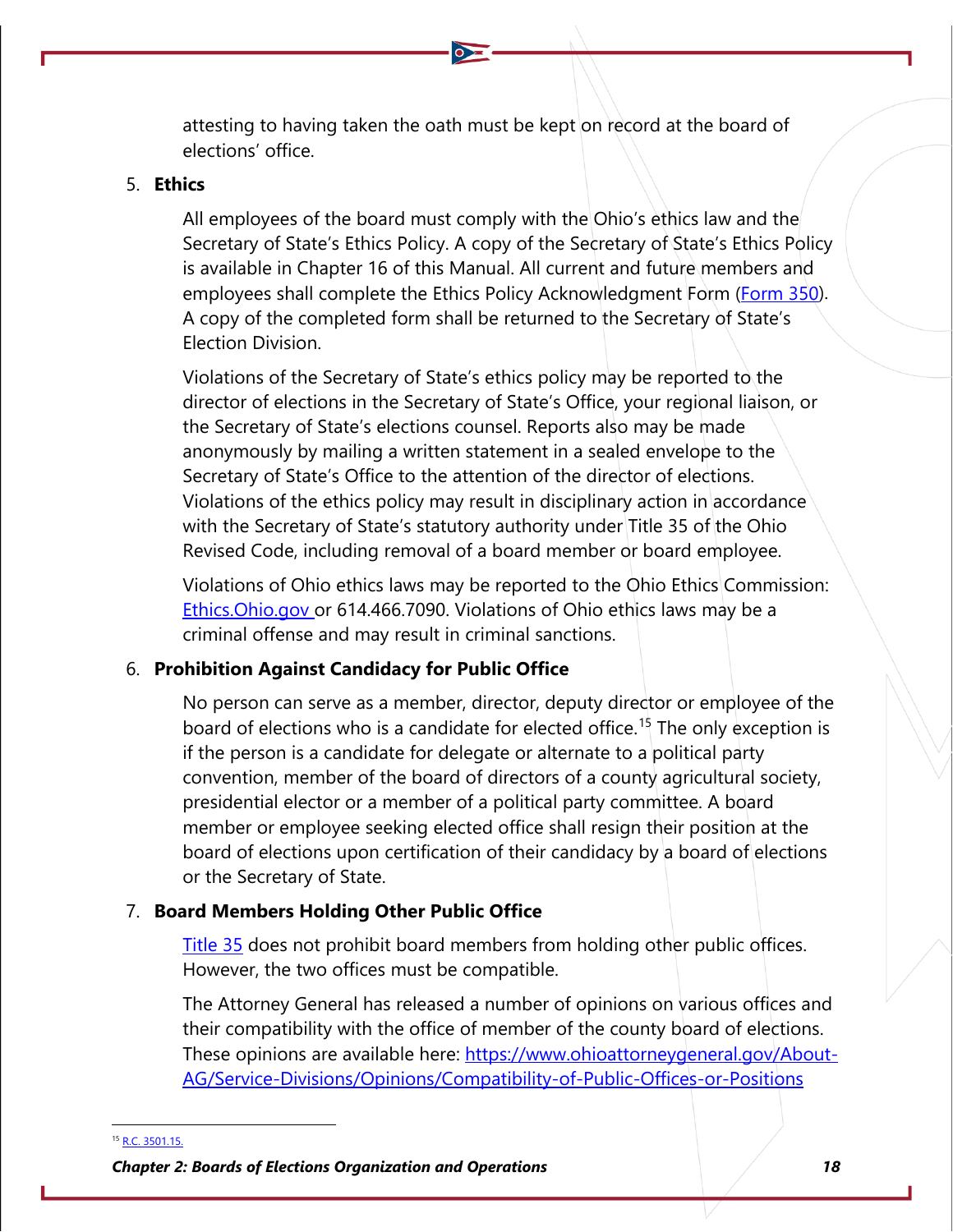The board should direct questions about the compatibility of public offices and positions to its legal counsel, the county prosecuting attorney, or the office of the Ohio Attorney General.

## **SUSPENSION & REMOVAL**

The Secretary of State may remove or suspend any member, director, deputy director or other employee of the board for neglect of duty, malfeasance, misfeasance or nonfeasance in office, willful violation of [Title 35 of the Revised Code](http://codes.ohio.gov/orc/35) or for any other good and sufficient cause.

Vacancies in the office of chairperson, director or deputy director shall be filled in the same manner as the original selection from persons belonging to the same political party as the outgoing officer. If such vacancies cannot be filled in that manner, the Secretary of State shall fill such vacancies.<sup>[16](#page-11-0)</sup>

## **TRAINING REQUIREMENTS**

The Secretary of State has established a program for the instruction of members of boards of elections and employees of boards in the rules, procedures, and law relating to elections. Each member and employee shall complete the training program within six months after the member or employee's original appointment or employment, and thereafter each member and employee shall complete a training program to update their knowledge once every four years or more often as determined by the Secretary of State.<sup>[17](#page-11-1)</sup>

Failure to meet the training requirements listed below will be taken into consideration at the time of reappointment of board members. The requirements listed below are considered minimum requirements. Board members, directors, and deputy directors may find it necessary to exceed these minimum requirements to effectively keep up with the ever-changing world of elections, particularly in even years.

## 1. **Definitions**

a. Members of boards of elections

A person appointed by the Secretary of State to the position of member of a county board of elections pursuant to [R.C. 3501.07.](http://codes.ohio.gov/orc/3501.07)

b. Employees of boards of elections

For purposes of [R.C. 3501.27\(D\),](http://codes.ohio.gov/orc/3501.27) "employees of boards of elections" is limited to those persons appointed director or deputy director of a county board of elections pursuant to [R.C. 3501.09](http://codes.ohio.gov/orc/3501.09) or [.091.](http://codes.ohio.gov/orc/3501.091) A board of elections

<span id="page-11-1"></span><span id="page-11-0"></span><sup>16</sup> [Art. II, Sect. 38 Ohio Const.;](https://www.legislature.ohio.gov/laws/ohio-constitution/section?const=2.38) [R.C. 3501.16;](http://codes.ohio.gov/orc/3501.16) *State ex rel. Hughes v. Brown* (1972), 31 Ohio St. 2d 376. [R.C. 3501.27\(D\).](http://codes.ohio.gov/orc/3501.27)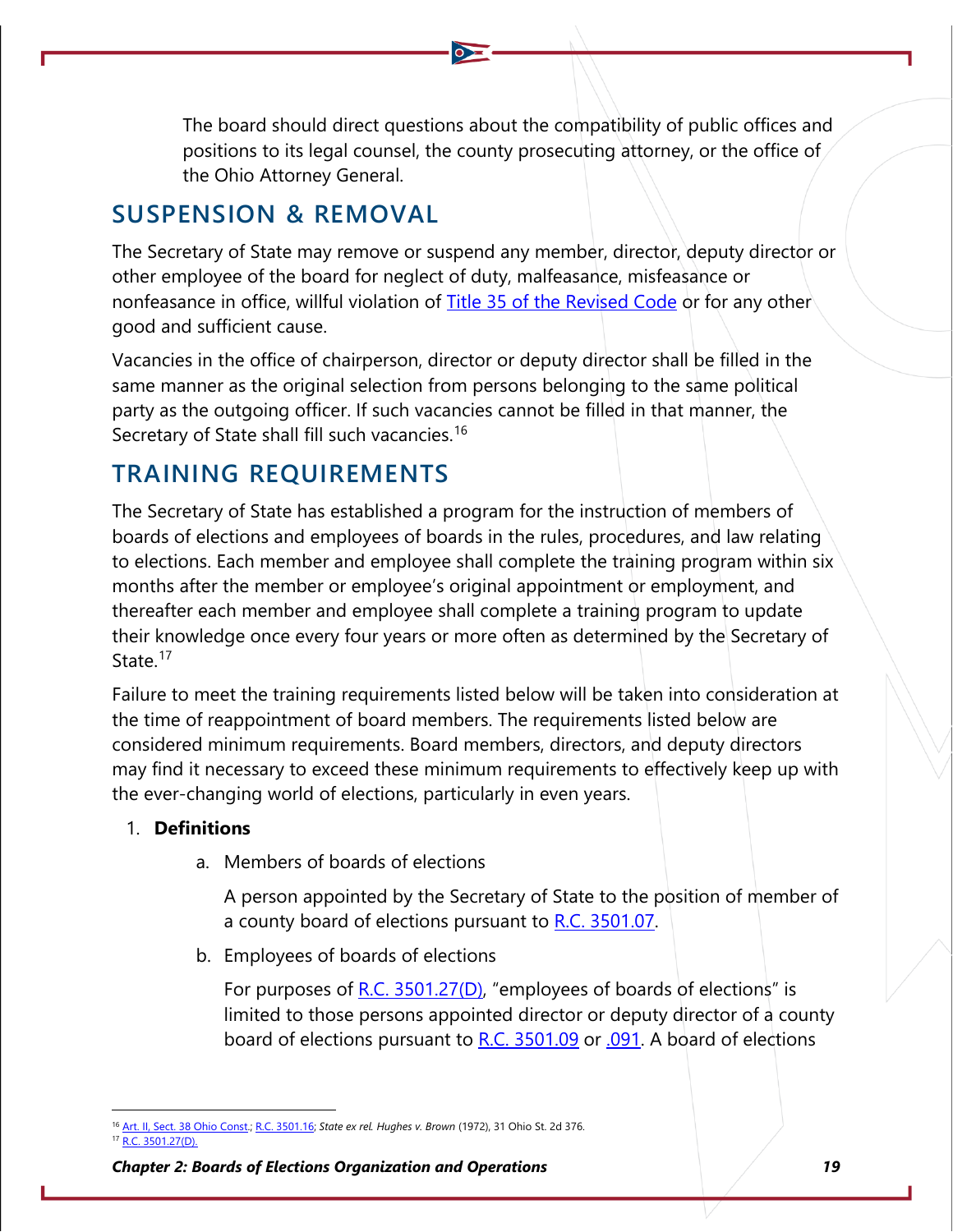may require its other employees to participate in the same training required for the director and deputy director.

c. Newly appointed members, director or deputy director of boards of elections

A person appointed as a member, director or deputy director of a board of elections who: a) has never previously served as a board of elections member, director or deputy director; or b) who previously served as a member, director or deputy director of a board of elections but has had a break in service as a director or deputy director for at least four or more consecutive years.

d. Incumbent or reappointed members, director or deputy director of boards of elections

A person appointed as a member, director or deputy director of a board of elections who: a) has previously served in any of these positions and will continue in that role with no break in service as a member, director or deputy director; or b) had a break in service as a member, director or deputy director for less than four consecutive years.

## 2. **Newly Appointed Members, Director or Deputy Director of Boards of Elections**

Within six months of appointment, a newly appointed member, director or deputy director shall attend and complete a minimum of six hours of formal instruction, "New Election Official Training Program," regarding the duties of a member, director or deputy director of a board of elections sponsored by the Secretary of State's Office. The New Election Official Training Program shall be conducted at locations designated by the Secretary of State, and the program shall be prepared, offered and approved by the Secretary. Virtual courses and participation in Secretary of State programs may also be required as part of this training program. Upon completion of the New Election Official Training Program, each new member, director or deputy director shall be issued a certificate of completion by the Secretary of State. A newly appointed member, director or deputy director shall be required to receive an additional eight credits of formal continuing education training within the first full year of their appointment for a total of fourteen credits. That training can include any of the opportunities detailed in section 4 below.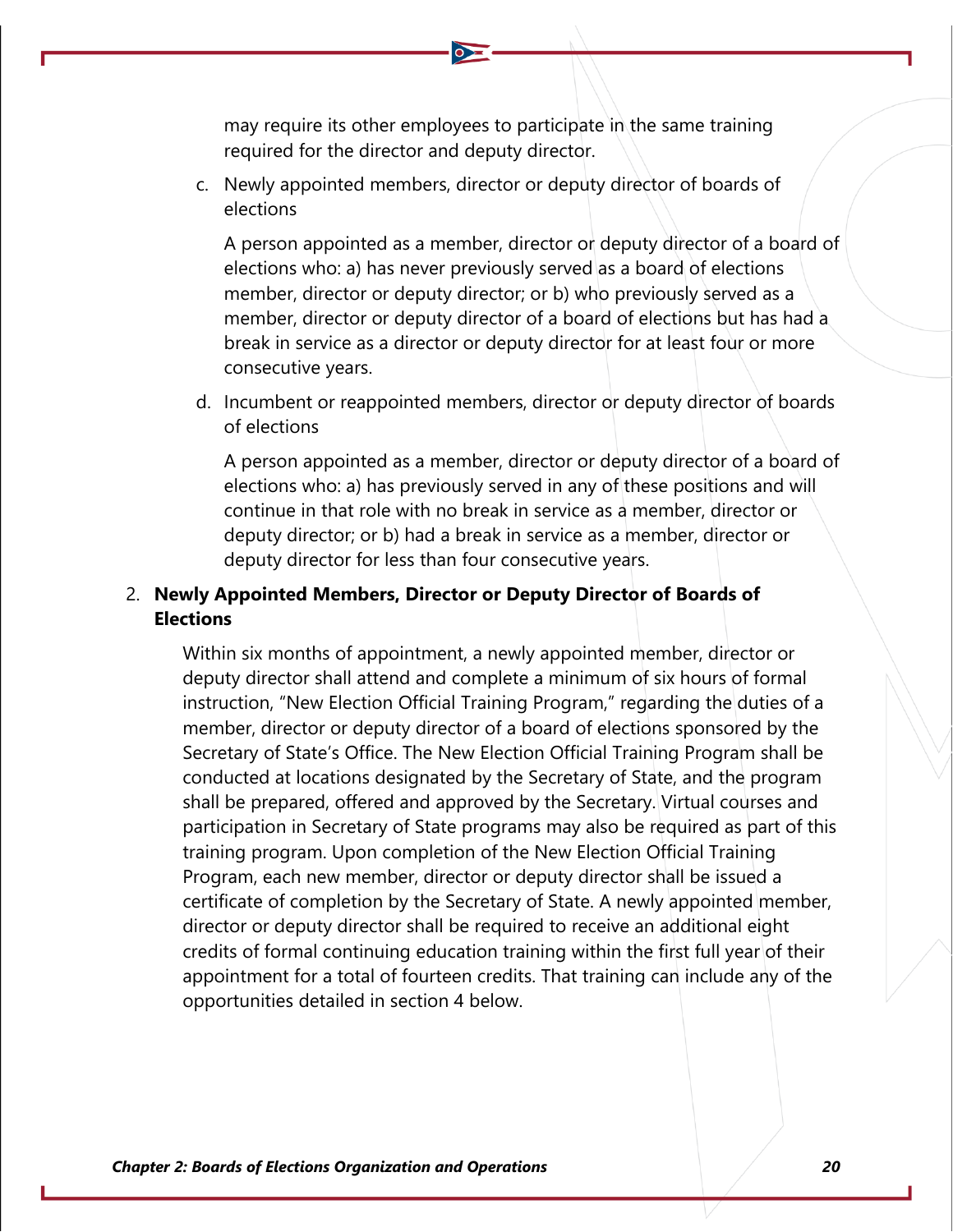## 3. **Incumbent and Reappointed Members, Directors or Deputy Directors of Boards of Elections**

Each incumbent or reappointed member, director or deputy director shall be required to attend and complete a minimum of eight credits of formal continuing education training annually, on a calendar year basis.

In the event a member, director or deputy director exceeds the required minimum of eight credits of formal continuing education, no carryover hours apply to subsequent years. This requirement may be waived upon a showing of hardship in individual cases. The purpose of not carrying over hours is to ensure the highest level of instruction on changes in state and federal law that affect the administration of local, state and federal elections.

Incumbent and reappointed members, directors or deputy directors (and other employees of the board of elections) may attend the New Election Official Training Program to help meet their instructional requirements.

## 4. **Approved Formal Continuing Education Training Programs**

All board members, directors, and deputy directors may be required to attend specific events, trainings, or meetings throughout the year. All mandatory events will be designated as such in the invitation.

The following sponsored programs of instruction may be used to obtain credits for formal continuing education training (unless otherwise specified, in person attendance for the duration of the program or session is required to receive credit. Select programs may be offered virtually in place of or in addition to in person.):

- a. Secretary of State's New Election Official Training Program (six credits) This training will be offered at least twice per year.
- b. Secretary of State's Summer Conference and Ohio Association of Election Officials' Winter Conference (approximately one credit per hour) – The Secretary of State's Office will provide a credit per presentation schedule once a final agenda is available. All board members, directors, and deputy directors are required to participate in the Ohio Secretary of State's annual summer conference in-person, virtually, or by watching a recording of the conference published soon after its completion.
- c. In-Person Secretary of State regional training (ADA, SWVRD, Campaign Finance, etc.). These sessions will be awarded credit on an hour-by-hour basis.
- d. Secretary of State's Topical Webinars (one credit per hour, e.g., if the webinar is 30 minutes 0.5 credits will be granted, if 60 minutes one credit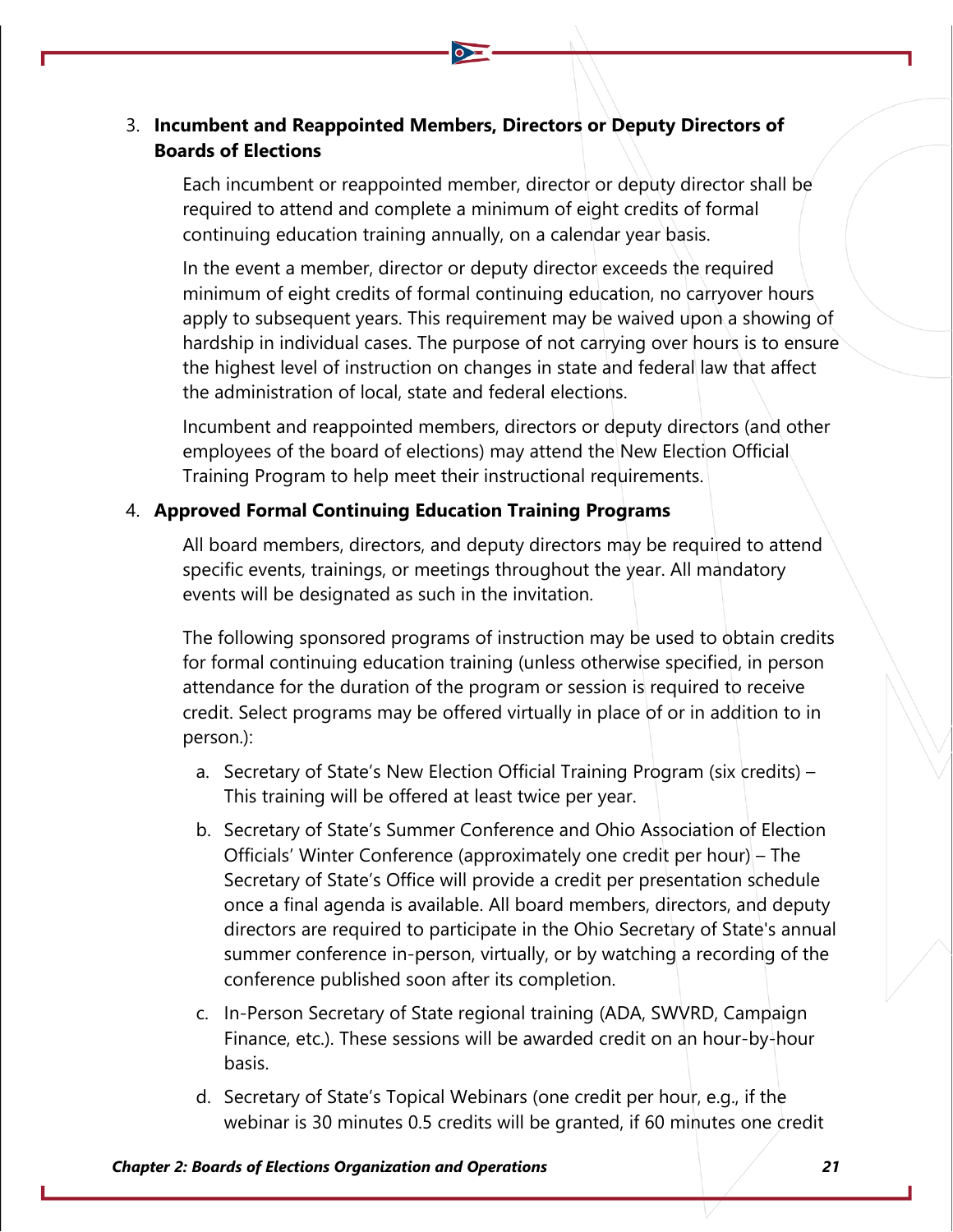will be granted, etc.) – The Secretary of State's Office will periodically host a webinar on a particular topic of elections administration. Credit requires individual registered participation for the duration of the live webinar.

- e. Ohio Association of Election Officials' ("OAEO") Ohio Registered Election Official ("OREO") Program and/or the Election Center Certified Election and Registration Administrator ("CERA") Program (awarded credit on an hourby-hour basis pending review of the agenda for each event) – OREO and CERA are multi-course formal training and certification programs sponsored by the OAEO and Election Center, respectively. The Secretary of State's Office will provide a credit per presentation schedule once the course offerings are set.
- f. Ohio Association of Election Officials' Regional District Meetings (awarded credit on an hour-by-hour basis pending review of the agenda for each event) – The OAEO may periodically host regional meetings at which relevant election administration information will be presented.
- g. National Conferences, Workshops and/or Seminars sponsored by the Election Center and/or the International Association of Clerks, Recorders, Election Officials and Treasurers ("IACREOT") (one credit per conference event).
- h. U.S. Election Assistance Commission Webinars and/or Workshops (0.5 credit per event).
- i. Continuing Legal Education ("CLE") (one credit per CLE session/event) Periodically a training program eligible for the award of CLEs may be offered by a Bar Association or other continuing legal education program provider may be eligible for credit towards formal continuing education program requirements. Such programs must be of substantial topical relevance to the duties of local election administrators, including Ohio public meetings, public records, and ethics laws. A request for credit must be submitted to the Secretary of State's Office along with documentation of program content and attendance.
- j. Participation in Secretary of State programs or initiatives, such as New Election Official Mentorship program, working groups, or other events as determined by the office. Credit will be assigned per event or program.

### 5. **Exemption**

An exemption from all or any part of the member, director and deputy director training requirements may be granted by the Secretary of State based on the person's physical inability to attend and participate in instructional programs (i.e., illness, weather emergency, etc.) or for other good and sufficient cause.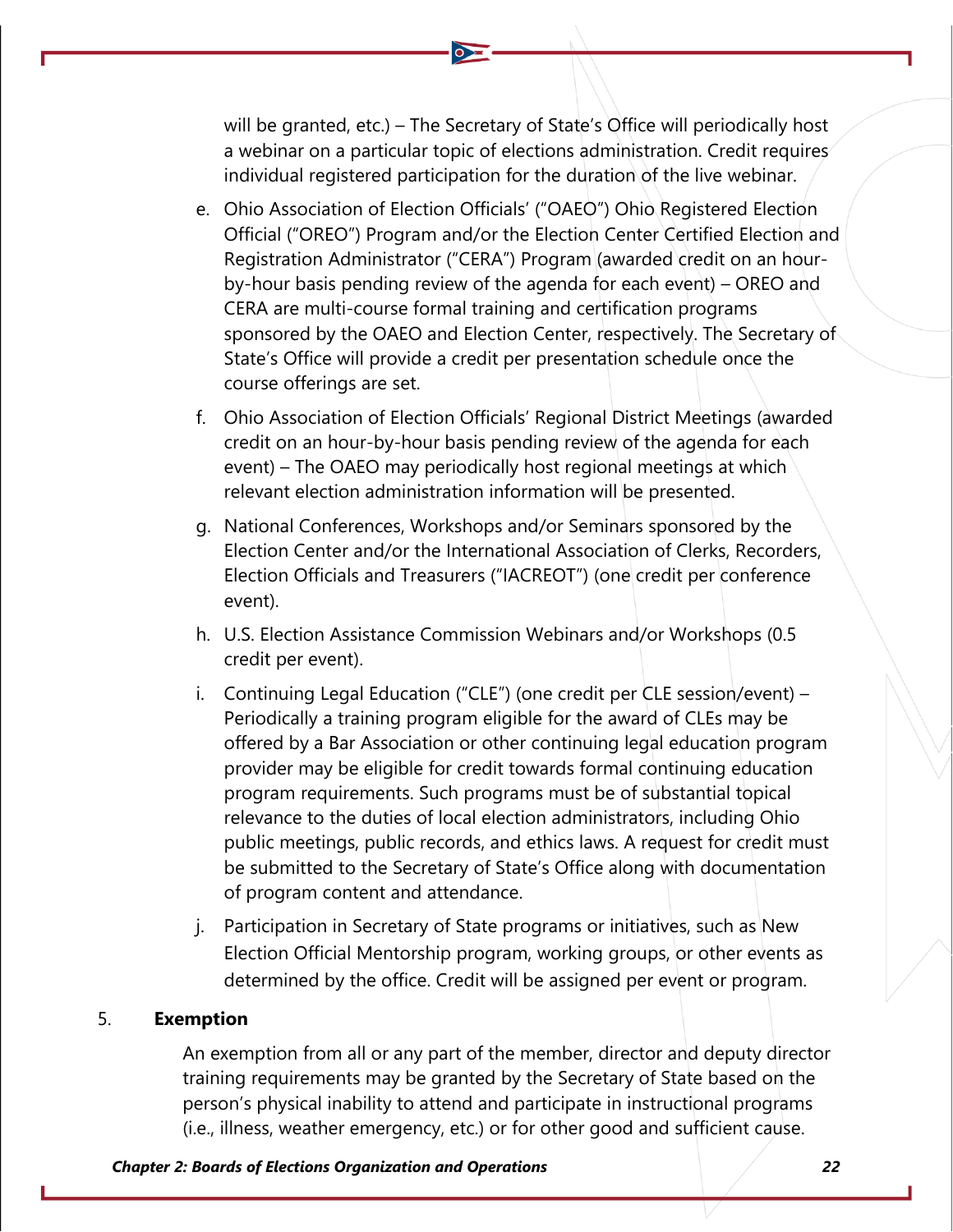## 6. **Miscellaneous**

No registration fee will be charged to participants in the New Election Official Training Program sponsored by the Secretary of State's Office. Participants will be responsible for transportation, lodging and meal costs. [Attorney General's](https://www.ohioattorneygeneral.gov/getattachment/c1dc8887-4c36-47e2-b3fe-2223ec04d655/1930-2046.aspx) [Opinion No. 2046 \(1930\)](https://www.ohioattorneygeneral.gov/getattachment/c1dc8887-4c36-47e2-b3fe-2223ec04d655/1930-2046.aspx) states that the actual expenses of county boards of elections that are incurred in the attendance of meetings, held upon the call of the Secretary of State, may be paid from the treasury of the county which they represent.

In addition to the hourly requirement listed above, all Board Members, Directors, and Deputy Directors must participate in annual cybersecurity training as prescribed in Chapter 3. Each board of elections must also train its staff annually on both cyber and physical security practices and policies.

# **Section 2.02 Board Office**

## **FACILITIES**

The board of elections shall provide suitable rooms for its offices and records, as well as the necessary and proper furniture and supplies for such rooms. The board may lease offices and rooms necessary for its operation for the length of time and upon the terms as the board deems in the best interests of the public; however, the lease shall not exceed 15 years. At least 30 days before entering into a lease for offices or rooms, the board of elections must give the county commissioners written notice of its intent to enter into the lease. The notice must specify the terms and conditions of the lease. The county commissioners then have 30 days in which to decide whether to reject the proposed lease. A board of elections that timely receives written notice that the commissioners have rejected the lease cannot enter into the lease that was rejected, but may immediately enter into additional lease negotiations following the above procedures.[18](#page-15-0)

Additionally, the board of elections may adopt a resolution in accordance with R.C. [133.18,](http://codes.ohio.gov/orc/133.18) requesting that the board of county commissioners submit to the voters the question of issuing bonds for the acquisition of real estate and the construction of a suitable building with necessary furniture and equipment for the proper administration of the board of elections' duties.

The board of elections may maintain permanent or temporary branch offices at any place within the county, provided that, if the board of elections permits electors to vote at a branch office, electors shall not be permitted to vote at any other branch office or any other office of the board of elections.<sup>[19](#page-15-1)</sup>

<span id="page-15-0"></span><sup>8</sup> [R.C. 3501.10\(A\).](http://codes.ohio.gov/orc/3501.10)

<span id="page-15-1"></span><sup>19</sup> [R.C. 3501.10\(C\).](http://codes.ohio.gov/orc/3501.10)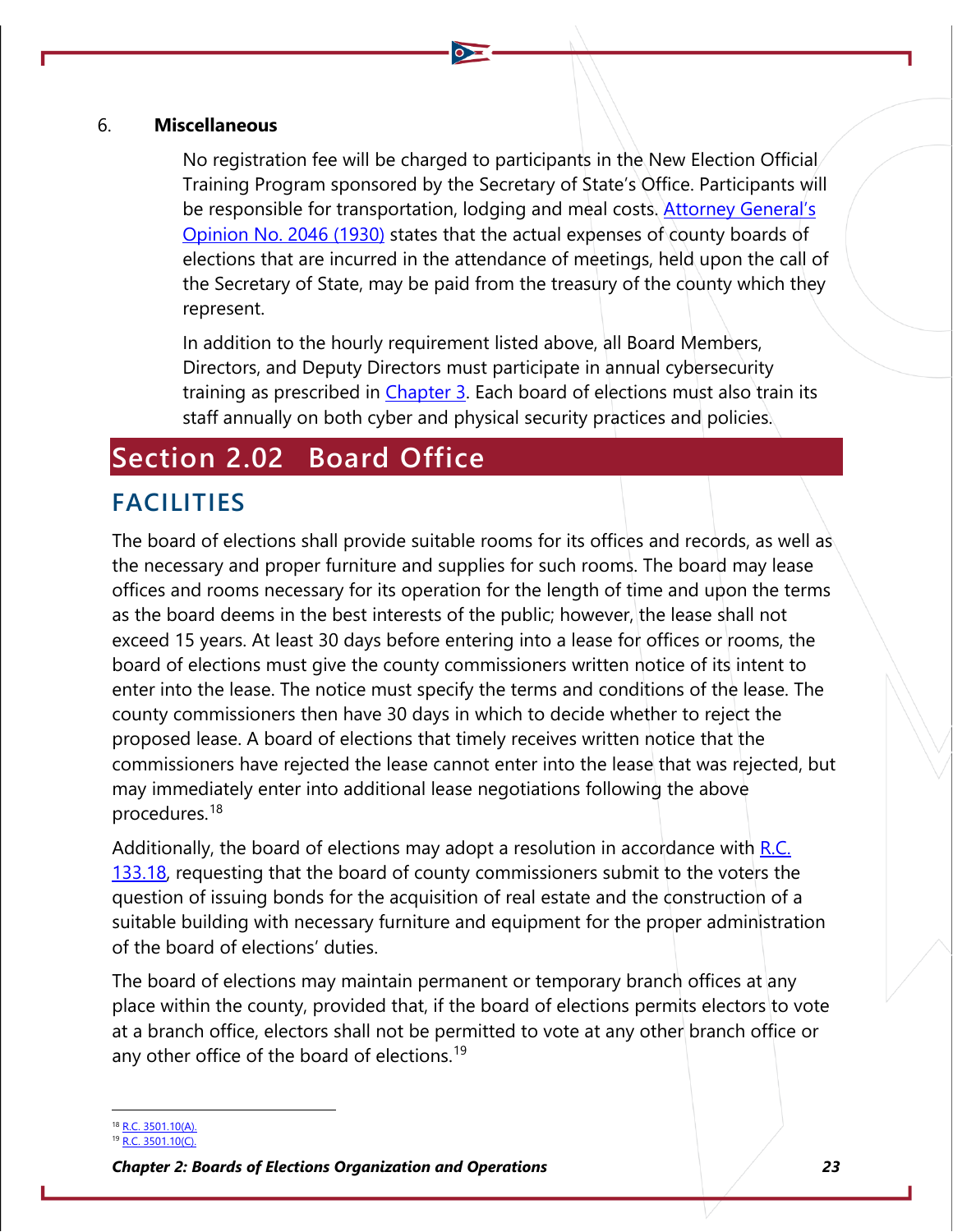Requirements and recommendations for the security of the board office and its equipment and technology are outlined in the Security Section of this Chapter.

## **BOARD HOURS**

The board of elections must establish regular office hours. The office must be kept open for the period of time that the board deems necessary for the performance of its duties.[20](#page-16-0) Please note that the board office must have extended hours for voter registration before a primary or general election and for early in-person absentee voting.

## 1. **Extended Hours for Voter Registration**

The board office or one or more of its permanent branch registration offices must be open for the performance of its duties until 9:00 p.m. on the last day of registration before a primary or general election.<sup>[21](#page-16-1)</sup>

## 2. **Extended Hours for Early In-Person Absentee Voting**

See page 199 for the required business hours for early in-person absentee voting. Early in-person absentee voting begins the day after the close of registration for the election.

## **HUMAN RESOURCE MANAGEMENT**

## 1. **Compensation**

The board sets the salaries of the director and deputy director and other employees by a vote of not less than three of its members. A tie vote or disagreement concerning this matter is not to be submitted to the Secretary of State.<sup>[22](#page-16-2)</sup>

The board must adopt or establish a personnel policy to set the guidelines for wages, sick leave, vacation time, compensatory time and other related matters for employees. County employee policy manuals or guidelines can be obtained from the county commissioners' office or county auditor. Federally-mandated employment requirements should also be available from these offices. If not available, contact the state auditor's office.

The board may also provide medical insurance, accident insurance, or a combination thereof, for the board members and their immediate dependents. This insurance may only be provided with the approval of the board of county commissioners.

Questions related to employment, personnel, or human resources issues should

<span id="page-16-1"></span><span id="page-16-0"></span><sup>&</sup>lt;sup>20</sup> [R.C. 3501.10\(B\).](http://codes.ohio.gov/orc/3501.10)

 $1 R.C. 3501.10(B)$ .

<span id="page-16-2"></span><sup>22</sup> [R.C. 3501.14.](http://codes.ohio.gov/orc/3501.14)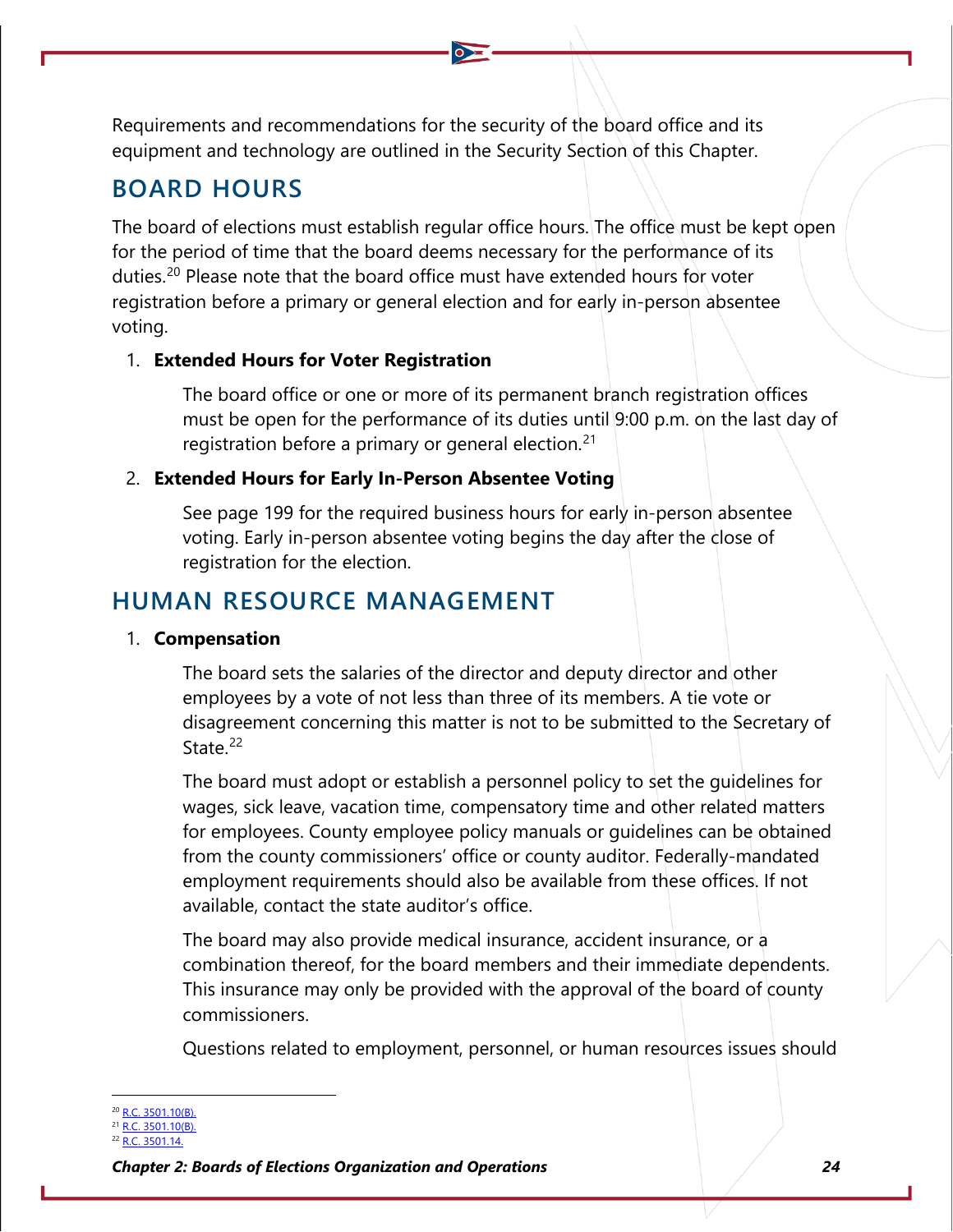be directed to the county via the county prosecuting attorney or commissioners.[23](#page-17-0)

Questions related to the Public Employees Retirement System and its benefits or regulations should be directed to that agency or to private legal counsel.

### 2. **Prohibition against hiring family members**

Under Ohio ethics law, a member or employee of the board of elections is prohibited from authorizing the employment of a family member and using the person's authority or influence to secure employment of a family member.<sup>[24](#page-17-1)</sup> This means a board member may not take any part in the decision to hire their family member $^{25}$  $^{25}$  $^{25}$  as a board employee.

Members of boards of elections are prohibited from hiring relatives of board of elections members, directors, and deputy directors, except for hiring precinct election officials (which includes rovers, scouts, and other similar, temporary election positions).<sup>[26](#page-17-3)</sup> In situations where a relative of a board member is under consideration for employment with the board and that member is properly recused from the employment decision, the remaining board of elections members may hire/appoint precinct election officials who are family members of an individual board member, director, deputy director, as long as the individual board member, director, deputy director, or board employee does not participate in the decision to hire their own family member or in any decision specifically concerning the terms and conditions of their own family member's employment/appointment. The board's hiring authority cannot be delegated to a subordinate employee so that a family member can be hired.

Ohio's ethics statutes apply after the family member is employed.  $R.C.$  $2921.42(A)(1)$  prohibits an official from participating in any decision, or using their position to secure any decision, that affects the continuation, implementation, or terms and conditions of a family member's employment. [R.C. 102.03\(D\)](http://codes.ohio.gov/orc/102.03v1) prohibits an official from participating, formally or informally, in any matter that directly affects a family member's employment.

As stewards of public trust, boards should always be mindful about appearance of impropriety when hiring family members.

<span id="page-17-1"></span><span id="page-17-0"></span><sup>23</sup> [R.C. 3501.141.](http://codes.ohio.gov/orc/3501.141)

<sup>&</sup>lt;sup>24</sup> [R.C. 2921.42\(A\)\(1\).](http://codes.ohio.gov/orc/2921.42v1)

<span id="page-17-2"></span><sup>&</sup>lt;sup>25</sup> See OEC Advisory Op. 80-001. "Family member" is defined as spouse, domestic partner, mother, father, step-mother, step-father, brother, sister, stepbrother, step-sister, half brother, half sister, brother-in-law, sister-in-law, grandmother, grandfather, mother-in-law, father-in-law, child, step-child, sonin-law, daughter-in-law, or other family member living in the same household.

<span id="page-17-3"></span><sup>26</sup> OEC Informal Opinion Letter 1992-INF-1009-1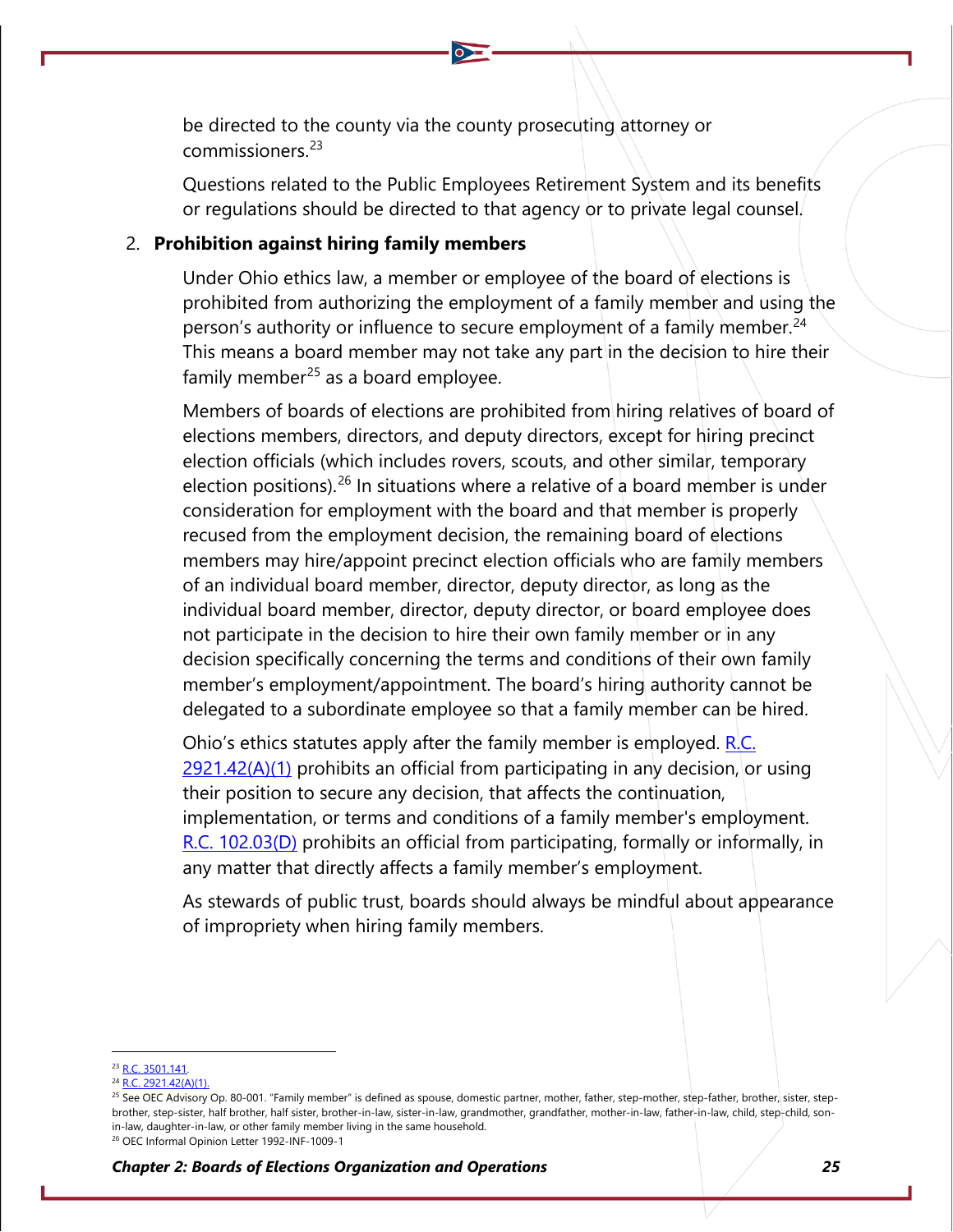## **BOARD PROCEDURE**

### 1. **Public Meetings[27](#page-18-0)**

The Ohio Open Meetings Act requires public bodies in Ohio to take official action and conduct all deliberations on official business only in open meetings where the public may attend and observe. A county board of elections is a public body as defined by the Ohio Open Meetings Act. Because the board is a public body, all of its meetings - regular, special, and emergency - are subject to Ohio's Open Meetings Act.

The board must provide advance notice to the public indicating when and where each meeting will take place. The board must take full and accurate minutes of all meetings and make these minutes available to the public.

The Open Meetings Act permits the board to adjourn into executive session to discuss certain limited topics specified in statute. Public bodies may do so only at regular or special meetings. For more information, see the section on Executive Session.

The Secretary of State's Office does not have statutory authority to advise a board of elections on Open Meetings Act questions. For such questions, the board should contact its legal counsel, the county prosecuting attorney. The Sunshine Law Manual prepared by the Ohio Attorney General and the Ohio Auditor of State is a helpful reference and can be found at [www.ohioattorneygeneral.gov/YellowBook.](http://www.ohioattorneygeneral.gov/YellowBook)

Basic parliamentary procedures should be used to conduct board meetings. The board of elections carries out its duties by majority vote (unless otherwise provided by law) in meetings at which a quorum of its members is present.

### 2. **Quorum**

A quorum refers to the number of members present at a meeting, not to the number actually voting on a particular question. Subject to certain statutory exceptions, a majority vote of the quorum is required in order for the board to take any action. The affirmative vote of at least three board members is required for certain actions to be taken, such as decisions involving the removal of the director or deputy director, fixing the compensation of the director, deputy director and employees, or appointing someone of a different political party affiliation as director or chairperson.<sup>[28](#page-18-1)</sup>

**Example:** All four board members attend a meeting to vote on the removal of the deputy director, who is the child of one board member. For

<span id="page-18-1"></span><sup>3</sup> [R.C. 3501.14;](http://codes.ohio.gov/orc/3501.14) [1978 Op. Att'y Gen. No. 78-047.](https://www.ohioattorneygeneral.gov/getattachment/90cdec73-66c8-4ed9-8fac-f45b2fa37b12/1978-047.aspx)

<span id="page-18-0"></span><sup>&</sup>lt;sup>27</sup> [R.C. 121.22;](http://codes.ohio.gov/orc/121.22) [Ohio Sunshine Laws 2018: An Open Government Resource Manual.](https://www.ohioattorneygeneral.gov/yellowbook)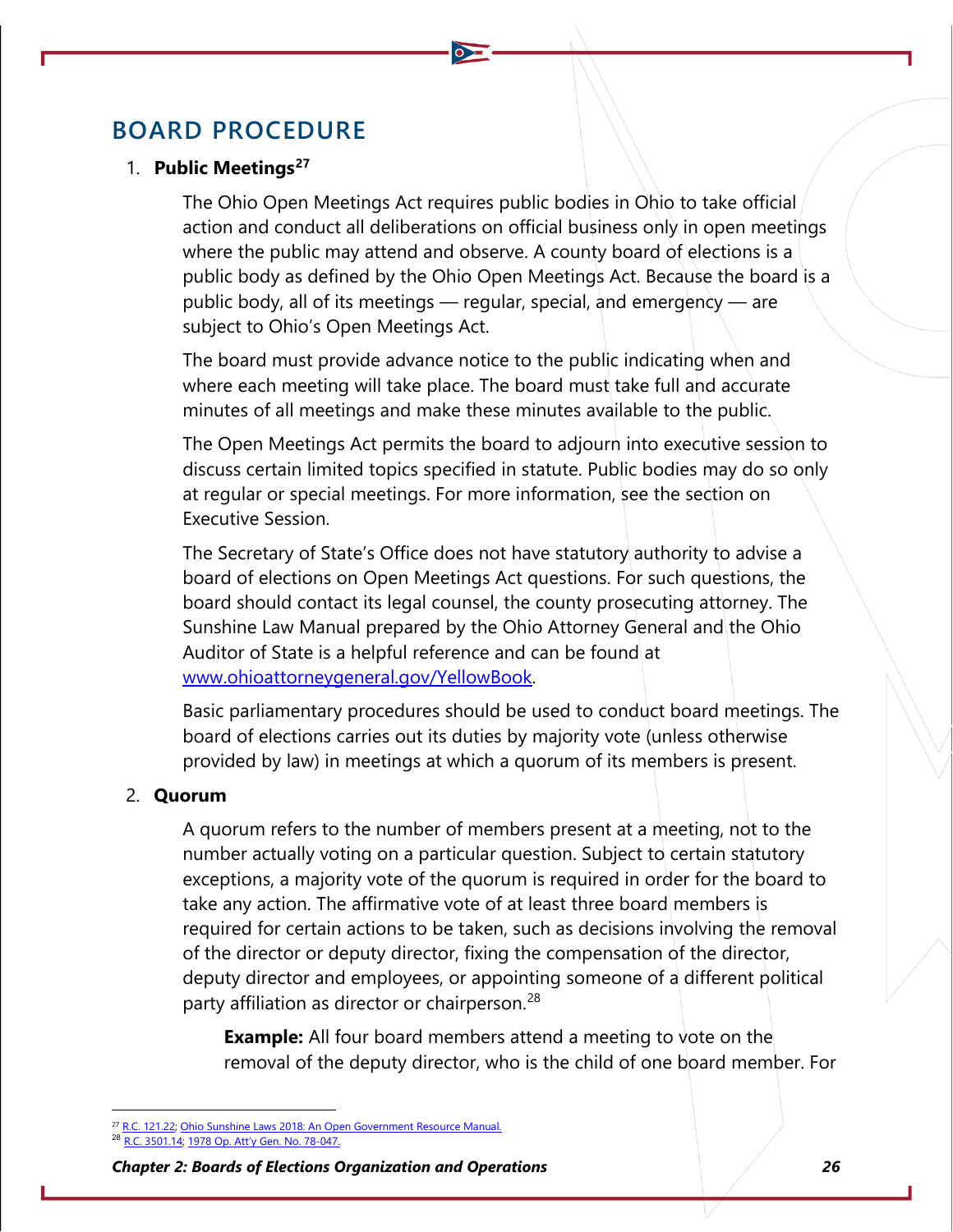ethical reasons, the related board member must abstain from voting on the removal. Therefore, all three of the other board members must vote in favor of a motion to remove the deputy director in order for it to pass. By contrast, the board may remove an employee other than the director or deputy director by a simple majority vote of its membership. Thus, a clerk who is related to a board member may be removed if only two of the three eligible board members vote in favor of removal.

## 3. **Types of Public Meetings**

State law establishes three types of public meetings that a public body, such as the board of elections, may conduct. They are:

#### a. **Regular Meetings**

Meetings held at prescheduled intervals. A public body must establish a reasonable method that allows the public to determine the time and place of regular meetings. It is recommended that boards of elections establish a schedule of regular meetings to be held on at least a monthly basis.

#### b. **Special Meetings**

Any meeting of the board that is not one of the board's prescheduled Regular Meetings. A public body must establish a reasonable method that allows the public to determine the time, place, and purpose of special meetings. The board must provide at least 24 hours advance notification of special meetings to all media outlets that have requested such notification and must prominently post the notice at the office of the board of elections. The statement of the meeting's purpose must specifically indicate the particular matters the board intends to discuss. The board must limit its discussion to only the matters it specified in the special meeting notice.

#### c. **Emergency Meetings**

A type of Special Meeting that a public body convenes when a situation requires immediate official action. A board must immediately notify all media outlets that have specifically requested advance notice of the time, place, and purpose of the emergency meeting and must prominently post the notice at the office of the board of elections. The statement of the meeting's purpose must specifically indicate the particular matters the board intends to discuss. The board must limit its discussion to only the matters it specified in the emergency meeting notice.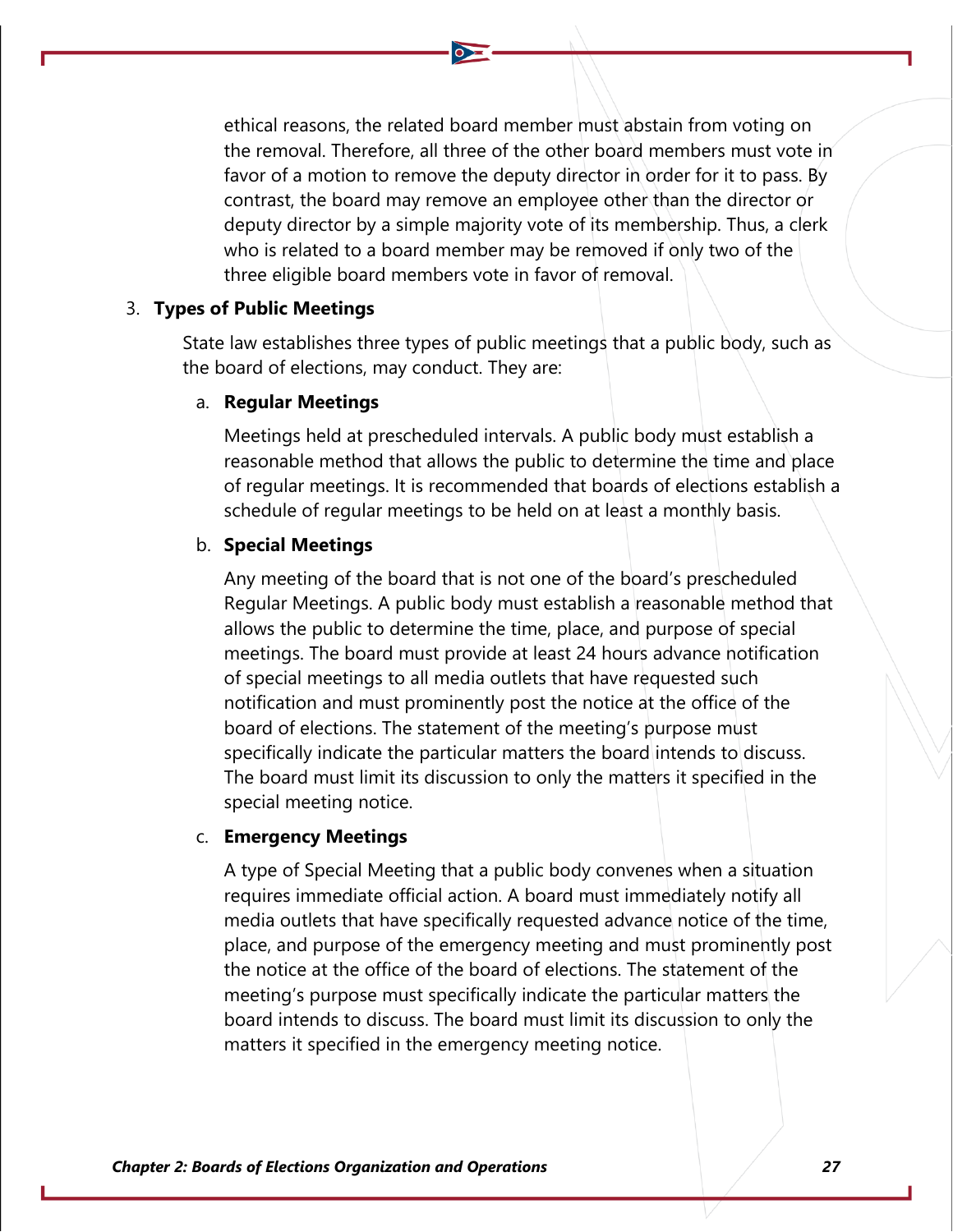### 4. **Executive Session**

An executive session is a conference between members of a public body from which the public is excluded. Executive session is attended by only the members of the board and persons they choose to invite to attend. The Open Meetings Act strictly limits the use of executive sessions. The board of elections may hold an executive session only at a regular or special meeting, and a meeting that includes an executive session must always begin and end in open session. In order to begin an executive session, there must be a proper motion approved by a majority of the quorum of the board using a roll call vote. There are very limited topics that the members of a public body may consider in executive session:

- a. Certain personnel matters;
- b. Sale or purchase of property for public purposes at competitive bidding;
- c. Discussion of pending or imminent court action involving the board of elections;
- d. Collective bargaining matters;
- e. Matters required to be kept confidential by federal law or rule or state statutes;
- f. Specialized details of security arrangements;
- g. Hospital trade secrets;
- h. Confidential business information of an applicant for economic development assistance;
- i. Veterans' service commission applications.

The motion to go into executive session must specify the statutory provision(s) authorizing the executive session and the issue(s) to be discussed.

A public body may not take any formal action in an executive session.

Ohio's Open Meetings Act provides that a resolution, rule or formal action of any kind is invalid unless adopted in a properly noticed public meeting. Further, a resolution, rule or formal action adopted in an open meeting that results from discussions held in a meeting not open to the public is invalid, unless the discussions were:

- a. For a permissible executive session topic listed in  $R.C. 121.22(G)$  and
- b. Conducted at an executive session held in compliance with the Open Meetings Act.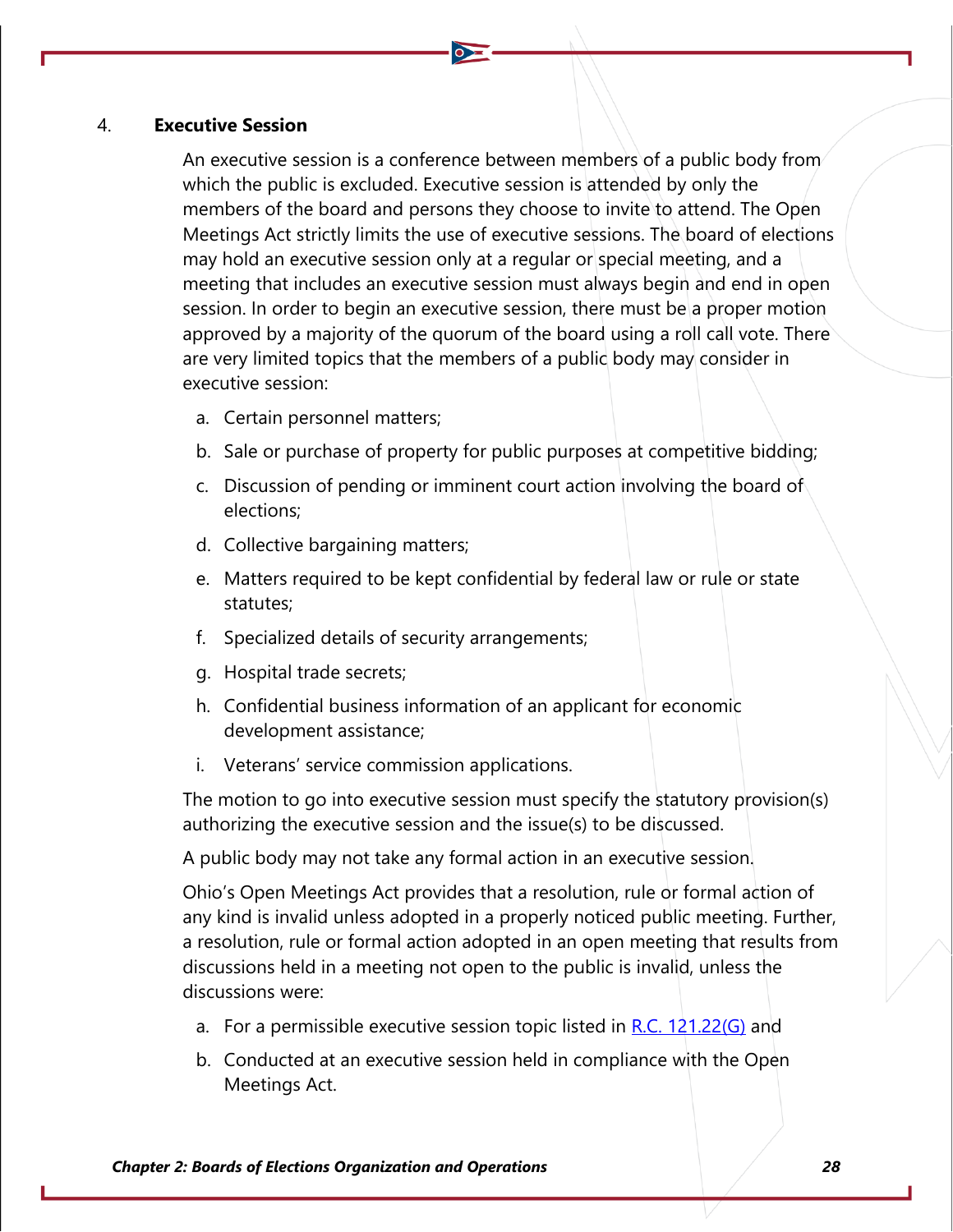Finally, a resolution, rule or formal action adopted in an open meeting of the board of elections is invalid if the board fails to follow the notice requirements set forth in law.

### 5. **Attendance**

A board member must appear in person and remain at a board meeting to be considered present at the meeting, to determine whether a quorum is present at the meeting, and to be eligible to vote at the meeting. Consequently, although a board member who is not personally present at a meeting might send messages via another board member or attempt to participate in a meeting by telephone, email or other electronic media, the absent board member cannot be considered "present" for purposes of determining whether a quorum exists, for offering or seconding motions, or for voting on any motion then pending before the board.<sup>[29](#page-21-0)</sup>

## 6. **Minutes[30](#page-21-1)**

### a. **Minutes Must be Substantive**

A public body must keep full and accurate minutes of its meetings. Minutes must be taken at every regular or special meeting of the board. A "barebones" summary of a meeting is insufficient for purposes of maintaining statutorily required minutes. The minutes must include sufficient facts and information so that anyone reading them will understand the issue(s) discussed, what action the board took, and the rationale behind the decisions reflected in the minutes. Because executive sessions are not open to the public, the meeting minutes need only reflect the general subject matter of the executive session as reflected in the motion to convene executive session for a permissible purpose. The minutes must be promptly prepared, filed, maintained and open to public inspection. The director must keep a full and true record of the proceedings of the board.

## b. **Approved Minutes Must be Sent to Secretary of State**

Boards must email approved minutes of each meeting of the board of elections to the designated personnel of the Secretary of State's Office – currently, the Regional Liaison, Elections Counsel, and the Elections Division – as soon as possible, but not more than 10 days after, the board approved those minutes. Because it is an electronic transmission, it is sufficient that the board members' names appear at the end of the approved minutes; the board members' signatures are not required. Please

<span id="page-21-1"></span><span id="page-21-0"></span> $^{29}$  [R.C. 121.22\(C\).](http://codes.ohio.gov/orc/121.22)

<sup>30</sup> [R.C. 3501.13;](http://codes.ohio.gov/orc/3501.13) *White v. Clinton Cty. Bd. Of Commrs.*, 77 Ohio St. 3d 1267.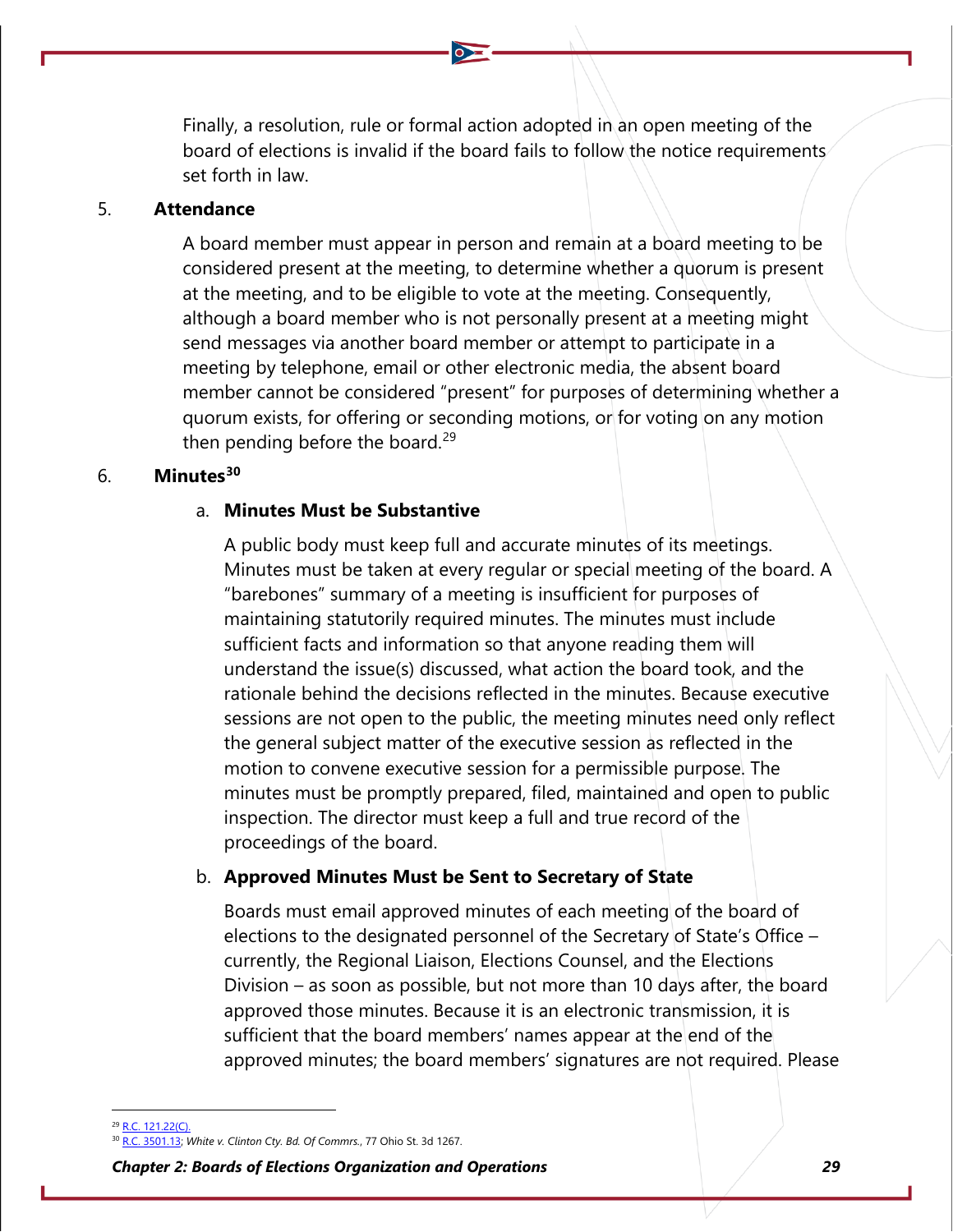do not send any minutes that have not been approved, unless specifically requested by the Secretary of State.

## 7. **Signature Stamps**

A board may use signature stamps as a convenient tool for providing individual members' signatures. Each board member is responsible and accountable for how their individual signature is used.

Before a board uses signature stamps, it must do both of the following:

- 1. Consult with their county prosecutor; and
- 2. Adopt a policy governing when their signature stamp may be used and who may access their signature stamp.

Please note that board members must be physically present for board meetings regardless of the board's signature stamp policy. Board meetings or hearings are not permitted to be held virtually via teleconference, video conference, or any other similar electronic technology.<sup>[31](#page-22-0)</sup> A board member is prohibited from misusing a signature stamp or using it as a means to abdicate their duties. $32$ 

## **RULES OF ORDER**

State law does not establish rules of order by which boards of elections must conduct public meetings. Boards of elections must adopt a method by which the public meetings of the board will be conducted. Many boards of elections elect to follow Roberts Rules of Order for the orderly conduct of the public meetings of the board of elections.

## **TIE VOTES**

## 1. **Generally**

Sometimes the four members of a board of elections will vote 2-2 on a motion. In the case of a tie vote that invokes the Secretary of State's statutory duty to break the tie (see "Limitations," below), the director or chairperson must submit the matter in controversy to the Secretary of State not later than 14 days after the tie vote occurs.<sup>[33](#page-22-2)</sup> The Secretary of State shall summarily decide the question, and that decision is final.<sup>[34](#page-22-3)</sup>

## 2. **Limitations**

Several issues are not proper matters for submission to the Secretary of State as tie votes. Some motions statutorily require the consensus of at least three

<span id="page-22-0"></span><sup>&</sup>lt;sup>31</sup> Section 12 of H.B. 404 of the 133rd General Assembly temporarily permitted virtual meetings until July 1, 2021. That temporary law is expired.

<span id="page-22-1"></span> $32$  [R.C. 3501.16](https://codes.ohio.gov/ohio-revised-code/section-3501.16) permits the Secretary to "summarily remove or suspend any member of a board of elections, or the director, deputy director, or any other employee of the board, for… malfeasance, misfeasance, or nonfeasance in office, for any willful violation of Title XXXV of the Revised Code, or for any other good and sufficient cause."

<span id="page-22-3"></span><span id="page-22-2"></span><sup>33</sup> [R.C. 3501.11\(X\).](http://codes.ohio.gov/orc/3501.11)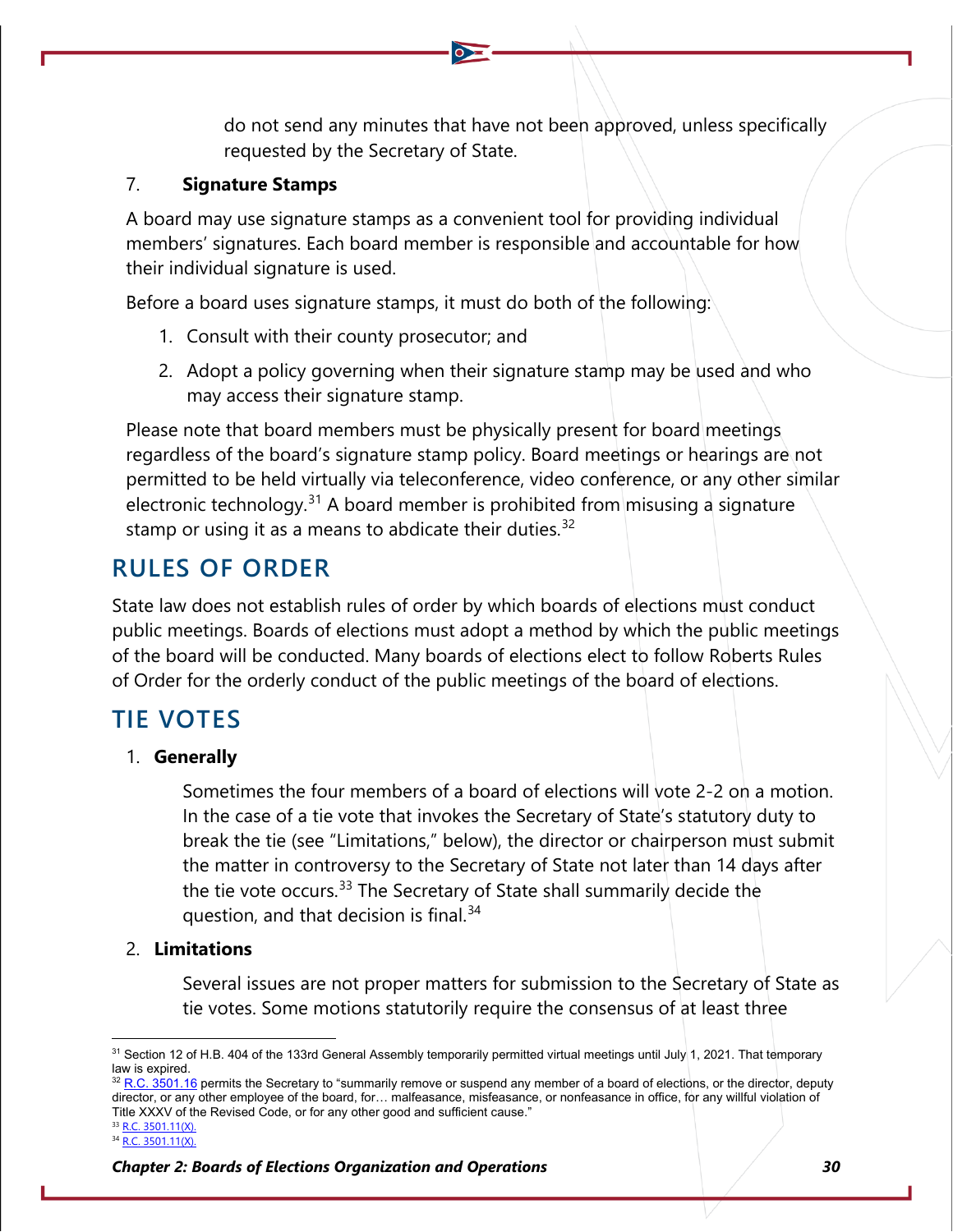board members in order to pass; thus, a 2-2 tie on such a motion means that the motion fails by operation of law. Examples include:

- a. Setting the compensation of the director, deputy director or board employees;<sup>[35](#page-23-0)</sup>
- b. Eliminating the position of deputy director; $36$
- c. Replacing the chairperson or director with someone affiliated with a different political party.<sup>[37](#page-23-2)</sup>

Also, the tie vote procedure is inappropriate where the board is without authority to act, or for issues that relate to the internal operations of the board and do not involve issues of substantive election law.

## 3. **Procedure**

If the board ties on a motion that is proper for submission to the Secretary of State, the board must follow these steps:

- a. Submit in writing the motion that resulted in the tie vote, exactly as it was voted upon. The written statement also must include which board member offered the motion, which board member offered the second to the motion, and how all the board members voted.
- b. The two board members who voted in favor of the motion, and the two board members who voted against it, must commit their views to a single written statement for each side that sets forth a summary of the issue that resulted in the tie and the applicable law and the arguments that support their respective positions. This is the board members' opportunity to communicate to the Secretary of State the legal matters they believe are in issue, their findings of fact and the legal conclusions that led them to vote as they did.
- c. The motion, two position statements, minutes of the meeting at which the tie vote occurred, and any exhibits that had been admitted into evidence must be submitted to the Secretary of State not later than 14 days after the tie vote occurs. Send all tie vote materials to:

### **Via email:**

The Secretary of State's elections counsel.

### **By U.S. Mail:**

Office of the Ohio Secretary of State Attn: Director of Elections

<span id="page-23-0"></span>R.C. 3501.14

<span id="page-23-1"></span><sup>36</sup> [R.C. 3501.09.](http://codes.ohio.gov/orc/3501.09)

<span id="page-23-2"></span><sup>&</sup>lt;sup>37</sup> [R.C. 3501.091.](http://codes.ohio.gov/orc/3501.091)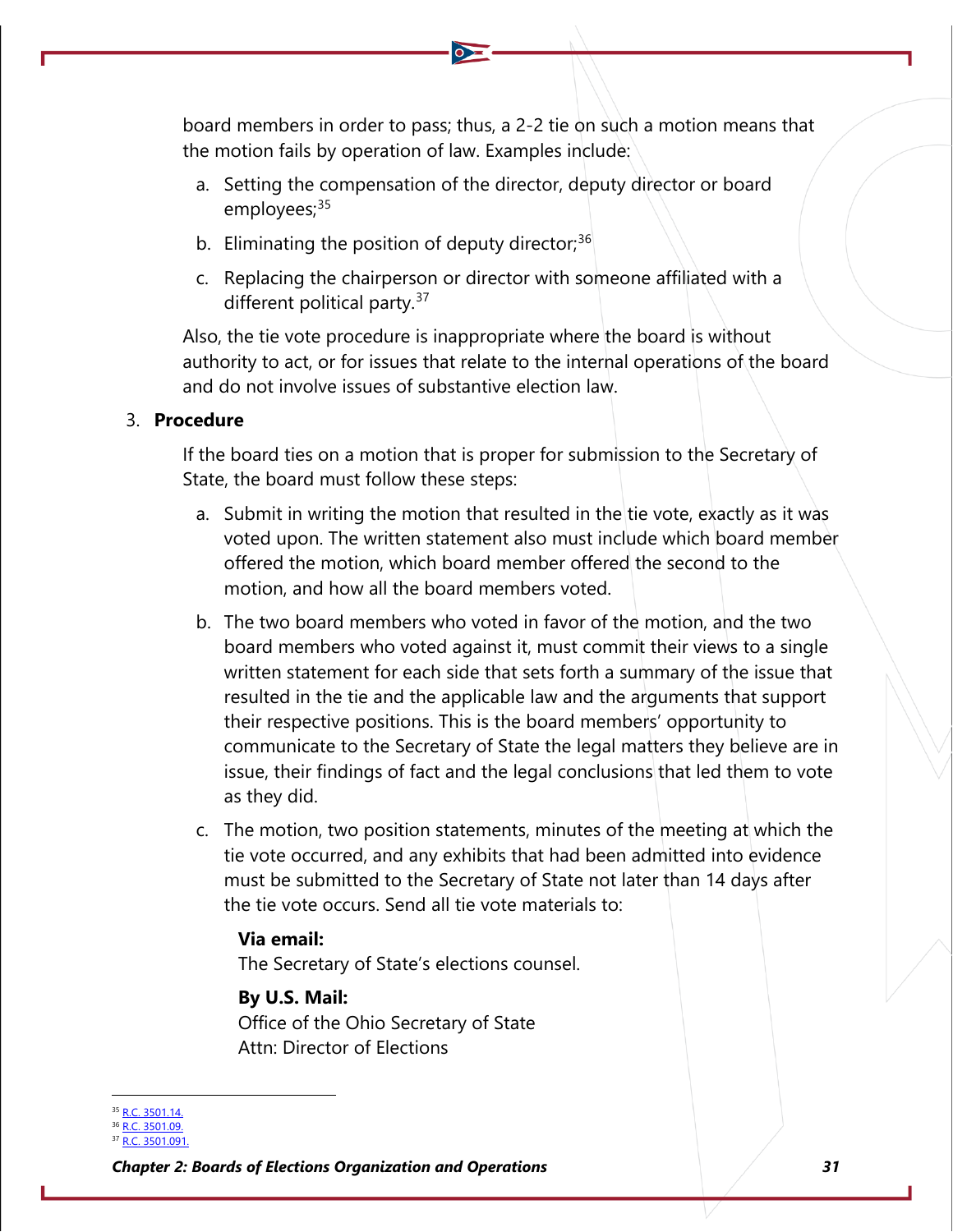P.O. Box 2828 Columbus, OH 43216

### **In-person or other form of delivery:**

Office of the Ohio Secretary of State Attn: Director of Elections 22 North Fourth Street Columbus, Ohio 43215

## 4. **Decision**

The Secretary of State may render a decision prior to receiving position statements from the board of elections. The Secretary of State will respond to the board with a written opinion stating the facts, applicable law and reasons for the Secretary's decision.

## **DUTIES OF THE BOARD**

### 1. **Generally**

Each county board of elections is responsible for the fair, orderly and efficient administration of public elections conducted in the county. To accomplish this, [R.C. 3501.11](http://codes.ohio.gov/orc/3501.11) requires each board to exercise, by a majority vote, all powers granted to the board by [Title 35 of the Revised Code](http://codes.ohio.gov/orc/35) (Ohio's election laws), all the duties imposed by law, and all of the following:

- a. Establish, define, provide, rearrange, and combine election precincts;
- b. Fix and provide the places for registration and for holding primaries and elections;
- c. Provide for the purchase, preservation, and maintenance of booths, ballot boxes, books, maps, flags, blanks, cards of instructions, and other forms, papers, and equipment used in registration, nominations, and elections;
- d. Appoint and remove its director, deputy director, and employees and all registrars, precinct election officials, and other officers of elections, fill vacancies, and designate the ward or district and precinct in which each shall serve;
- e. Make and issue rules and instructions, not inconsistent with law or the rules, directives, or advisories issued by the Secretary of State, as it considers necessary for the quidance of election officers and voters;
- f. Advertise and contract for the printing of all ballots and other supplies used in registrations and elections;
- g. Provide for the issuance of all notices, advertisements, and publications concerning elections, except as otherwise provided in  $R.C. 3501.17(G)$  and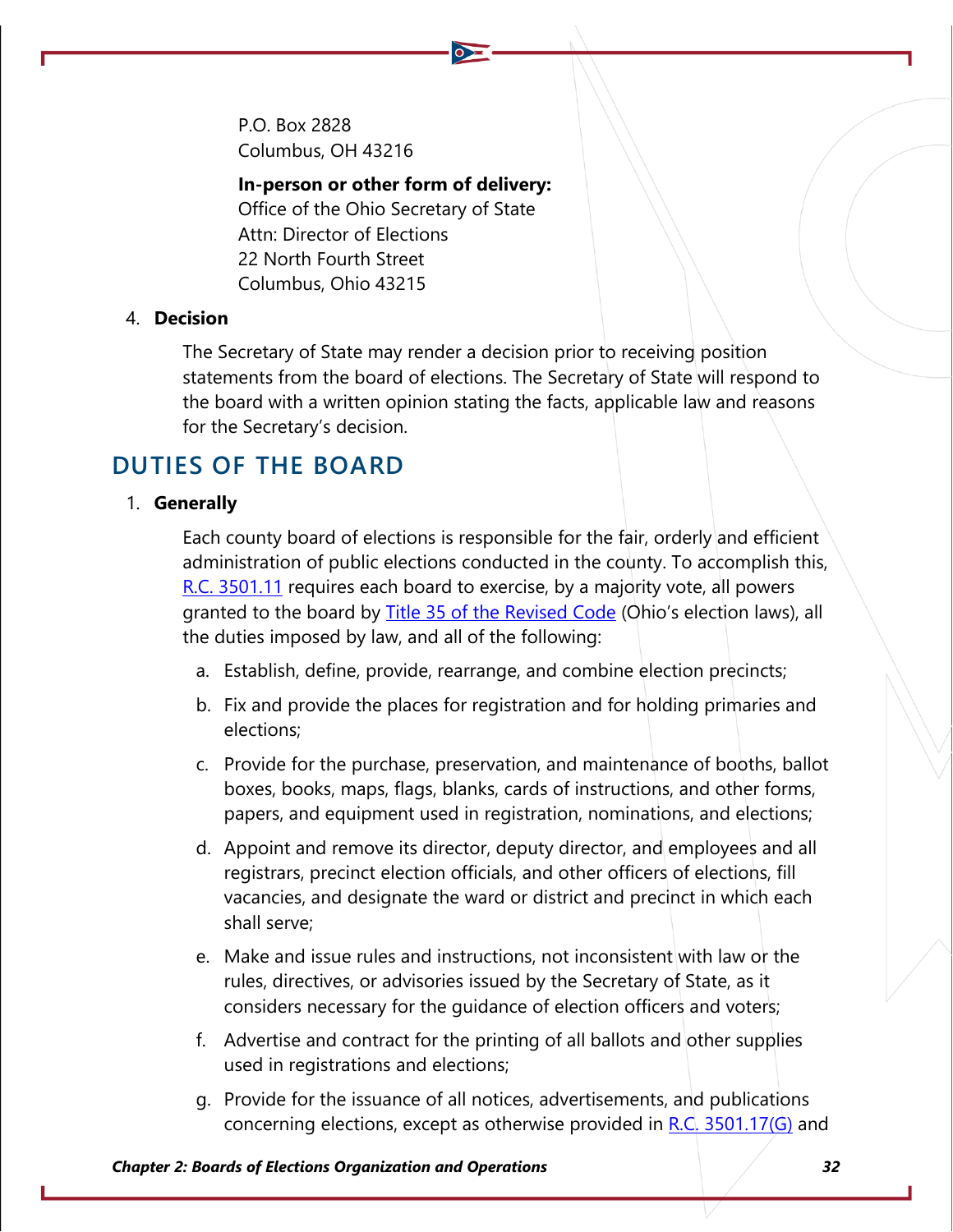[R.C. 3505.062\(F\)and\(G\)](http://codes.ohio.gov/orc/3505.062) with regard to statewide issues, initiatives, and referendums;

- h. Provide for the delivery of ballots, pollbooks, and other required papers and material to the polling locations;
- i. Cause the polling locations to be suitably provided with voting machines, marking devices, automatic tabulating equipment, stalls, and other required supplies. In fulfilling this duty, each board of a county that uses voting machines, marking devices, or automatic tabulating equipment shall conduct a full vote of the board during a public session of the board on the allocation and distribution of voting machines, marking devices, and automatic tabulating equipment for each precinct in the county;
- j. Investigate irregularities, nonperformance of duties, or violations of  $\overline{\text{Title}}$ [35 of the Revised Code](http://codes.ohio.gov/orc/35) by election officers and other persons; administer oaths, issue subpoenas, summon witnesses, and compel the production of books, papers, records, and other evidence in connection with any such investigation; and report the facts to the prosecuting attorney or the Secretary of State;
- k. Review, examine, and certify the sufficiency and validity of petitions and nomination papers, and, after certification, return to the Secretary of State all petitions and nomination papers that the Secretary of State forwarded to the board;
- l. Receive the returns of elections, canvass the returns, make reports of the results, and transmit those reports to the proper authorities;
- m. Issue certificates of election on forms to be prescribed by the Secretary of State;
- n. Make an annual report to the Secretary of State, on the form prescribed by the Secretary of State, containing a statement of the number of voters registered, elections held, votes cast, appropriations received, expenditures made, and other data required by the Secretary of State;
- o. Prepare and submit to the proper appropriating officer a budget estimating the cost of elections for the ensuing fiscal year;
- p. Perform other duties as prescribed by law or the rules, directives, or advisories of the Secretary of State;
- q. Investigate and determine the residence qualifications of electors;
- r. Administer oaths in matters pertaining to the administration of the election laws;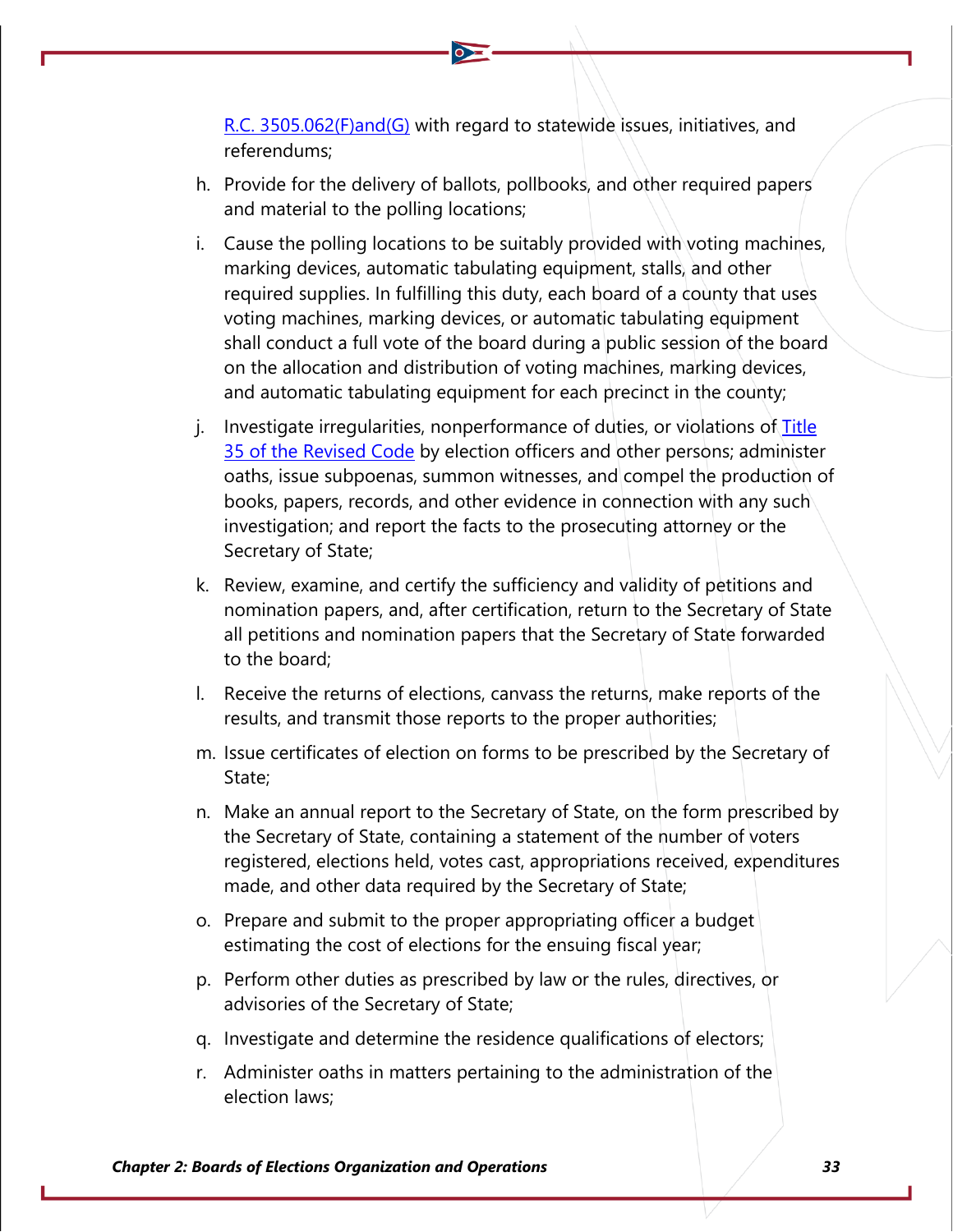- s. Prepare and submit to the Secretary of State, whenever the Secretary of State requires, a report containing the names and residence addresses of all incumbent county, municipal, township, and board of education officials serving in their respective counties;
- t. Establish and maintain a voter registration database of all qualified electors in the county who offer to register;
- u. Maintain voter registration records, make reports concerning voter registration as required by the Secretary of State, and remove ineligible electors from voter registration lists in accordance with law and directives of the Secretary of State;
- v. Give approval to ballot language for any local question or issue and transmit the language to the Secretary of State for the Secretary of State's final approval;
- w. Prepare and cause the following notice to be displayed in a prominent location in every polling location:

### "NOTICE

Ohio law prohibits any person from voting or attempting to vote more than once at the same election. Violators are guilty of a felony of the fourth degree and shall be imprisoned and additionally may be fined in accordance with law."

- x. In all cases of a tie vote or a disagreement in the board, if no decision can be arrived at, the director or chairperson shall submit the matter in controversy, not later than 14 days after the tie vote or the disagreement, to the Secretary of State, who shall summarily decide the question, and the Secretary of State's decision shall be final;
- y. Assist each designated agency, deputy registrar of motor vehicles, public high school and vocational school, public library, and office of a county treasurer in the implementation of a program for registering voters at all voter registration locations as prescribed by the Secretary of State. Under this program, each board of elections shall direct to the appropriate board of elections any voter registration applications for persons residing outside the county where the board is located within five days after receiving the applications;
- z. On any day on which an elector may vote in person at the office of the board or at another site designated by the board, consider the board or other designated site a polling location for that day. All requirements or prohibitions of law that apply to a polling location shall apply to the office of the board or other designated site on that day;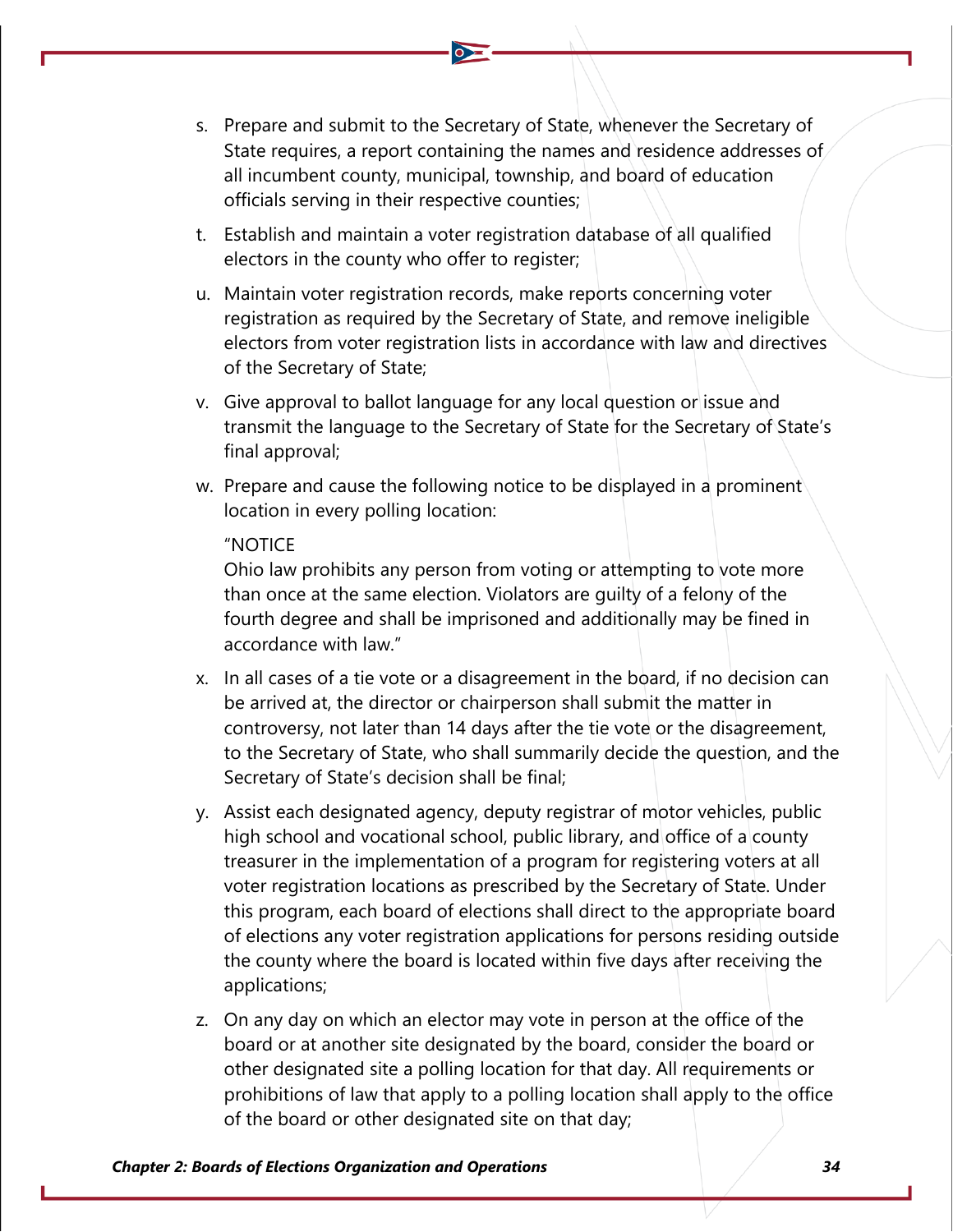aa. Perform any duties with respect to voter registration and voting by uniformed services and overseas voters that are delegated to the board by law or by the rules, directives, or advisories of the Secretary of State.

## **INVESTIGATORY RESPONSIBILITIES**

Each county board of elections has the duty to investigate irregularities, nonperformance of duties, and alleged or apparent violations of Title 35 of the Ohio [Revised Code](http://codes.ohio.gov/orc/35) and to report the findings of any such investigation to the county prosecuting attorney and the Secretary of State. Although not an exhaustive list, it is illegal for any person to:

- Attempt by intimidation, coercion, or other unlawful means to induce an elector to refrain from voting in an election for a particular person, question, or issue;<sup>[38](#page-27-0)</sup>
- Delay the delivery of any absent voter's ballot with a view to preventing its arrival in time to be counted: $39$
- Hinder or attempt to hinder the delivery or counting of an absentee ballot;  $40$
- Attempt to intimidate an election officer or prevent an election official from performing the official's duties.<sup>[41](#page-27-3)</sup>

Likewise, boards may receive allegations of voter fraud. Among other prohibitions, it is illegal for any person to:

- Vote or attempt to vote more than once at the same election by any means.  $42$
- Except as authorized under R.C. Chapters 3509 and 3511, possess another's absentee ballot: [43](#page-27-5)
- Knowingly register or make application or attempt to register in a precinct in which the person is not a qualified voter, or knowingly aid or abet any person to so register;<sup>[44](#page-27-6)</sup>
- Knowingly register under more than one name or knowingly induce any person to so register.
- Knowingly make any false statement on any form for registration or change of registration or upon any application or return envelope for an absent voter's ballot.

Whenever a person makes an allegation of voter fraud and/or suppression to the board, the director and deputy director, or a designated employee of the board, must complete

- <span id="page-27-1"></span>[R.C. 3599.21\(A\)\(5\).](http://codes.ohio.gov/orc/3599.21v1)
- <span id="page-27-2"></span>[R.C. 3599.21\(A\)\(6\).](http://codes.ohio.gov/orc/3599.21v1)
- <span id="page-27-3"></span>[R.C. 3599.24\(A\)\(3\).](http://codes.ohio.gov/orc/3599.24v1) [R.C. 3599.12.](https://codes.ohio.gov/ohio-revised-code/section-3599.12)
- <span id="page-27-5"></span><span id="page-27-4"></span>3599.21(A)(9).
- <span id="page-27-6"></span>3599.11(A).

<span id="page-27-0"></span>[R.C. 3599.01\(A\)\(2\).](http://codes.ohio.gov/orc/3599.01)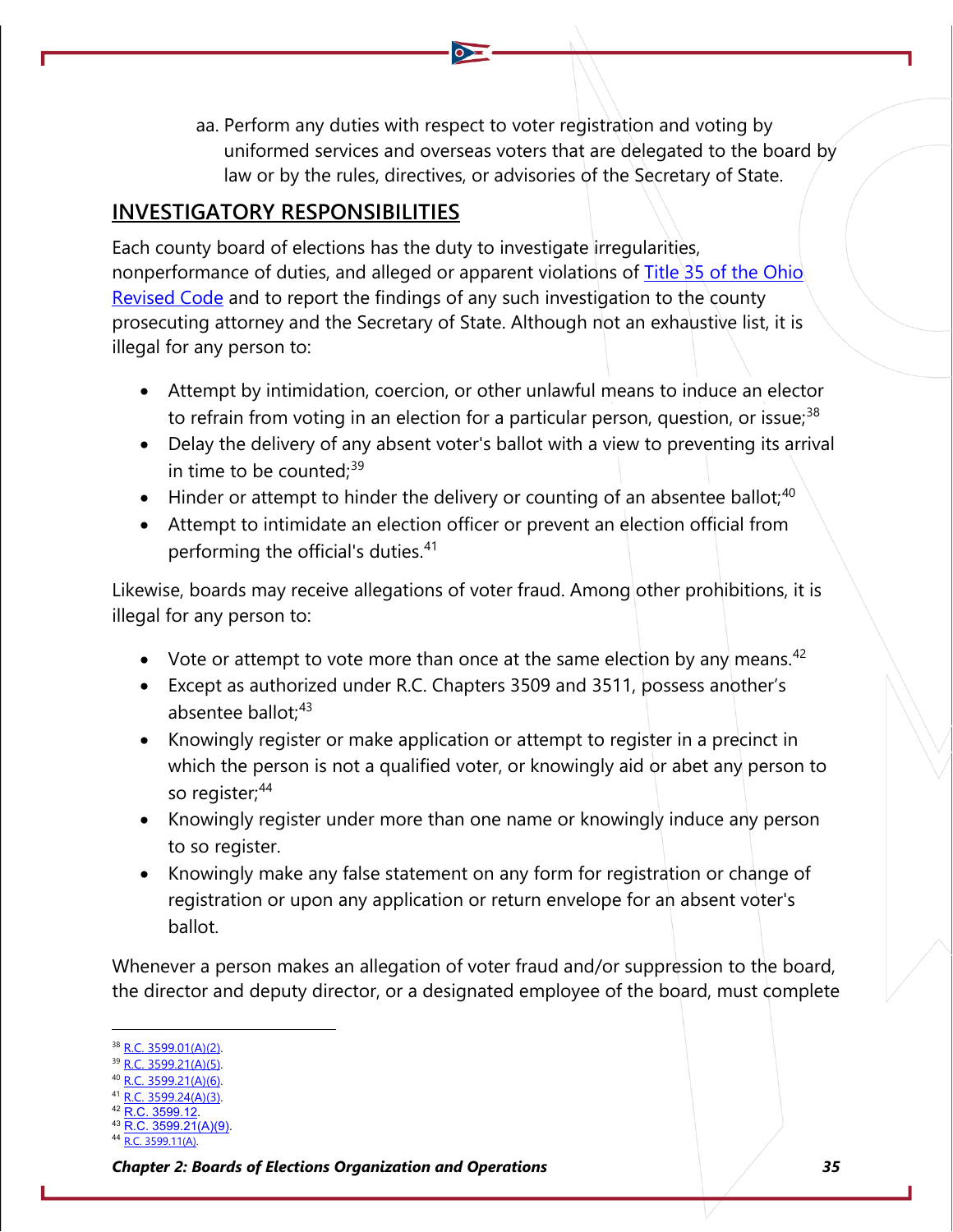an initial review with the board's county prosecutor to determine whether the allegations are supported by factual evidence. If the allegations are supported by factual evidence, the board must hold a public hearing at which qualified electors of the State of Ohio may provide sworn testimony or submit affidavits in support of the allegations. Any testimony provided to the board of elections must be given under oath and a transcript of such testimony prepared by a certified court reporter. All sworn statements before the board must be based upon first-hand knowledge of the allegation.<sup>[45](#page-28-0)</sup>

At the conclusion of any hearing, the board must vote whether to forward the matter to the county's prosecuting attorney for investigation and potential prosecution, or to resolve at the board-level. The board must also promptly notify the Secretary of State's elections counsel when matters are referred to the county prosecutor.

## **ACTING IN QUASI-JUDICIAL CAPACITY**

When a board of elections conducts a hearing as part of an investigation or in resolving a protest, it is acting in a quasi-judicial capacity. "Quasi-judicial" means that the board's actions have a "partly judicial character by possession of the right to hold hearings on and conduct investigations into disputed claims and alleged infractions of rules and regulations and to make decisions in the general manner of courts."[46](#page-28-1) In a sense, when the board conducts a hearing, it is acting as the judge and jury in a trial court. While acting in a court-like manner, boards must ensure due process rights are observed. Accordingly, a board must inform its legal counsel, the county prosecuting attorney, to make sure that it is conducting the hearing appropriately.

Not every complaint a board receives should result in a quasi-judicial hearing. For example, a protest that does not specify its legal grounds is invalid. Likewise, there are many statutory deadlines for board actions. Before preparing for the hearing, a board should ensure that the hearing is appropriate and still within their ability to resolve. Again, the board should work with its legal counsel throughout the entire process.

## **DUE PROCESS OVERVIEW [47](#page-28-2)**

Boards are government bodies that must abide by the state and federal constitutions. When acting in a quasi-judicial capacity, they are taking away, or defending, fundamental rights for Americans like the right to vote or run for office. Due process rights ensure that boards do this fairly and deliberately.<sup>[48](#page-28-3)</sup>

Before a board holds the hearing, it must provide notice to the parties for the matter. Notice does not need to fully flush out all the processes and possibilities for the matter, but it must be sufficient for a person to determine what is being proposed and what

 $5$  [R.C. 3501.11\(J\).](http://codes.ohio.gov/orc/3501.11)

<span id="page-28-1"></span><span id="page-28-0"></span><sup>46</sup> Definition of "quasi-judicial" taken from Merriam-Webster, [http://www.merriam-webster.com/dictionary/quasi-judicial.](http://www.merriam-webster.com/dictionary/quasi-judicial)

<span id="page-28-2"></span><sup>47</sup> A board may be required to conduct a quasi-judicial hearing. See *State ex rel. City of Upper Arlington v. Franklin County Bd. Of Elections*, 119 Ohio St. 3d 478 (2008).

<span id="page-28-3"></span><sup>48</sup> Due process and equal protection requirements apply to states. U.S. Const. Amend. XIV, §1.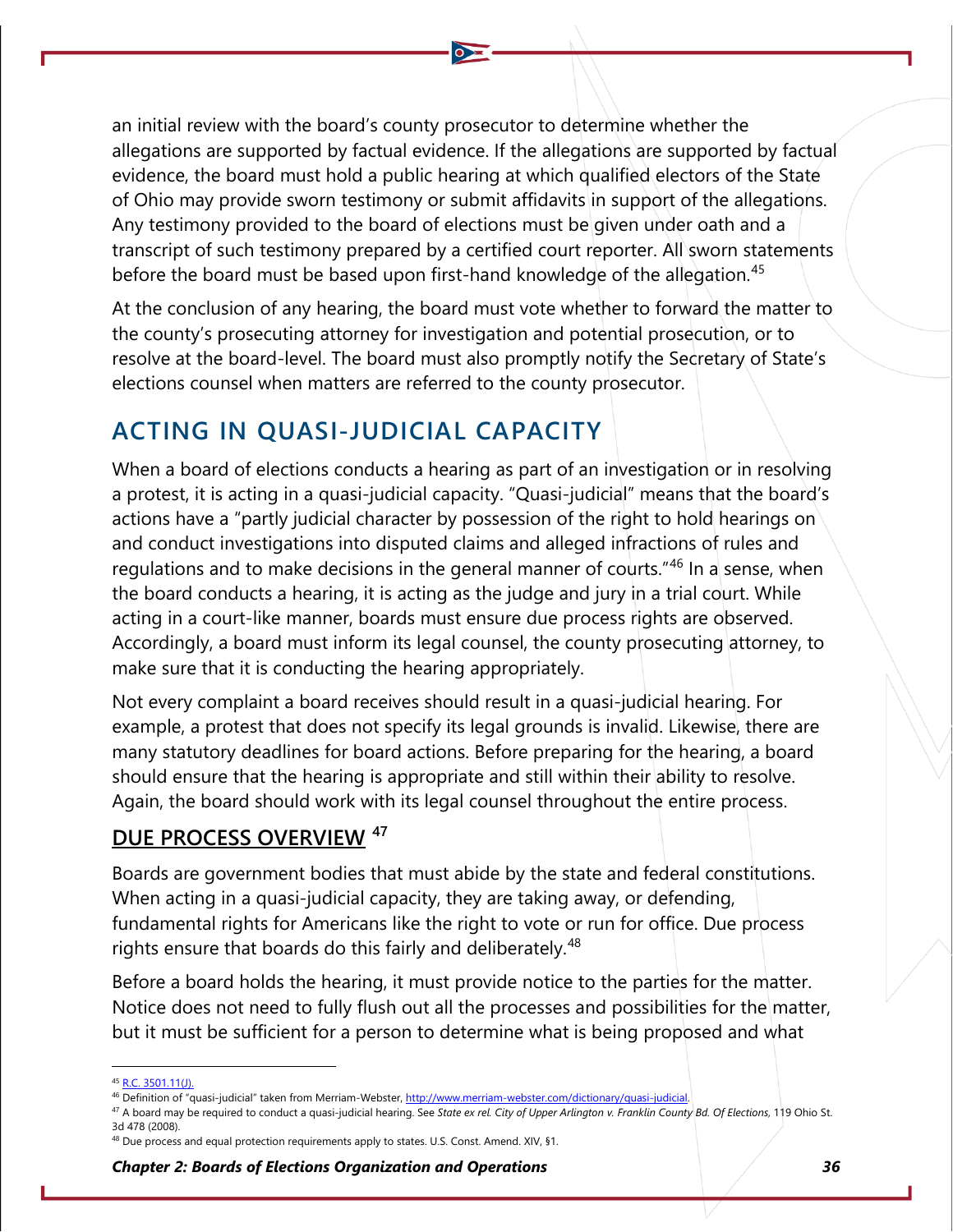they must do to protect their interest. For example, for a protest hearing, the candidate must receive notice that (1) a qualified elector has asserted that the person cannot be a candidate; (2) the grounds for that assertion; and (3) the time and location for the hearing.

The board must hold a hearing before taking final action in a matter. The hearing must be granted at a reasonable time and in a reasonable manner.

The board, acting as judge and jury, must be impartial. They must strive to ignore anything heard or recalled outside of the hearing and pay attention to only the evidence before them. They are entrusted to oversee elections honestly, without bias. Board members are not exempt from ethics laws and may need to recuse themselves from hearings.

Any person who participates in the hearing may be represented by an attorney. This includes the person accused of something, the person making the accusation, and witnesses.

A person accused of something who will suffer a loss as a result of the hearing, has the right to confront the person making the accusation. For a board, this generally means the person accused gets to question the person making the accusation.

## **QUASI-JUDICIAL HEARING CHECKLIST:**

- $\Box$  Inform the County Prosecutor.
- $\square$  Promptly select a reasonable time and place for the hearing.
- $\Box$  Provide notice to the parties. If this will take place during a regular meeting, a board may need to provide public notice as well.
- $\Box$  Hire a court reporter to transcribe the hearing.
- $\square$  Place anyone who will provide testimony under oath.<sup>[49](#page-29-0)</sup>
- $\square$  Ensure that the board can make copies of evidence. This may involve verifying that a working photocopier is available during the hearing.
- $\Box$  Make a copy of all evidence provided from both the accuser and defense.
- $\square$  Ensure that the board is complying with the Americans with Disabilities Act.
- $\Box$  Ignore any reference to documents or recordings that are not from the board or provided in the hearing. Decisions are based on evidence provided to the board at the hearing and information the board may retain on its own, such as voter registration information.

<span id="page-29-0"></span><sup>49</sup> [R.C. 3501.13\(C\).](http://codes.ohio.gov/orc/3501.13) Before testifying, a witness shall be sworn to testify the truth, the whole truth, and nothing but the truth. R.C. 2317.30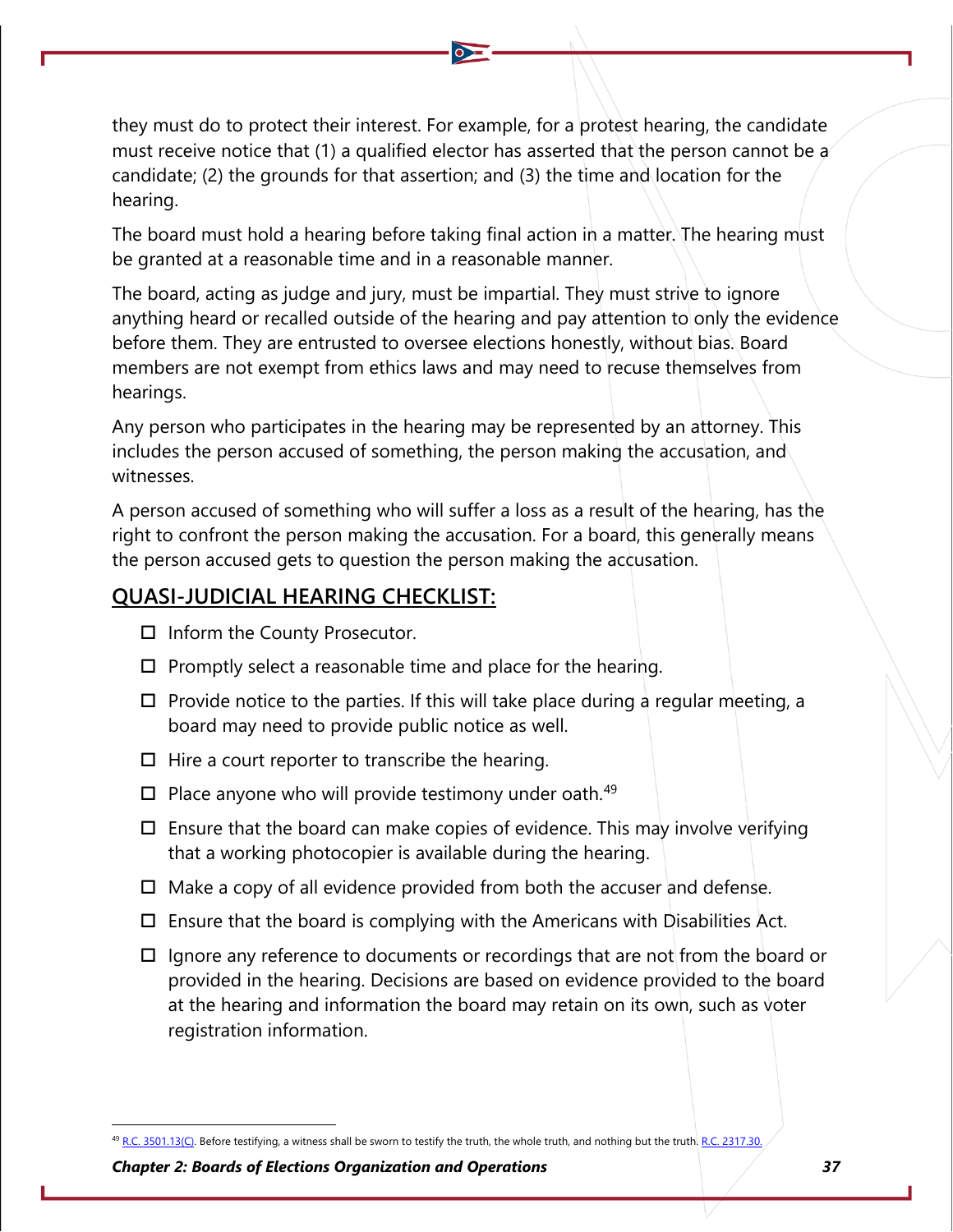$\Box$  Fundamentally, the board will answer a specific question based on the evidence presented during the hearing. Take time to ensure the question the board is answering makes sense and is within the applicable legal framework.

The board is likely building a record for another person to review, be it the Secretary of State breaking a tie vote or a court reviewing the hearing.

# **DUTIES OF THE DIRECTOR & DEPUTY DIRECTOR[50](#page-30-0)**

The director serves at the pleasure of the board for a term of two years, commencing in early March in each odd-numbered year. The director has dual functions, serving as the board's chief administrator, as well as an election official. In these capacities, the director performs or oversees a variety of duties, including, but not limited to, the following:

- 1. Keeping a full and true record of board proceedings and of all moneys received and expended;
- 2. Filing and preserving in the board office all orders, records and reports pertaining to the administration of voter registrations and elections;
- 3. Receiving and having custody of all books, papers, and property belonging to the board;
- 4. Performing such other duties in connection with the office of director and the proper conduct of elections as the board determines;
- 5. Reviewing all directives, advisories, memoranda, correspondence and materials issued by the Secretary of State;
- 6. Disseminating to board members and staff the information, instructions and/or materials provided by the Secretary of State; and take action as required by those communications;
- 7. Assisting the board in drafting and implementing personnel policies and procedures;
- 8. Supervising and instructing board employees; assign work; coordinate activities; make recommendations concerning the hiring, responsibilities, compensation, discipline, and discharge of board employees;
- 9. Preparing for and conducting all primary, general and special elections held in the county;
- 10. Processing, evaluating, and reporting election results;
- 11. Recruiting, hiring, and training precinct election officials;
- 12. Supervising the processing of voter records;

<span id="page-30-0"></span><sup>50</sup> [R.C. 3501.01\(U\)\(3\);](http://codes.ohio.gov/orc/3501.01) [R.C. 3501.13.](http://codes.ohio.gov/orc/3501.13)

*Chapter 2: Boards of Elections Organization and Operations 38*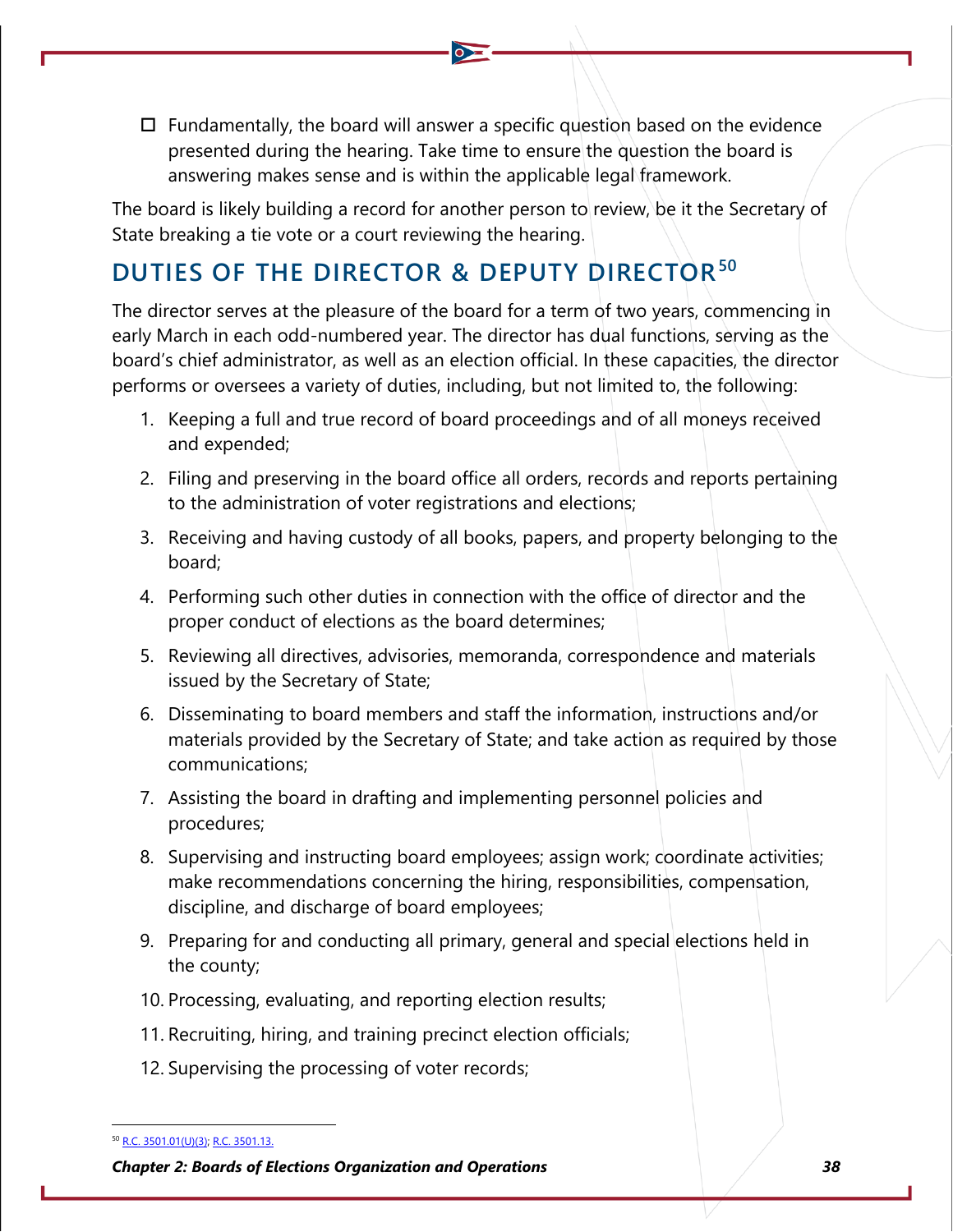- 13. Supervising the processing of and response to office correspondence including the transfer of any documents provided to the incorrect county board of elections;
- 14. Developing an annual budget and monitor the board's budget and payroll;
- 15. Preparing the written agenda and minutes of board meetings;
- 16. Auditing campaign finance reports;
- 17. Calculating chargebacks to political subdivisions;
- 18. Assisting local liquor option petitioners; and
- 19. Maintaining and submitting an annual report of consumable inventory.

Upon receipt of a written declaration of intent to retire as provided for in [R.C. 145.38,](http://codes.ohio.gov/orc/145.38) the director shall provide a copy to each member of the board of elections.

The deputy director must be able to assist the director in the performance of the director's duties and responsibilities, to perform those duties and responsibilities when the director is absent from the board office, and to perform such other related duties as assigned or required by the board of elections, director or Secretary of State. The deputy director is not a public officer.<sup>[51](#page-31-0)</sup>

## **INTERACTION OF DIRECTOR, DEPUTY DIRECTOR AND STAFF**

State law does not define different duties for the director and deputy director. As such, the board of elections must enact local policies and procedures outlining the interaction of the director and deputy director. Functionally, there are three different approaches that boards of elections have traditionally considered:

- 1. Hierarchy under this approach, the deputy director reports to, and acts based on the instruction of the director.
- 2. First-among-equals under this approach, the director and deputy director collaborate equally on every activity, but with operational deference to the opinion of the director in lieu of taking a disagreement to the full board for a public decision.
- 3. Division-of-labor under this approach, the director and deputy director are assigned different duties and responsibilities by the board over which that person has exclusive operational control.

Regardless the approach taken by the board, one of the above or another, each officer must be prepared to act in the place of the other to fulfill statutory duties in the event of absence, vacancy, or incapacity.

In addition, the director and deputy director must exhibit teamwork skills in order for

<span id="page-31-0"></span><sup>51</sup> [R.C. 3501.01\(U\)\(4\);](http://codes.ohio.gov/orc/3501.01) [R.C. 3501.09;](http://codes.ohio.gov/orc/3501.09) [R.C. 3501.14.](http://codes.ohio.gov/orc/3501.14)

*Chapter 2: Boards of Elections Organization and Operations 39*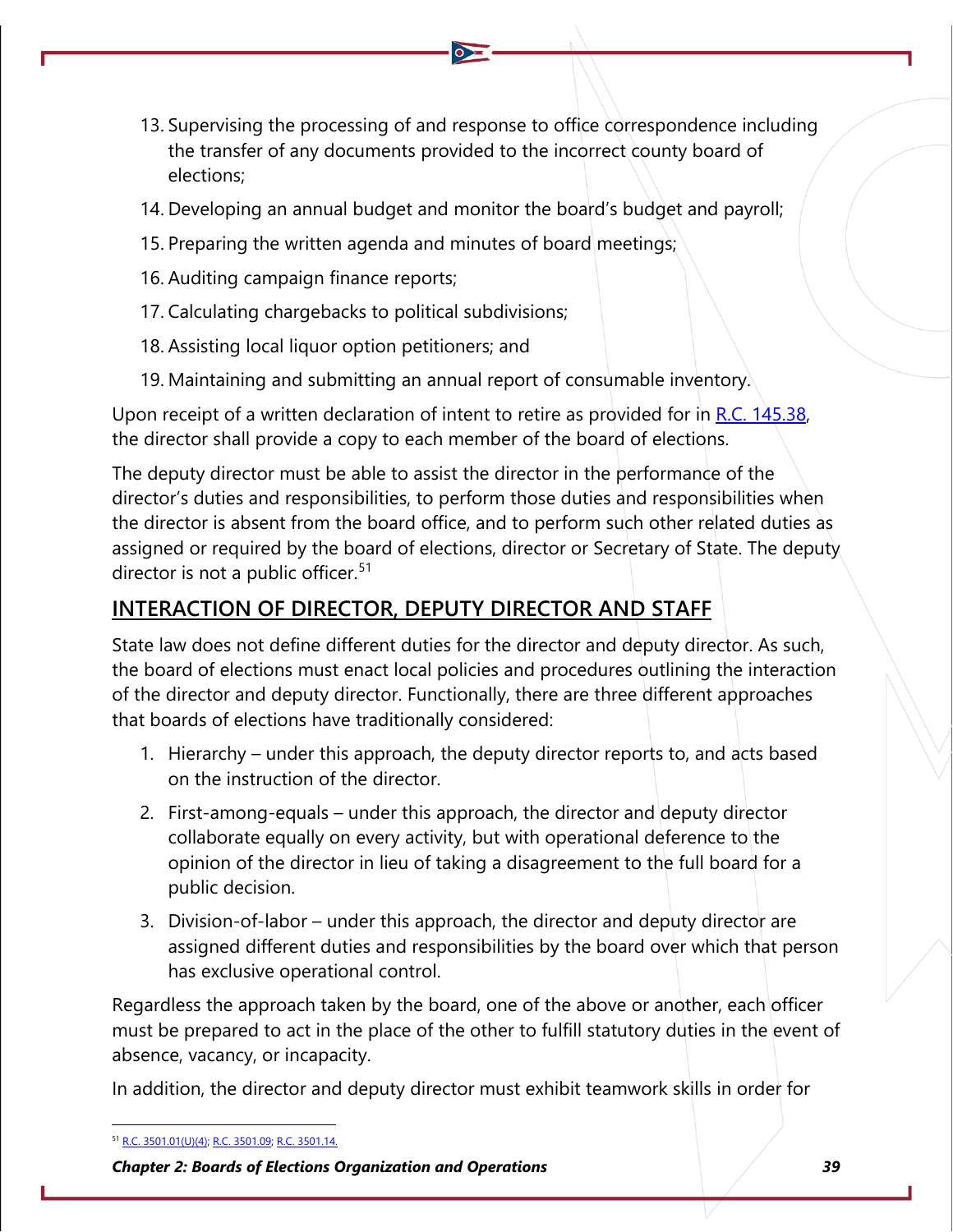the office to function in an efficient, friendly and productive manner regardless of what approach the board members may choose. Preparing and conducting an election is a long process with many details, deadlines and unexpected changes that require a team effort to have an election that voters will have confidence has been conducted properly.

## **BUDGET & EXPENDITURES**

## 1. **Appropriations for Elections Board**

Each board of elections must prepare and submit to the proper appropriating officer a budget estimating the cost of elections for the next fiscal year. The proper appropriating officer for the board's expenses is the board of county commissioners.[52](#page-32-0)

a. Expenses Paid by the County Commissioners

Certain expenses are county costs and cannot be charged back to a subdivision. The costs of these expenses are paid from the county treasury in the same manner as other county expenses. Those expenses are listed in later in this section.

b. Form of Payments

Payments must be made upon vouchers of the board certified by its chairperson or acting chairperson and the director or deputy director, upon warrants of the county auditor. The board must not incur any obligation involving the expenditure of money unless there are sufficient moneys in the funds appropriated to meet such obligations.

At the time of submitting budget estimates in each year, the board must submit to the taxing authority of each subdivision, upon request of the subdivision, an estimate of the amount to be withheld during the next fiscal year. $53$ 

## 2. **Court Action for Additional Funds**

If the board of county commissioners fails to appropriate an amount sufficient to provide for the necessary and proper expenses of the board, the board of elections may apply to the court of common pleas within the county, which shall fix the amount necessary to be appropriated and such amount shall be appropriated.<sup>[54](#page-32-2)</sup>

## 3. **Establish Elections Revenue Fund**

At the request of a majority of the members of the board of elections, the board of county commissioners may, by resolution, establish an elections

<span id="page-32-0"></span><sup>&</sup>lt;sup>2</sup> [R.C. 3501.11\(O\);](http://codes.ohio.gov/orc/3501.11) [R.C. 3501.17.](http://codes.ohio.gov/orc/3501.17)

<span id="page-32-1"></span> $\overline{R}$ .C. 3501.17.

<span id="page-32-2"></span><sup>3501.17(</sup>A).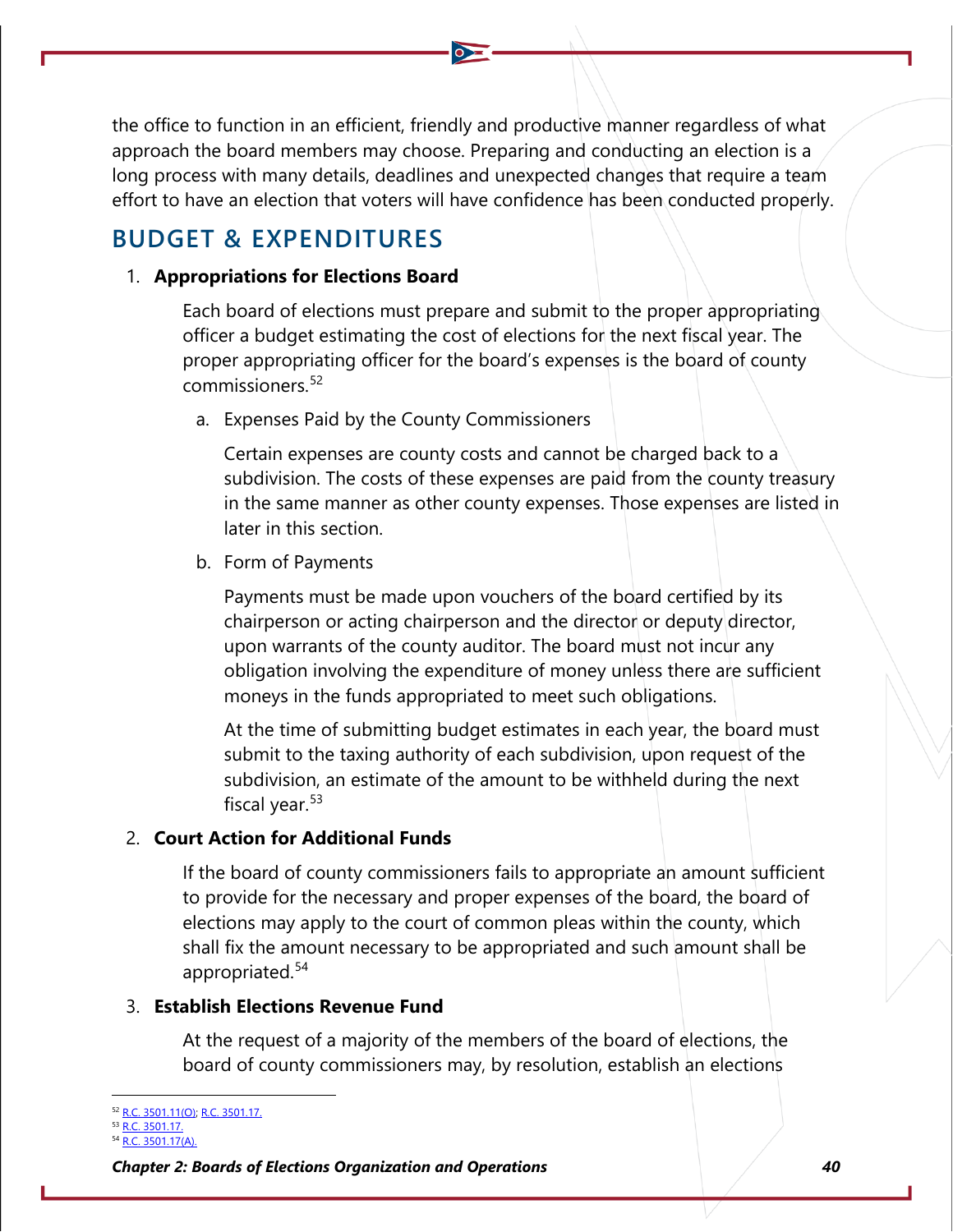revenue fund. The purpose of the fund shall be to accumulate revenue withheld by or paid to the county under [R.C 3501.17](http://codes.ohio.gov/orc/3501.17) for the payment of any expense related to the duties of the board of elections specified in [R.C. 3501.11,](http://codes.ohio.gov/orc/3501.11) upon approval of a majority of the members of the board of elections. The fund shall not accumulate any revenue withheld by or paid to the county for the compensation of the members of the board of elections or of the director, deputy director, or other regular employees in the board's offices, other than compensation for overtime worked.

Notwithstanding [R.C. 5705.14,](http://codes.ohio.gov/orc/5705.14) [R.C. 5705.15,](http://codes.ohio.gov/orc/5705.15) and [R.C. 5705.16,](http://codes.ohio.gov/orc/5705.16), the board of county commissioners may, by resolution, transfer money to the elections revenue fund from any other fund of the political subdivision from which such payments lawfully may be made. Following an affirmative vote of a majority of the members of the board of elections, the board of county commissioners may, by resolution, rescind an elections revenue fund established under this division. If an elections revenue fund is rescinded, money that has accumulated in the fund shall be transferred to the county general fund.<sup>[55](#page-33-0)</sup>

## **CHARGEBACKS AND PAYMENTS FOR AN AUGUST SPECIAL ELECTION**

### 1. **Chargebacks**

The term "chargebacks" refers to the process of determining and apportioning the costs of conducting elections for political subdivisions which may lawfully be "charged back" to the appropriate subdivisions. The law provides what items may be charged back and which items may not be charged back to a subdivision.

## 2. **Payments for an August Special Election**

A political subdivision is required to prepay a percentage of the estimated cost of conducting a special election in August.<sup>[56](#page-33-1)</sup>

For each special election, a board of elections must prepare an estimate of the cost of "preparing for and conducting an election on one question or issue, one nomination for office, or one election to office in each precinct in the county at that special election, and must divide that cost by the number of registered voters in the county." This estimate must be completed and provided both to the Secretary of State's Office and the county commissioners not less than 15 business days before the filing deadline for that special election.<sup>[57](#page-33-2)</sup>

The board must also provide an estimate to any political subdivision that seeks to submit a question or issue or nomination or election to office on the ballot

<span id="page-33-0"></span><sup>&</sup>lt;sup>55</sup> [R.C. 3501.17\(I\).](http://codes.ohio.gov/orc/3501.17)

<sup>&</sup>lt;sup>6</sup> [R.C. 3501.17\(J\);](http://codes.ohio.gov/orc/3501.17) Sponsor Testimony of Representative Steve Hambley.

<span id="page-33-2"></span><span id="page-33-1"></span><sup>57</sup> [R.C. 3501.17\(J\)\(1\).](http://codes.ohio.gov/orc/3501.17)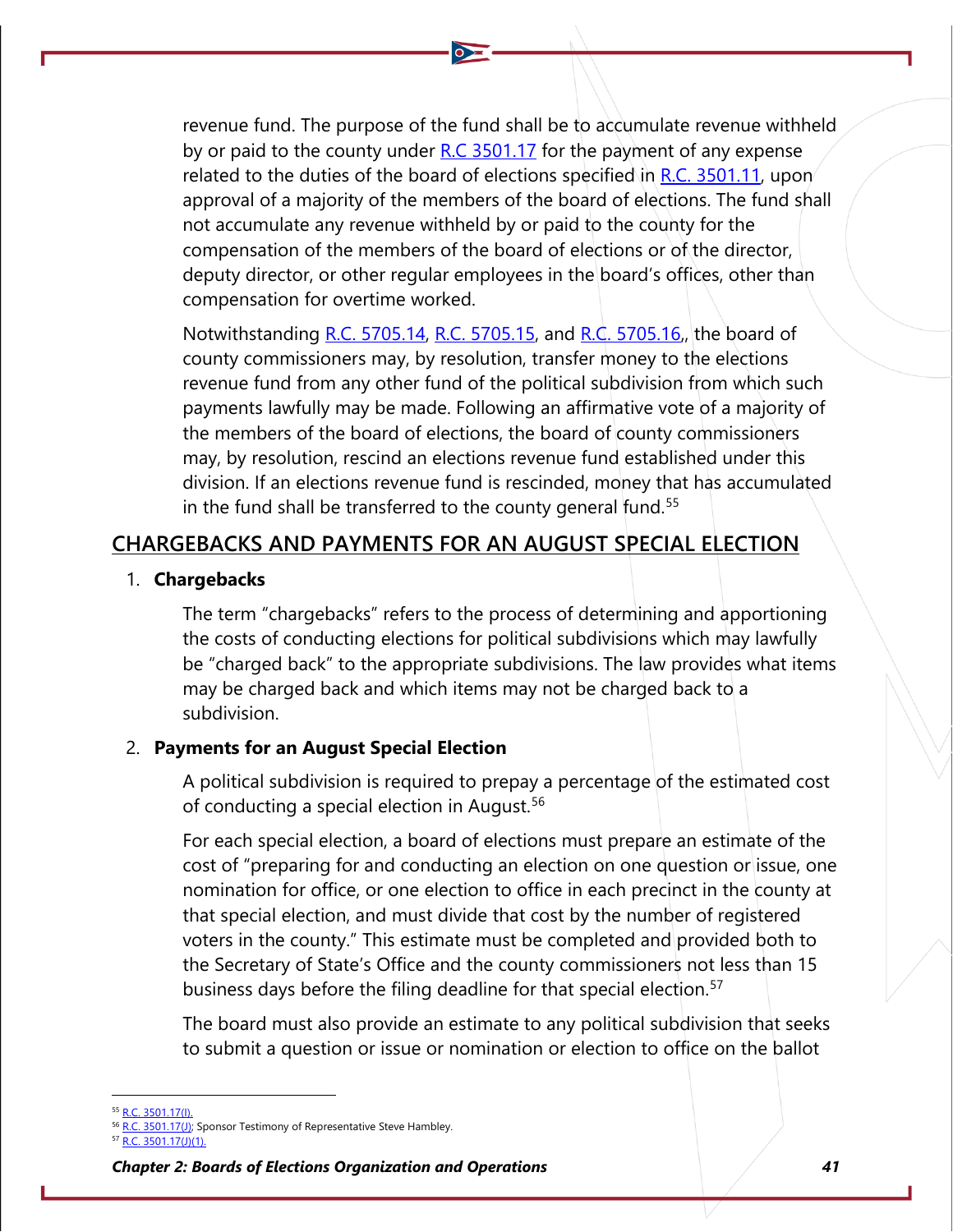at the special election. This estimate is calculated either by 1) multiplying the number of registered voters in the political subdivision and the cost estimate provided by the board to the Secretary of State's Office and county commissioners or 2) multiplying the number of precincts in the political subdivision and the cost estimate provided by the board to the Secretary of State's Office and county commissioners the estimated cost of preparing for and conducting the election. The political subdivision must pay 65 percent of this estimated cost not less than 10 business days after the filing deadline for that special election. The payment must be made to the county elections revenue fund.[58](#page-34-0)

Not later than 60 days after the date of a special election, the board must provide to each political subdivision the true and accurate cost for the question or issue or nomination for office or election to office that the political subdivision submitted to the voters at the special election. If the political subdivision prepaid less than the actual cost of the election, the political subdivision must remit the balance of the cost of the election to the county elections revenue fund within 30 days after being notified by the board of the final cost. If the political subdivision prepaid more than the actual cost of the election, the board of elections must promptly notify the board of county commissioners of that difference. The county commissioners then must remit the amount of the overpayment from the county elections revenue fund to the political subdivision within 30 days after receiving that notification.<sup>[59](#page-34-1)</sup>

The "true and accurate cost" of each question or issue or nomination for office or election to office at a special election is determined in the same manner as the cost is determined for a chargeback for that election.

## **ITEMS THAT NEVER ARE CHARGED TO SUBDIVISIONS**

- 1. Compensation of the members of the board of elections and of the director, deputy director and regular employees in the board's offices, other than compensation for overtime worked;
- 2. Cost of for the rental, furnishing and equipping of the office of the board;
- 3. Cost of necessary office supplies for the use of the board;
- 4. Cost of the acquisition, repair, care and custody of the polling locations;
- 5. Cost of booths, guardrail, and other equipment for polling locations;
- 6. Cost of tally sheets, maps, flags, ballot boxes;
- 7. Cost of all other permanent records and equipment;

<span id="page-34-1"></span><span id="page-34-0"></span><sup>&</sup>lt;sup>8</sup> [R.C. 3517.01\(J\)\(2\).](http://codes.ohio.gov/orc/3517.01)

<sup>59</sup> [R.C. 3517.01\(J\)\(3\).](http://codes.ohio.gov/orc/3517.01)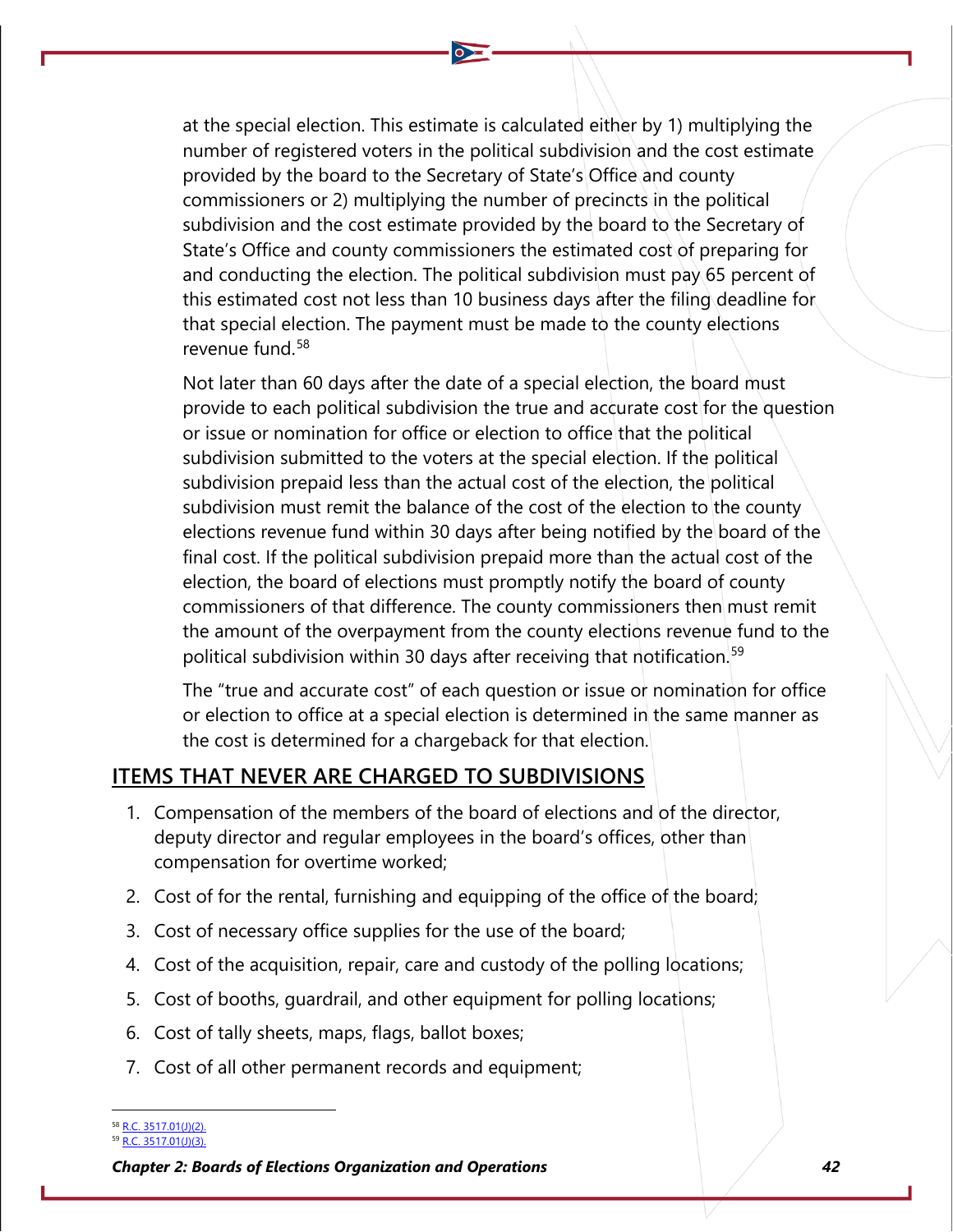- 8. Cost of all elections held in and for the state and county, and
- 9. All other expenses of the board which are not chargeable to a political subdivision. $60$

## **ITEMS THAT CAN BE CHARGED TO SUBDIVISIONS**

## 1. **Special Election Only (No Primary or General Election)**

The entire cost of special elections held on a day other than the day of a primary or general election, both in odd- and even-numbered years, shall be charged to the subdivision:

- a. Compensation of precinct election officials;
- b. Compensation of intermittent employees in the board's offices;
- c. Compensation of contractors engaged by the board to prepare, program, test, and operate voting machines, marking devices, and automatic tabulating equipment;
- d. Renting, moving, heating and lighting polling locations;
- e. Delivery, placing and removing ballot boxes and other fixtures and equipment, including voting machines, marking devices, and automatic tabulating equipment;
- f. Printing and delivering ballots;
- g. Cards of instructions, consumable supplies such as notices, supply envelopes, secrecy sleeves, pens, tape;
- h. Registration lists required under section [R.C. 3503.23;](http://codes.ohio.gov/orc/3503.23)
- i. Absentee voting supplies including envelopes and postage;
- j. Provisional voting supplies;
- k. Other election supplies, including the supplies required to comply with division (H) of section [R.C. 3506.01;](http://codes.ohio.gov/orc/3506.01)
- l. Advertising; and
- m. All other expenses of conducting primaries and elections in the oddnumbered years.

The definition of "political subdivision" and "subdivision" for purposes of charging back expenses of an election means any board of county commissioners, board of township trustees, legislative authority of a municipal corporation, board of education, or any other board, commission, district, or authority that is empowered to levy taxes or permitted to receive the proceeds

<span id="page-35-0"></span><sup>60</sup> [R.C. 3501.17\(b\).](http://codes.ohio.gov/orc/3501.17)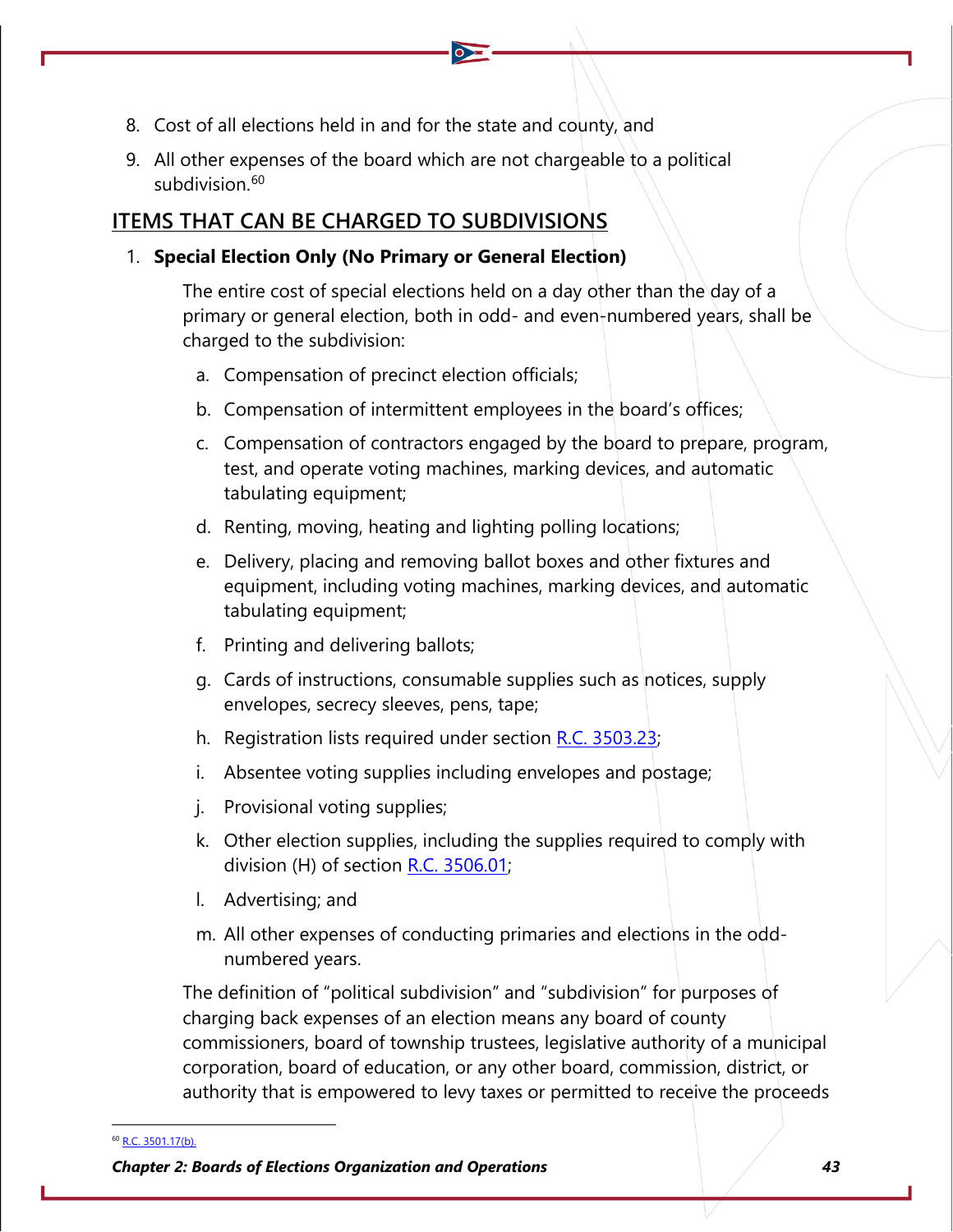of a tax levy, regardless of whether the entity receives tax settlement moneys as described in [R.C. 3501.17\(A\).](http://codes.ohio.gov/orc/3501.17)

## 2. **Special with Primary or General Election: Even-Numbered Year**

If a special election is held on the same day as a primary or general election in an even-numbered year, the subdivision submitting the special election is charged only for the cost of ballots and advertising.  $61$ 

## 3. **Special with Primary or General Election: Odd-Numbered Year**

If a special election is held on the same day as a primary or general election in an odd-numbered year, the subdivision submitting the special election is charged for the cost of ballots and advertising for the special election, in addition to the charges prorated to the subdivision for the election or nomination of candidates in each precinct within the subdivision.<sup>[62](#page-36-1)</sup>

## 4. **State Constitutional Amendments**

If a special election is held on the date of a primary election for the purpose of submitting to the voters constitutional amendments proposed by the General Assembly, the state bears the entire cost of printing of ballots and advertising necessary to conduct the special election, and must reimburse the counties for all expenses incurred in opening precincts that are open for the sole purpose of conducting the special election.

In precincts that are open for any primary or other special election, the cost must be borne as otherwise provided in [R.C. 3501.17.](http://codes.ohio.gov/orc/3501.17)

If a special election is held on the date of a primary election for the purpose of submitting to the voters constitutional amendments proposed by the General Assembly, and a subdivision conducts a special election on the same day, the entire cost of the special election must be divided proportionally between the state and the subdivision, based upon a ratio determined by the number of issues placed on the ballot by each.

The proportional division of cost must be made only to the extent funds are available for such purpose from amounts appropriated by the General Assembly to the Secretary of State. If a primary election also is being conducted in the subdivision, the costs must be apportioned as otherwise provided in  $R.C.$ [3501.17.](http://codes.ohio.gov/orc/3501.17)

However, when a precinct is open solely for an election on a statewide ballot issue, the state pays the entire cost of the election in that precinct.  $63$ 

<span id="page-36-1"></span><span id="page-36-0"></span><sup>&</sup>lt;sup>51</sup> [R.C. 3501.17\(D\).](http://codes.ohio.gov/orc/3501.17)

 $\overline{P}$  [R.C. 3501.17\(D\).](http://codes.ohio.gov/orc/3501.17)

<span id="page-36-2"></span>[R.C. 3501.17\(E\); R.C. 3501.17\(F\).](http://codes.ohio.gov/orc/3501.17)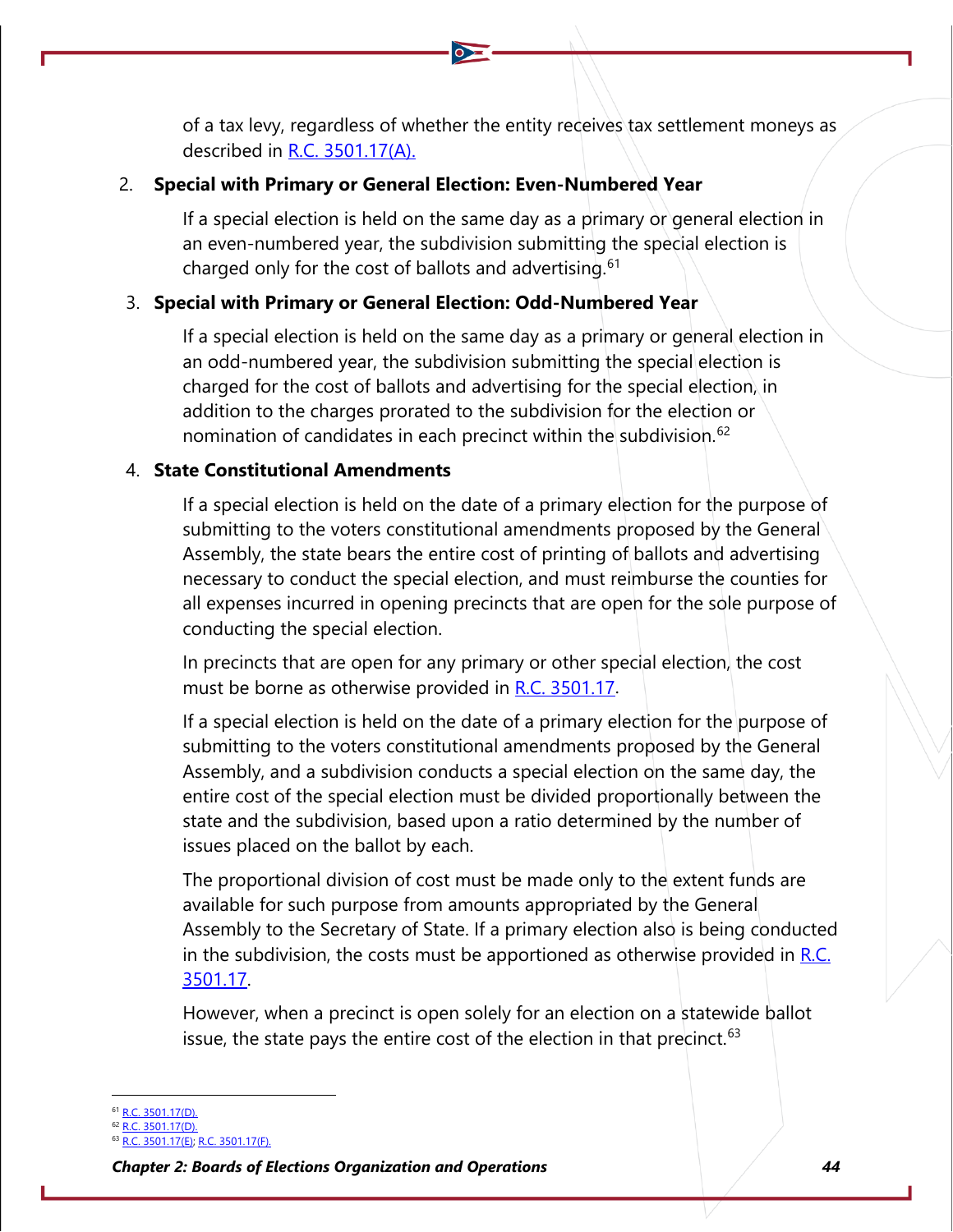## **SUGGESTED CHARGEBACK PROCEDURES**

It is a good practice to contact the county auditor for tax schedule deadlines in order to timely process chargebacks for the targeted tax duplicate. Most county auditors will provide a preferred submission date for reporting the chargeback costs.

We have listed below a suggested procedure for tracking and preparing chargebacks:

- 1. Beginning in January and for each month of the year, mark each paid invoice with PSC (Political Subdivision Charge) or CC (County Charge). At the end of each month, enter each PSC invoice in a chargeback book.
- 2. After each election, and after all invoices have been received, list each subdivision to be charged with the total number of precincts in the subdivision.
- 3. Calculate the cost of advertising for each subdivision separately. The division is charged the total cost of the advertising.
- 4. Calculate the cost of ballot cards/pages separately for each subdivision. The subdivision is charged the total cost of ballot cards and ballot pages in oddnumbered years and for all special elections.
- 5. Calculate the other chargeable expenses for each precinct, such as transportation of voting equipment, precinct election official compensation, polling location rental, postage and supplies.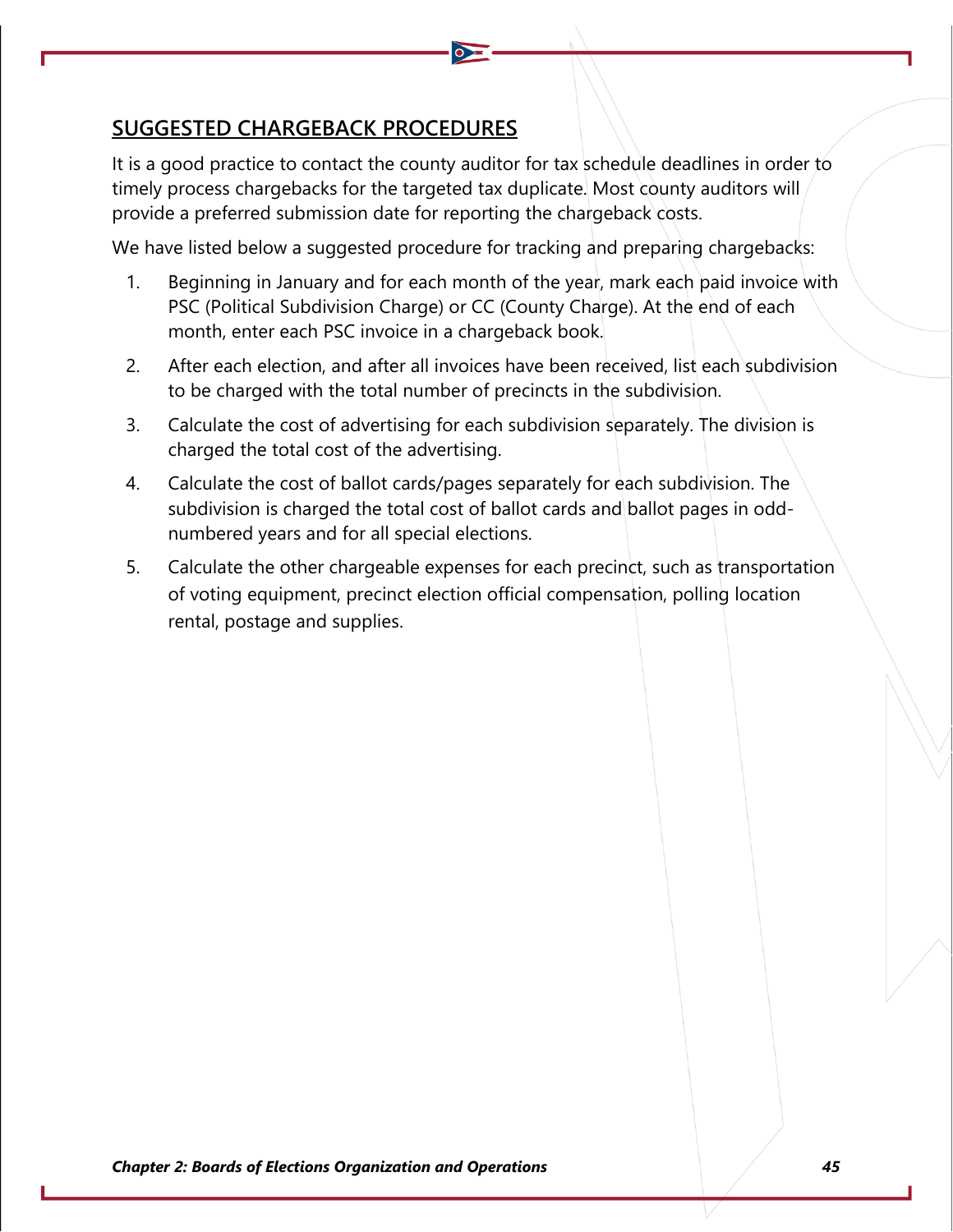6. If a precinct has candidates or issues for two or more political entities, the charges must be pro-rated between or among the precincts. Following are some examples:

> City and county 1/2 each County, village and township 1/3 each County, village, township and school district  $1/4$  each County, city, township, school district A and school district B 1/5 each

7. After all charges have been determined the total amount for each subdivision should be certified to the county auditor, who will withhold the charges from moneys due at the next tax settlement.

## **PREPARING AND ADVERTISING BIDS**

## 1. **Supplies Other Than Ballots**

A contract involving a cost in excess of \$25,000 for printing and furnishing the supplies, other than the official ballots, required in  $R.C. 3501.30$ , must not be awarded until the board of elections has published notice once in a newspaper of general circulation within the county or upon notice given by mail, addressed to the responsible suppliers within the state. The board may require that each bid be accompanied by a bond, with at least two individual sureties, or a surety company, satisfactory to the board, in a sum double the amount of the bid, conditioned upon faithful performance of the contract awarded and for the payment as damages by such bidder to the board of any excess of cost over the bid which it may be required to pay for such work by reason of the failure of the bidder to complete the contract. The contract must be awarded to the lowest and best bidder.<sup>[64](#page-38-0)</sup>

## 2. **Consult Legal Advisor**

The board should consult with its legal counsel, the county prosecuting attorney, about the advisability of requiring written contracts with the successful bidder.

<span id="page-38-0"></span><sup>64</sup> [R.C. 3501.301.](http://codes.ohio.gov/orc/3501.301)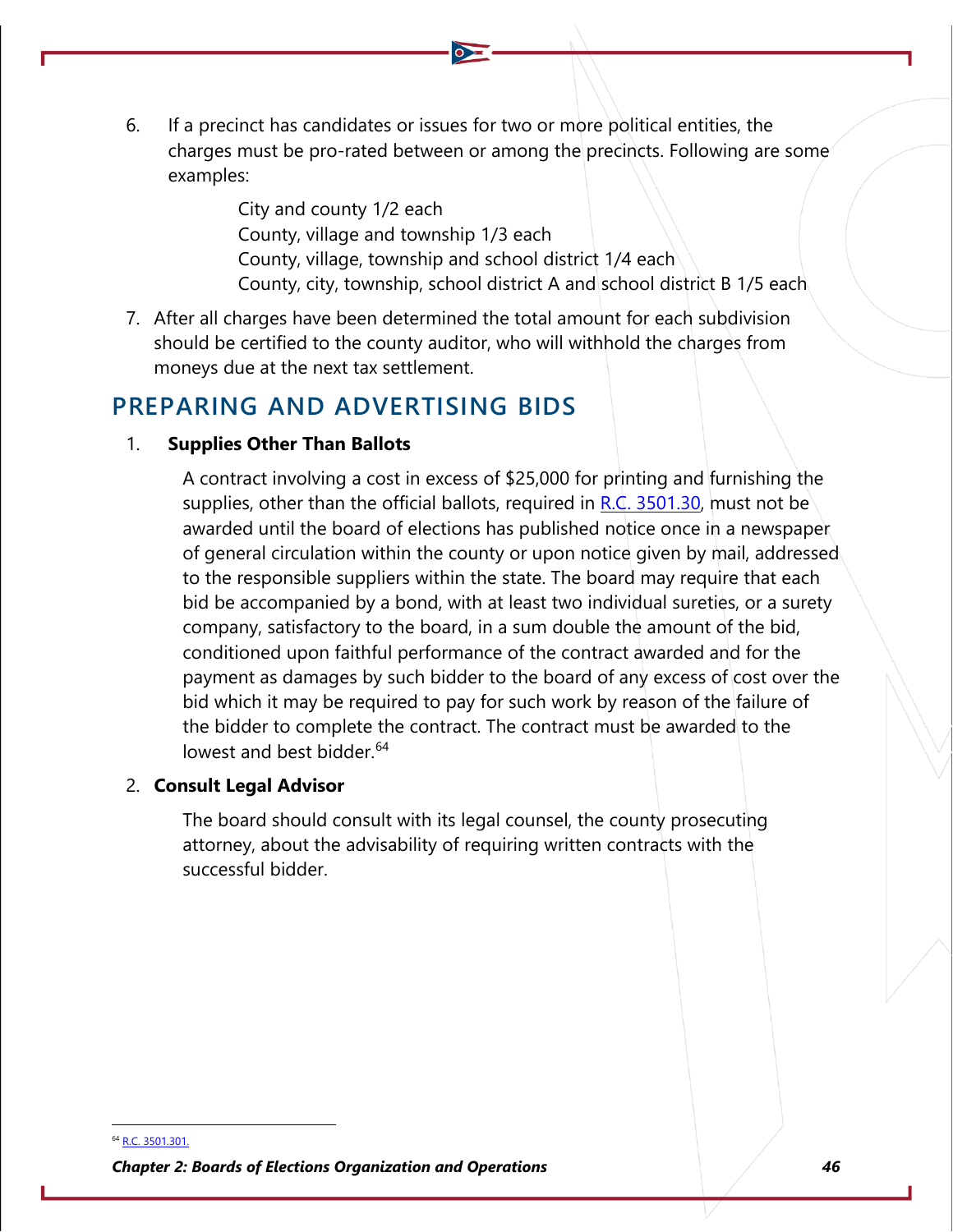# **OUTSOURCING REQUIRED MAILINGS OTHER THAN ABSENTEE BALLOTS**

Boards of elections will periodically mail required notices to voters as required by Directive and Ohio Revised Code. Due to the number of notices that must be mailed, boards may choose to utilize a print and mailing vendor to produce and mail the notices. The board must do the following when using an outside print and mail vendor:

- 1. Enter a contract with the vendor that is reviewed by the county prosecutor which provides, at a minimum, all of the following:
	- a. Instructions and requirements for production of the notices.
	- b. Information detailing how the data files provided to the vendor must be mapped on the notice.
	- c. Timelines and deadlines for the production, proofing, and mailing of the required notices.
	- d. Sign-off procedures that require authorization from the director of the board of elections before notices are finalized, produced, and mailed.
	- e. Assurances that the vendor will promptly correct any errors in mailing notices according to deadlines set by the board or Secretary of State.
- 2. Review sample .pdf or hard copy versions of the proof to ensure that the data is mapped correctly on the document.
	- a. Test a sufficient number of notices and cross-reference to the data file provided.
	- b. Ensure that the data is mapped appropriately and in the correct location on the notice.
- 3. Verify that the information is correct and appropriately placed on the document per the contractual and legal requirements.
- 4. If the notice is produced pursuant to a Directive, provide the vendor with a copy of the Directive prior to entering the contract. The board must ensure that the document meets the requirements of the Directive.

## **PUBLICATION OF LEGAL ADVERTISEMENTS**

## 1. **Form of Advertisement**

Legal advertising must be set up in a compact form, without unnecessary spaces, blanks, or headlines, and printed in not smaller than six-point type. The type used must be of such proportions that the body of the capital letter "M" is no wider than it is high, and all other letters and characters are in proportion.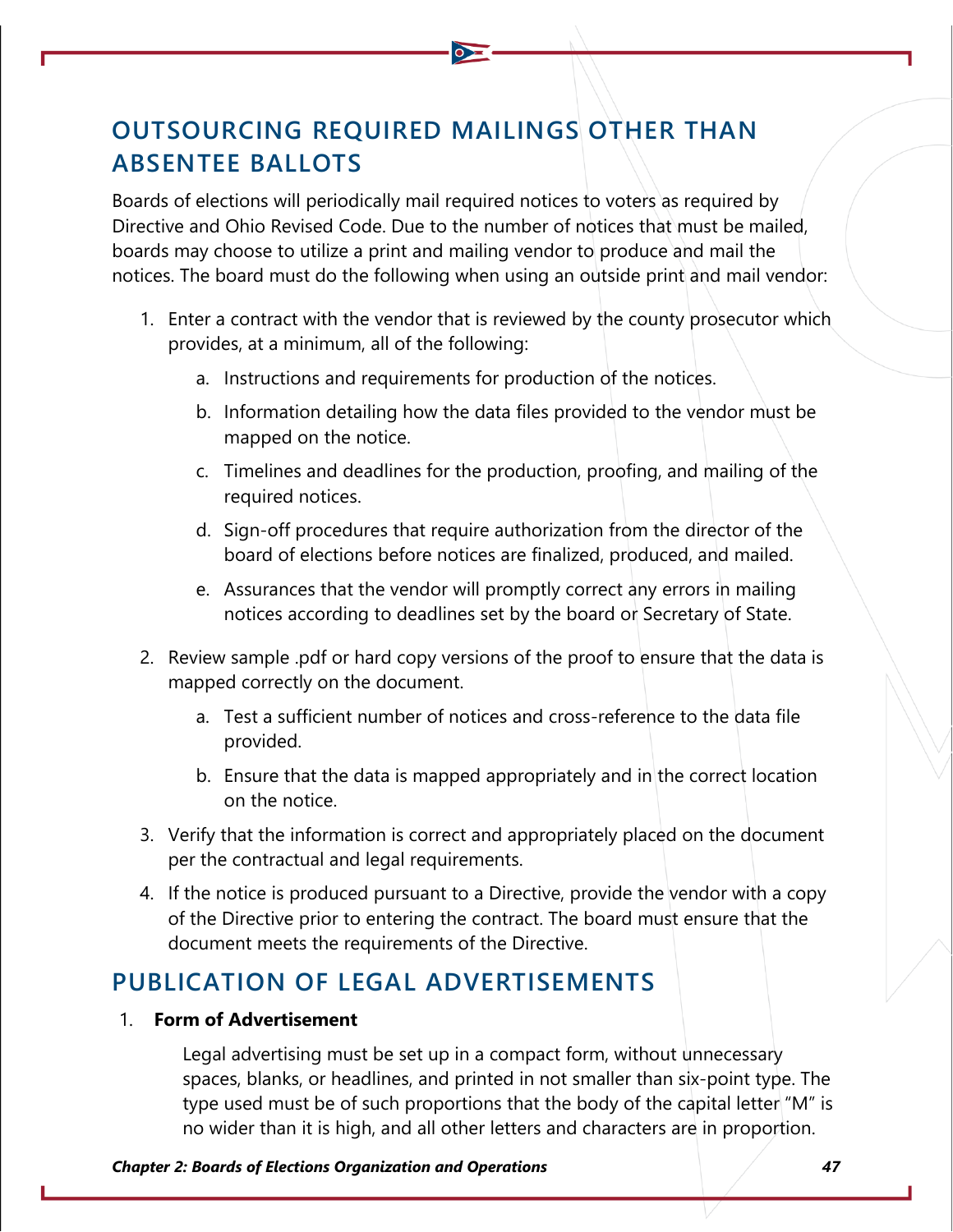All legal advertisements or notices regarding proposed amendments to the Ohio constitution, ballot language, and explanations and arguments both for and against proposed amendments, referenda, or laws proposed by initiative petitions must be printed in newspapers published in the English language only.[65](#page-40-0)

## 2. **Place of Publication**

Advertising must be published in newspapers of general circulation. A newspaper of general circulation performs the functions of [R.C. 2701.09,](http://codes.ohio.gov/orc/2701.09) for a period of three years immediately preceding any such legal publication required to be made, bears a title or name, is regularly issued at least once a week and meets all the following requirements:

- a. It is printed in the English language using standard printing methods, being not less than eight pages in the broadsheet format or 16 pages in the tabloid format.
- b. It contains at least 25 percent editorial content, which includes, but is not limited to, local news, political information, and local sports.
- c. It has been published continuously for at least three years immediately preceding legal publication by the state agency or political subdivision.
- d. The publication has the ability to add subscribers to its distribution list.
- e. The publication is circulated generally by United States mail or carrier delivery in the political subdivision responsible for legal publication or in the state, if legal publication is made by a state agency, by proof of the filing of a United States postal service "Statement of Ownership, Management, and Circulation" [\(USPS Form 3526\)](https://about.usps.com/forms/ps3526.pdf) with the local postmaster, or by proof of an independent audit of the publication performed, within the 12 months immediately preceding legal publication.<sup>[66](#page-40-1)</sup>

## 3. **Reducing Costs of Publication**

[Ohio Attorney General Opinion No. 91-059](https://www.ohioattorneygeneral.gov/getattachment/b3a93b00-7faf-413c-9305-ef59a2ca76a2/1991-059.aspx) addresses the question whether counties may share the costs of advertising by using large metropolitan newspapers that are circulated in two or more counties. The opinion states that a newspaper is published in a county when it is issued or circulated to the public therein, regardless of where the newspaper is actually printed. Please be advised, however, that this does not resolve the question of whether the newspaper is also one of general circulation. This issue must be addressed on a case-by-case basis under the guidelines set forth previously. You should also

<span id="page-40-1"></span><span id="page-40-0"></span><sup>&</sup>lt;sup>55</sup> [R.C. 7.10;](http://codes.ohio.gov/orc/gp7.10) [R.C. 7.101;](http://codes.ohio.gov/orc/gp7.101) [R.C. 7.12.](http://codes.ohio.gov/orc/gp7.12) [R.C. 7.12.](http://codes.ohio.gov/orc/gp7.12)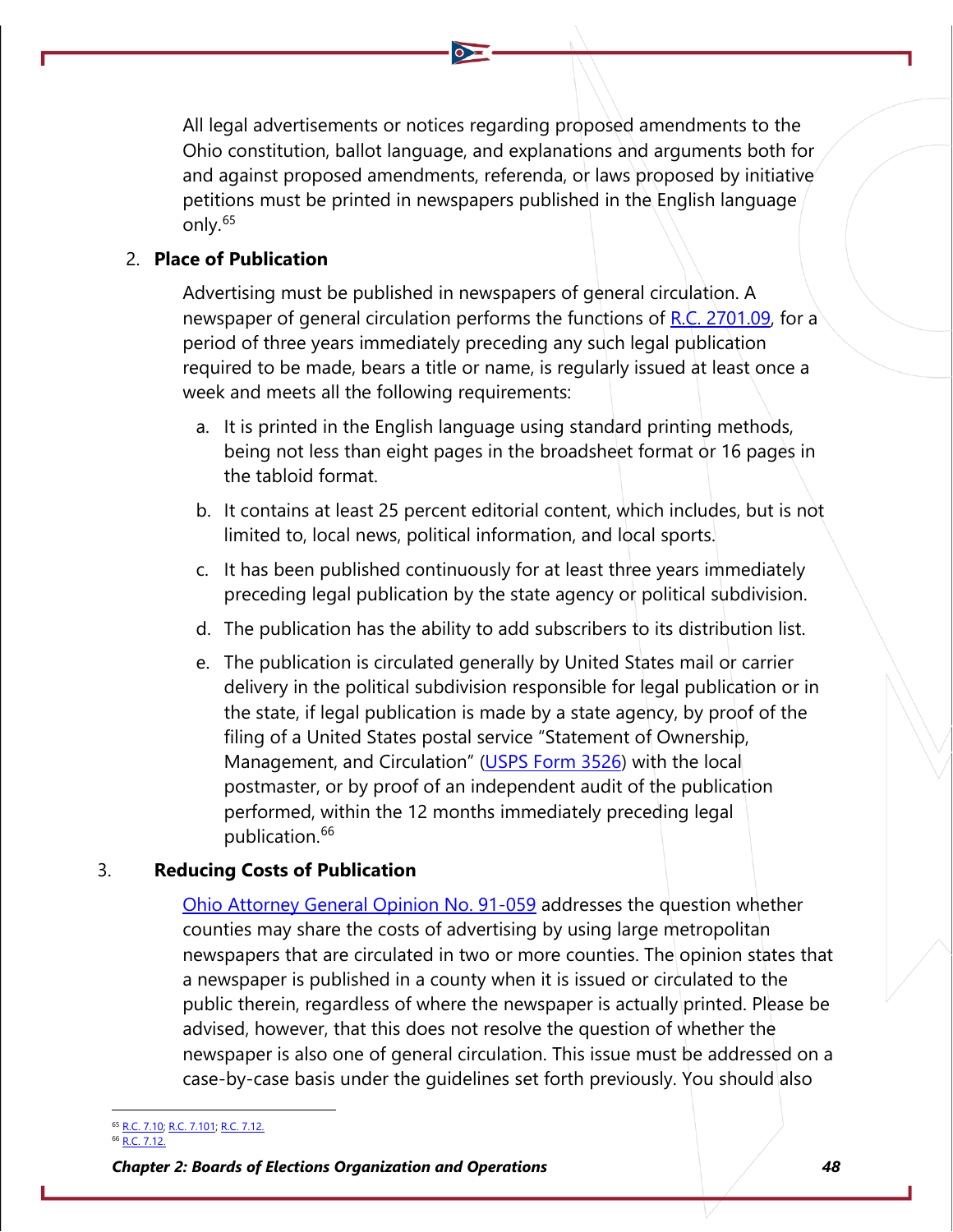contact your county prosecuting attorney for assistance.

Another method to reduce costs of advertising is to print inserts containing the legal advertisements. The inserts would then be included in the local newspaper at a substantial cost savings.

## 4. **Time of Publication**

## a. **Voter Registration**

Six weeks prior to the day of a special, primary or general election, notices must be published in one or more newspapers of general circulation advertising the places, dates, times, methods of registration and voter qualifications for registration.<sup>[67](#page-41-0)</sup>

## b. **Election**

At least 10 days before the time of holding an election, the board must post a public notice by proclamation in a conspicuous place in the courthouse and city hall, or by one insertion in a newspaper published in the county. If no newspaper is published within the county, the insertion should be in a newspaper of general circulation in the county.<sup>[68](#page-41-1)</sup>

## c. **Other**

A notice of election must be published concerning tax levies and certain questions and issues. These notices vary as to the length of time they must be published. The Revised Code, the Ohio Constitution or a charter sets the number of times the notice must be published, and the board staff should consult these sources for the appropriate advertising requirement. Frequency may vary from a single notice requirement prior to the election to four consecutive weeks' notice prior to the election. Please refer to the [Ohio Ballot Questions and Issues Handbook](https://www.sos.state.oh.us/globalassets/elections/eoresources/general/questionsandissues.pdf) as well as the appropriate section(s) of the Revised Code, Ohio Constitution or charter for advertising requirements.

## **ONLINE PUBLICATION**

Each board should adopt a policy to post any information that would be in a legal notice, emergency changes to polling locations, or any other significant notice on both its website and social media accounts. Please note that online postings are in addition to, and cannot replace other legal obligations to post in a newspaper of general circulation.

<span id="page-41-0"></span><sup>7</sup> [R.C. 3503.12.](http://codes.ohio.gov/orc/3503.12)

<span id="page-41-1"></span><sup>68</sup> [R.C. 3501.03.](http://codes.ohio.gov/orc/3501.03)

*Chapter 2: Boards of Elections Organization and Operations 49*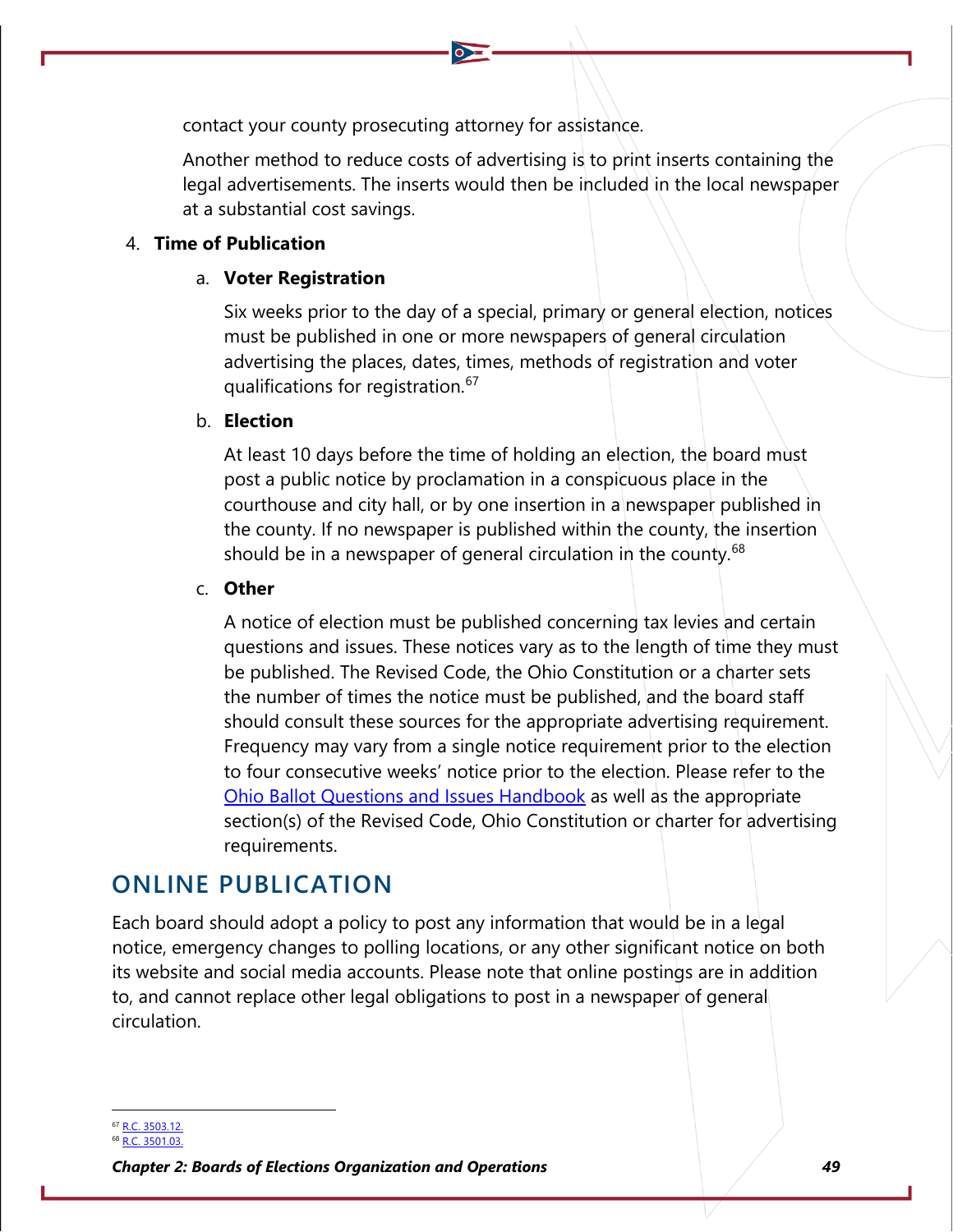## **PUBLIC RECORDS**

The Ohio Public Records Act allows any person to request to inspect or obtain copies of public records from a public office that keeps those records.<sup>[69](#page-42-0)</sup> A county board of elections is a public office for purposes of the Ohio Public Records Act.

A public record is a record kept by a public office.<sup>[70](#page-42-1)</sup> A record is "any document, device, or item, regardless of physical form or characteristic, including an electronic record, created or received by or coming under the jurisdiction of any public office of the state or its political subdivisions, which serves to document the organization, functions, policies, decisions, procedures, operations, or other activities of the office."<sup>[71](#page-42-2)</sup>

A public office is required to organize and maintain its public records in a manner that they can be made available in response to public records requests. Public offices are also required to create and adopt a policy for responding to public records requests.

The Secretary of State's Office does not have statutory authority to advise a board of elections on Ohio Public Records Act questions. For such questions, the board should contact its legal counsel, the county prosecuting attorney. The Sunshine Law Manual prepared by the Ohio Attorney General and Ohio Auditor of State is a good reference and can be found at [www.ohioattorneygeneral.gov/YellowBook.](http://www.ohioattorneygeneral.gov/YellowBook)

The Ohio Secretary of State's Office has developed a records retention schedule that sets forth the minimum amount of time that boards must retain particular types of election records. The records retention schedule can be found at [https://www.ohiosos.gov/globalassets/elections/eoresources/general/retentionschedule.](https://www.ohiosos.gov/globalassets/elections/eoresources/general/retentionschedule.pdf) [pdf.](https://www.ohiosos.gov/globalassets/elections/eoresources/general/retentionschedule.pdf) For any record the board maintains that is not included among the election records on the Secretary of State's retention schedule, the board should work with its legal counsel, the county prosecutor, to create a retention schedule for those items. In addition, for guidance regarding the proper disposal in accordance with the records retention schedule of any record the board keeps, the board should contact its county prosecutor.

# **Section 2.03 Legal Counsel**

# **COUNTY PROSECUTING ATTORNEY**

Under Ohio law, the county prosecuting attorney is legal counsel to the board of elections.<sup>[72](#page-42-3)</sup> The board may solicit written opinions or instructions from the prosecutor in matters connected with the board's official duties, and the prosecutor must prosecute all actions the board directs and defend all suits to which the board is a party. The board

<span id="page-42-1"></span><span id="page-42-0"></span>[R.C. 149.011;](http://codes.ohio.gov/orc/149.011) Ohio Sunshine Laws 2018; an Open Government Resource Manual

<span id="page-42-2"></span><sup>70</sup> [R.C. 149.43\(A\)\(1\).](http://codes.ohio.gov/orc/149.43)

<sup>71</sup> [R.C. 149.011\(G\).](http://codes.ohio.gov/orc/149.011)

<span id="page-42-3"></span><sup>72</sup> [R.C. 309.09.](http://codes.ohio.gov/orc/309.09)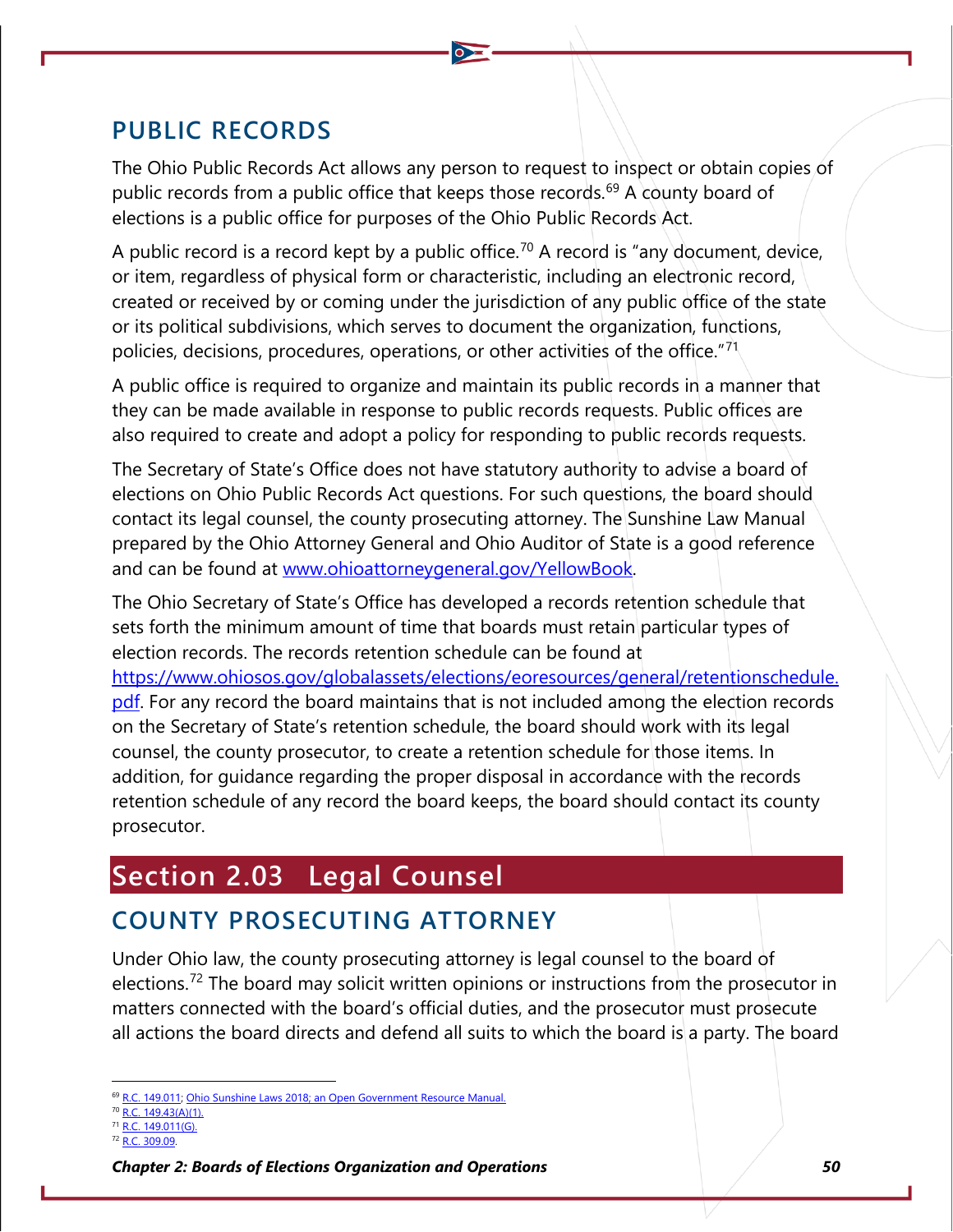may not employ any other legal counsel or attorney at the expense of the county, except with approval of the county commissioners and the court of common pleas.<sup>[73](#page-43-0)</sup>

## **MUNICIPAL LEGAL COUNSEL**

Municipalities (cities and villages) have their own legal counsel, such as a city attorney, law director, or village solicitor. In a charter municipality, the legal counsel of the charter city or village is the primary authority for interpreting the provisions of the municipality's charter.

Generally, the board will defer to a charter municipality's interpretation of its charter's provisions. However, the board has an independent duty to fulfill its responsibilities under the election laws, and should consult its legal counsel, the county prosecuting attorney.

## **SECRETARY OF STATE**

As the state's chief election officer, the Secretary of State is vested with duties and powers relating to election administration, including voter registration and the conduct of elections.[74](#page-43-1) Consequently, the Secretary issues instructions to the board on the proper methods of election administration, including but not limited to, registering voters, maintaining, correcting and updating voter registration records, and conducting and canvassing elections

The elections attorneys on the Secretary of State's staff are legal counsel to the Secretary. At the Secretary's request, the elections attorneys are available to clarify the guidance the Secretary provides to county boards of elections through Directives, Advisories, and other communications. However, the elections attorneys cannot offer legal advice on a board's fact-specific situation since the board's statutory legal counsel is the county prosecutor.

## **CONFLICTING OPINIONS**

The board often consults the Secretary of State's Office for guidance at the same time it consults the prosecuting attorney for legal advice on a particular issue facing the board. The Ohio Supreme Court has held that, "when an election statute is subject to two different, but equally reasonable interpretations, the interpretation of the Secretary of State, the state's chief election officer, is entitled to more weight."<sup>[75](#page-43-2)</sup>

<sup>73</sup> [R.C. 305.14.](http://codes.ohio.gov/orc/305.14)

<span id="page-43-1"></span><span id="page-43-0"></span><sup>74</sup> [R.C. 3501.04;](http://codes.ohio.gov/orc/3501.04) [R.C. 3501.05.](http://codes.ohio.gov/orc/3501.05)

<span id="page-43-2"></span><sup>75</sup> *State ex rel. Herman v. Klopfleisch*, 72 Ohio St.3d 581, 586 (1995).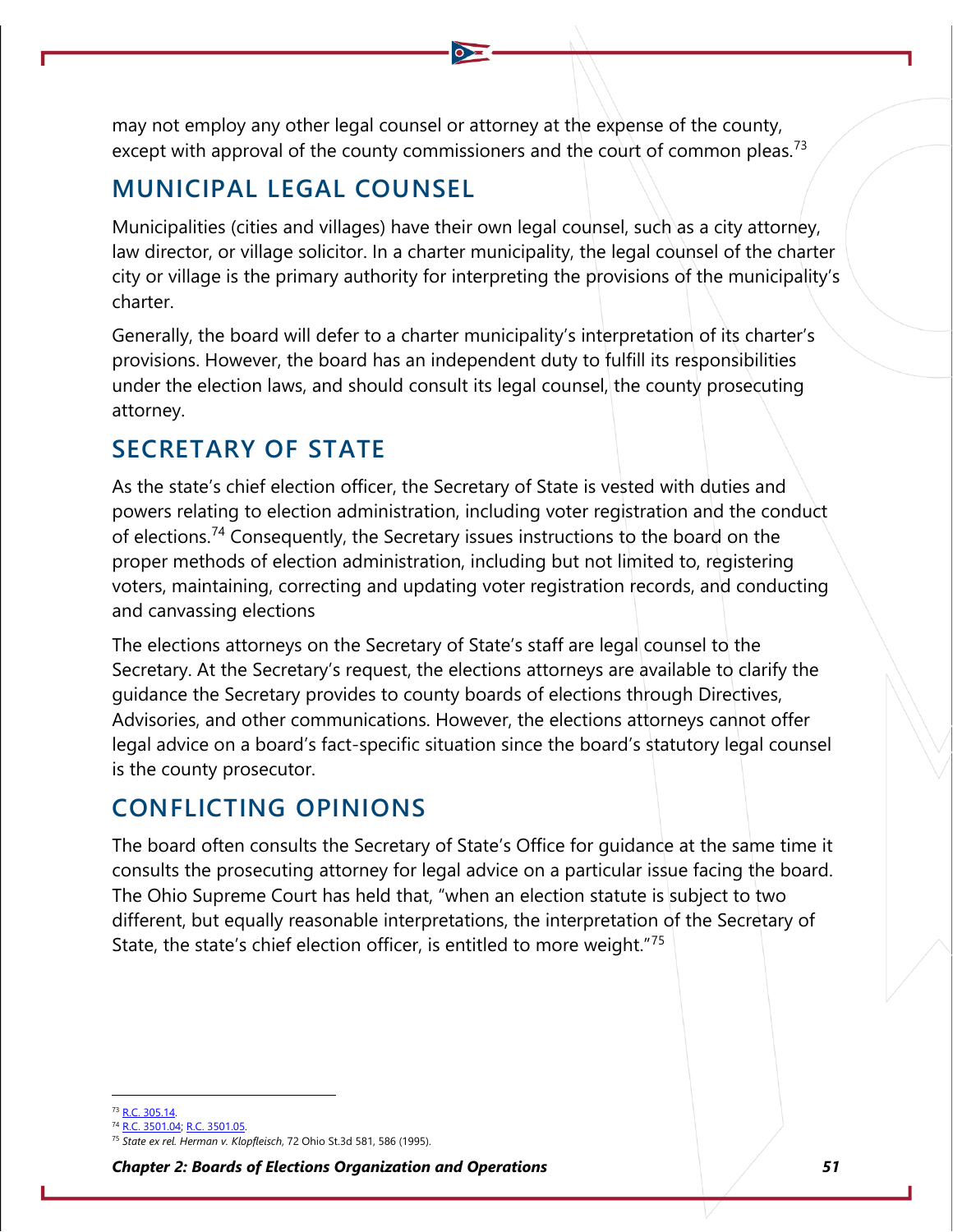# **ELECTION-RELATED LAW ENFORCEMENT DUTIES OF SHERIFF**

The members and employees of the board of elections are essential personnel for the conduct of every election. They must be allowed to perform their legally prescribed duties in a timely fashion to ensure the fair, orderly, efficient, and transparent administration of the election.

Election officials are charged with preventing violence and disorder at the polls and may call upon the sheriff or other peace officers to aid them in enforcing the law, including the arrest of violators.<sup>[76](#page-44-0)</sup> The sheriff has a statutory duty to respond immediately to such a request.<sup>[77](#page-44-1)</sup>

Further, [R.C. 3501.34](http://codes.ohio.gov/orc/3501.34) provides as follows:

The officer or authority having command of the police force of any municipal corporation or the sheriff of any county, on requisition of the board of elections or the Secretary of State, shall promptly detail for service at the polling location in any precinct of such municipal corporation or county such force as the board or Secretary of State considers necessary. On every day of election such officer or authority shall have a special force in readiness for any emergency and for assignment to duty in the precinct polling locations. At least one policeman shall be assigned to duty in each precinct on each day of an election, when requested by the board or the Secretary of State. Such police officer shall have access at all times to the polling location, and he shall promptly place under arrest any person found violating any provisions of Title XXXV of the Revised Code.

No officer of the law shall fail to obey an order of a voting location manager of a polling location requesting aid in the enforcement of election laws.<sup>[78](#page-44-2)</sup>

Ohio's election laws prohibit a person from hindering or delaying a voter as they attempt to enter or leave a polling location. The statutes that prohibit interfering with the conduct of elections are  $R.C. 3501.35$ , R.C.  $3599.24$  and  $R.C. 3599.26$ . Additionally, no one may loiter or solicit voters within the designated area outside of a polling location.<sup>[79](#page-44-3)</sup>

On Election Day, a board of elections may call upon the Sheriff to keep the polls open, to transport ballots, or to assist voting location managers. On Election Night, the Sheriff may be contacted by election authorities, including representatives of the Secretary of State's Office, to secure ballots and other elections-related records, equipment, and supplies.<sup>[80](#page-44-4)</sup>

<span id="page-44-0"></span>[R.C. 3501.33.](http://codes.ohio.gov/orc/3501.33)

<span id="page-44-1"></span><sup>77</sup> [R.C. 3501.33;](http://codes.ohio.gov/orc/3501.33) [R.C. 3501.34.](http://codes.ohio.gov/orc/3501.34)

<span id="page-44-2"></span>[R.C. 3599.31.](http://codes.ohio.gov/orc/3599.31)

<span id="page-44-3"></span><sup>79</sup> [R.C. 3501.30;](http://codes.ohio.gov/orc/3501.30) [R.C. 3501.35.](http://codes.ohio.gov/orc/3501.35)

<span id="page-44-4"></span><sup>&</sup>lt;sup>80</sup> If the office of Sheriff is on the ballot, to avoid appearance of impropriety, the Sheriff should send a deputy or another representative who is not a candidate on the ballot.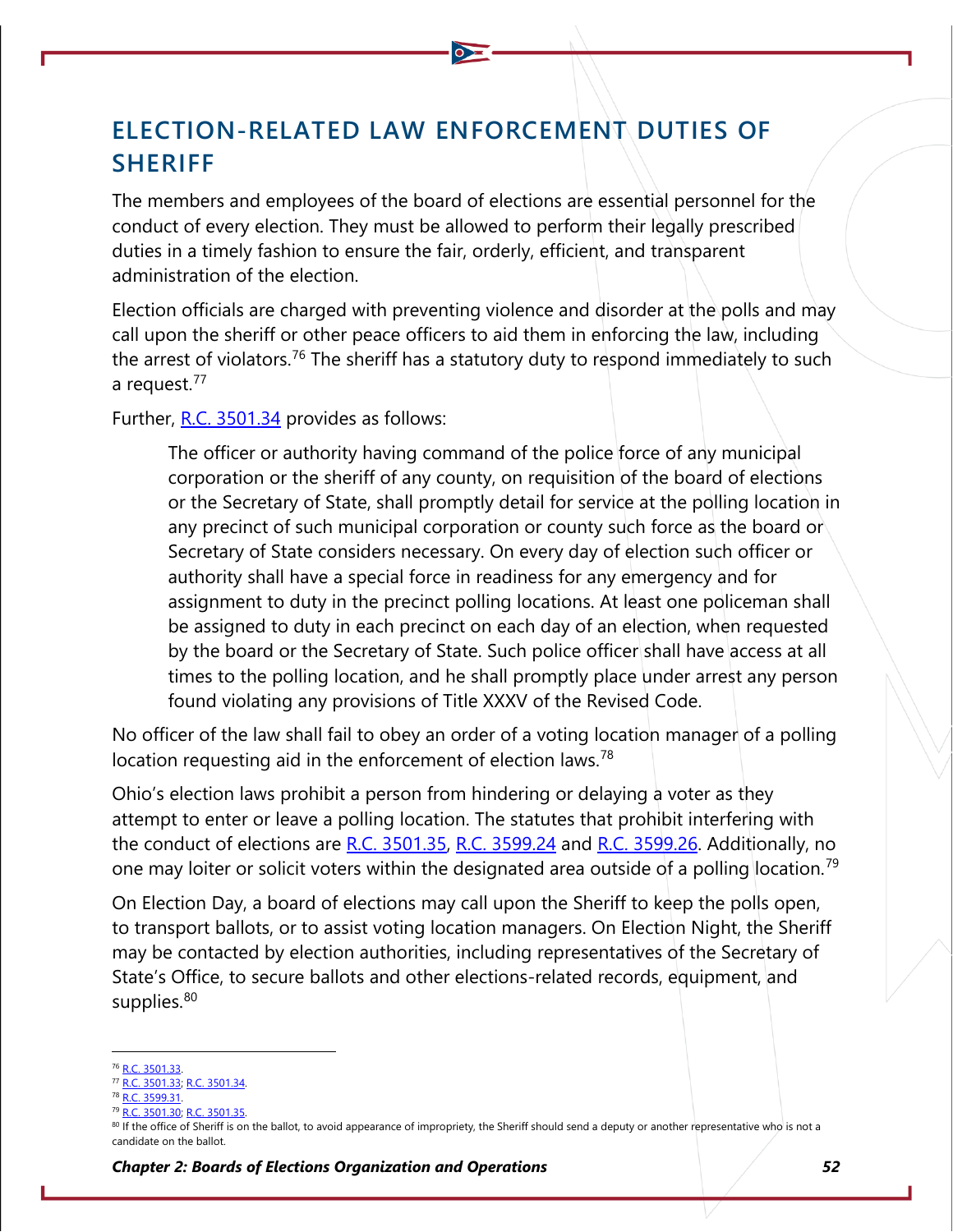In the event that the Sheriff is requested to help secure ballots, the Sheriff and their deputies should assist the board of elections in making sure that all ballots and election materials are locked in a safe place with double locks securing the door of the place in which they are stored. One key should be left in the possession of the director of the board of elections or a board member of the same political party as the director. The key to a second lock should be left in the possession of the deputy director or a board member of the opposite political party as the director. Any additional or duplicate keys should remain in the possession of the persons with control of the original keys. This double lock system will ensure that access to the ballots and other election materials is not controlled by any particular political party.

# **Section 2.04 Election Administration Planning**

## **ELECTION ADMINISTRATION PLANS**

Each board of elections must submit an Election Administration Plan ("EAP") to the Secretary of State's Office 60 days before each statewide presidential primary election and 120 days before each statewide general election in even-numbered years.

To promote consistency in plan content and format among all 88 county boards of elections, below is an outline that each board of elections must use when drafting its EAP. Adhering to this outline ensures that counties are well-prepared to execute their elections administration duties.

The EAP must contain thirteen sections, organized as follows:

- 1. Precinct Election Official Recruitment, Training, and Accountability,
- 2. Resource Allocation,
- 3. Pre-Election Day and Election Day Communication Plan,
- 4. Materials,
- 5. Contingencies and Continuity Planning,
- 6. Security,
- 7. Voter Registration,
- 8. Absentee Ballots,
- 9. Polling Locations and Accessibility,
- 10. Ballot Preparation,
- 11. Pre-Election Testing,
- 12. Reconciliation and Audits, and
- 13. Master Calendar.